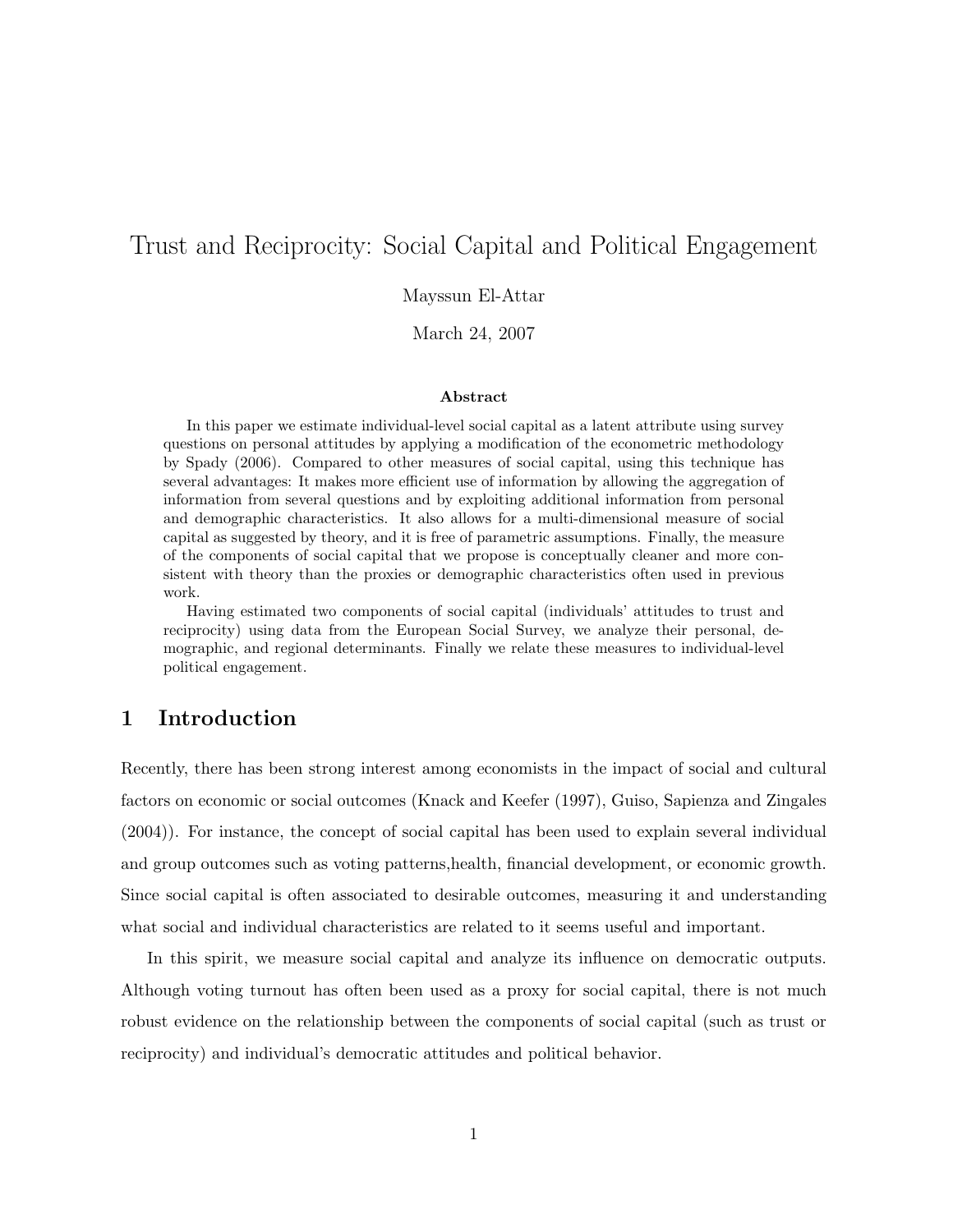To study this, a well-defined definition and circumscription of the concept of social capital is needed. Following Durlauf and Fafchamps's (2004) analysis of the leading definitions of social capital,<sup>[1](#page-1-0)</sup> three main underlying ideas related to the concept of social capital can be distinguished: (1) social capital generates positive externalities, (2) these externalities arise through trust, and norms and values of reciprocity and their consequent effects on expectations and behavior, (3) shared trust, norms and values can be influenced by individual characteristics and experiences as well as community characteristics.

From this, a measure of social capital can be based on agents' attitudes towards trust, and norms and values of reciprocity. The concept of "social capital" then embodies the intuitive notion of consistent underlying attitudes' affecting personal and community interactions. These underlying attitudes are not observable and are usually thought to matter by affecting "how people spend their resources on others, how much people invest in each other, and how people can mobilize the resources of others" (van Schaik 2002). These types of individual behavior lead to positive externalities.

Good measurement of social capital is particularly important to overcome one of the critiques directed at the social capital literature, that is that sometimes the claims done by some researchers are in excess of what is justified by the statistical exercises reported (Durlauf and Fafchamps 2004). Barro and McCleary (2002) similarly claim that although the arguments about the importance of social capital seem reasonable on an a priori basis, much of the work in this literature is impressionistic, rather than quantitative or rigorous.

Therefore, one of our goals here is to develop a new measure of the two main components of social capital as defined above: attitudes towards trust and towards norms and values of reciprocity. We argue that the opinions of individuals about trust and norms of reciprocity reflect their attitudes in these two dimensions, and that the aggregation of these attitudes is what constitutes social capital. The contribution of this paper is to use a new methodology that allows us to measure these two attitudes directly. This results in a measure of the components of social capital that is conceptually cleaner and more consistent with the theory than the distant proxies or demographic characteristics often used in previous work.

<span id="page-1-0"></span><sup>&</sup>lt;sup>1</sup>The main references here are Coleman (1990), Putnam (1993), Ostrom (2000), and Putnam (2000).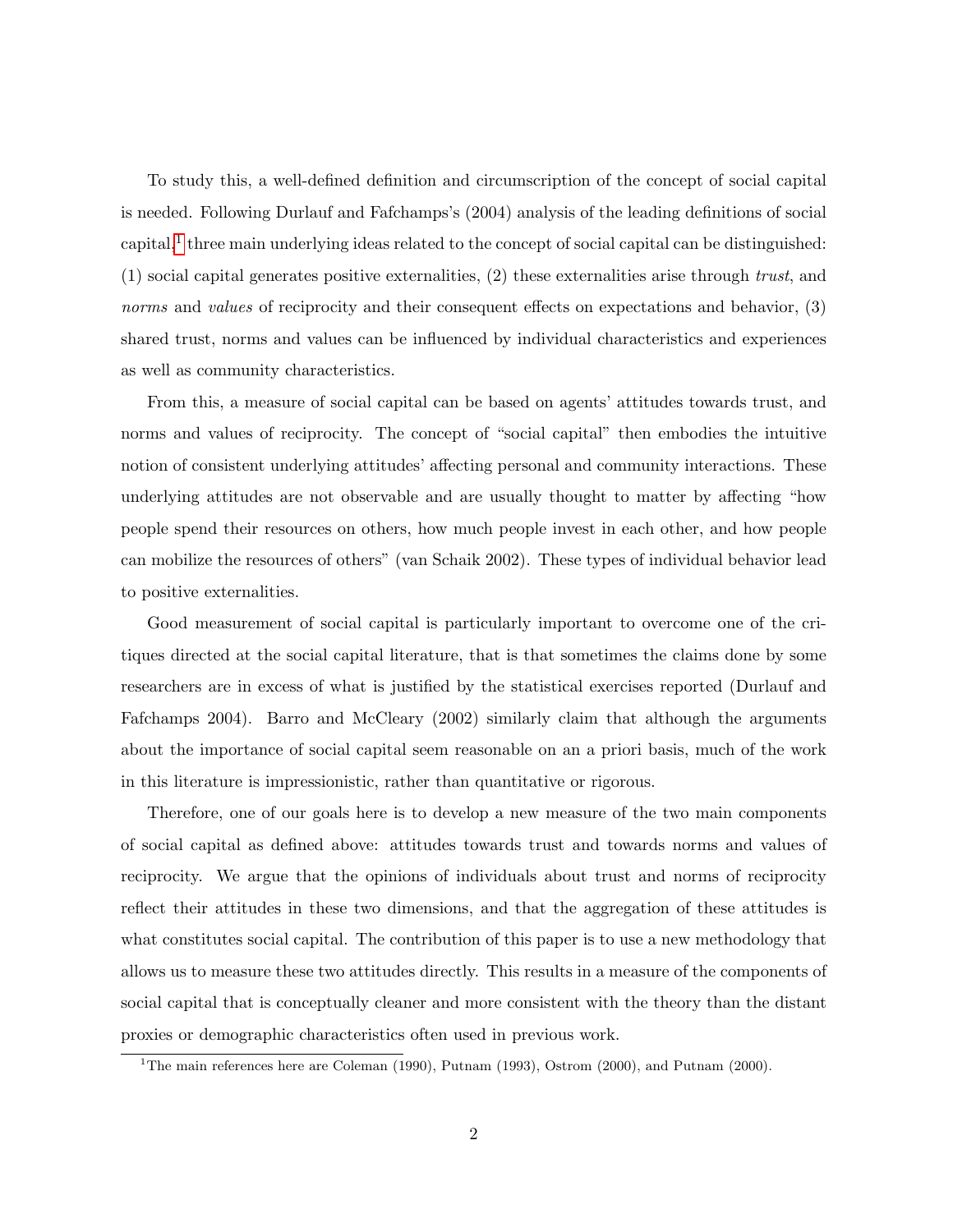The methodology that we will use in this paper is the one proposed by Spady (2006), which allows us to get quantitative measures of latent attitudes, without imposing specific parametric assumptions. The only assumptions needed are that (1) the expressions of agreement and disagreement on questions about trust and norms and values of reciprocity ('item responses') reflect corresponding attitudes of the responder; (2) the 'attitudes' are enduring individualspecific attributes, given the individual's characteristics and environment. (3) We will use two different series of item responses, and we will assume that each series has been determined by a single attitude. The attitudes of individuals making up a sample population can then be given probability distributions, based on their item responses and characteristics. These probability distributions can then be used to infer the relation between attitudes and economic outcomes, be it at the individual or at the aggregate level.

Finally, performing this measurement exercise, we can analyze what are the determinants of the components of social capital and if these components have an impact on individual's democratic values, political interest, participation in voting, political involvement and political group membership in Germany.

The rest of the paper is structured as follows. In Section 2 we present the conceptual framework for social capital, and give a brief overview on measures of social capital used previously. Section 3 presents a simple theoretical model that will guide the estimation. In Section 4 we describe the methodology used to obtain the measures of the components of social capital (shared trust and norms and values of reciprocity). In Section 5 we present the data used, and we describe the questionnaire items and the personal and demographic characteristics of the respondents that play a role in the estimation of the latent attitudes. In Section 6 we analyze the results obtained and in Section 7 we study the relationship between the latent attitudes and political engagement. Finally Section 8 concludes.

## 2 Social Capital: the conceptual framework

Apart from the empirical literature, there has also been a growing interest in the theoretical and conceptual bases of social capital. Starting from the seminal contributions of Coleman (1990), Putnam (1993), there has been a proliferation of slightly different approaches and definitions.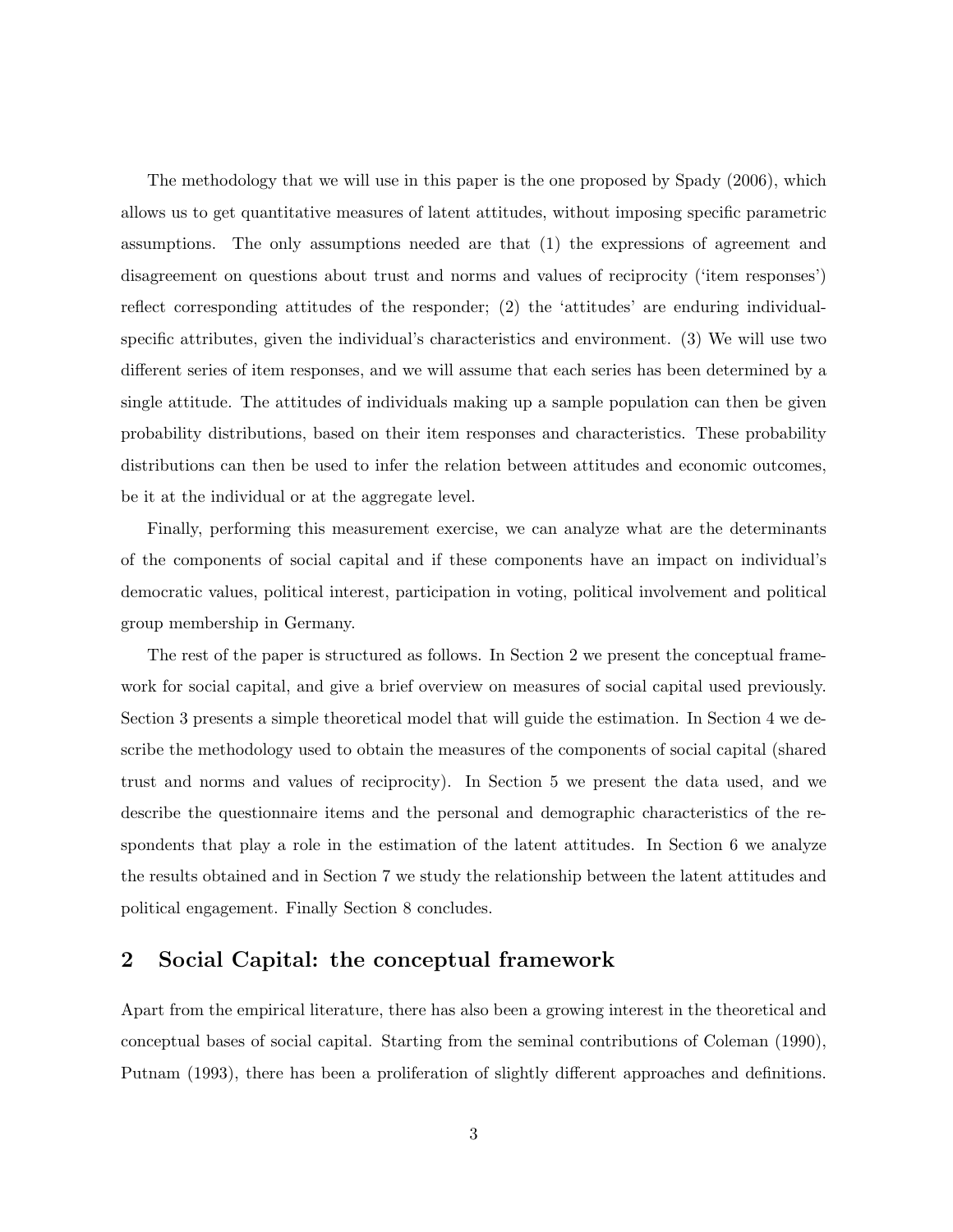Durlauf and Fafchamps (2004) review this literature and extract the principal components, stressing the following three main underlying ideas: (1) social capital generates positive externalities, (2) these externalities are achieved through trust, and norms and values of reciprocity and their consequent effects on expectations and behavior, (3) shared trust, norms, and values arise from informal forms of organizations based on social networks and associations. We adopt (1) and (2) and generalize (3) in the sense that while Durlauf and Fafchamps refer basically to the experience of participating in informal forms of organizations based on social networks and associations, we look for a more general approach and assume that there are other characteristics and experiences that may also have an influence on the level of social capital.We will consider these three main ideas as the 'structural' aspects of the concept and we will let them be the guide of our empirical approach. Note that (2) implies that there are two dimensions to social capital.

One main problem of the literature about social capital has been its measurement. Clearly, concepts like trust, norms and values are inherently difficult to measure. There have been different approaches to this, some involving the use of proxies, that have not always been very rigorous or conceptually satisfactory. The next few paragraphs give a brief overview of these approaches and critiques to them.

To our knowledge, there are three main approaches to the study of the impact of social capital on economic outcomes. Two of them proxy social capital, using outcomes or individual characteristics, and another one uses partial measures from value surveys.

Proxies for Social Capital: Outcomes. There are many studies that measure social capital through "indirect" indicators. Sometimes these indicators can be related to the outcomes of social capital, instead of its components as identified by the theoretical literature. One example of this approach is the work of Putnam (1993) who uses the number of local newspaper's readers, the voter turn-out in referendums and the percentage of votes on the political elections as proxies in the analysis of the impact of social capital on economic performance. The problem with this approach is that it is not clear what effect is being identified, as the proxies themselves may be related to the outcome that is analyzed. In more recent work, Guiso et al. (2004) avoids this problem. They identify the effect of social capital on financial development by using particular,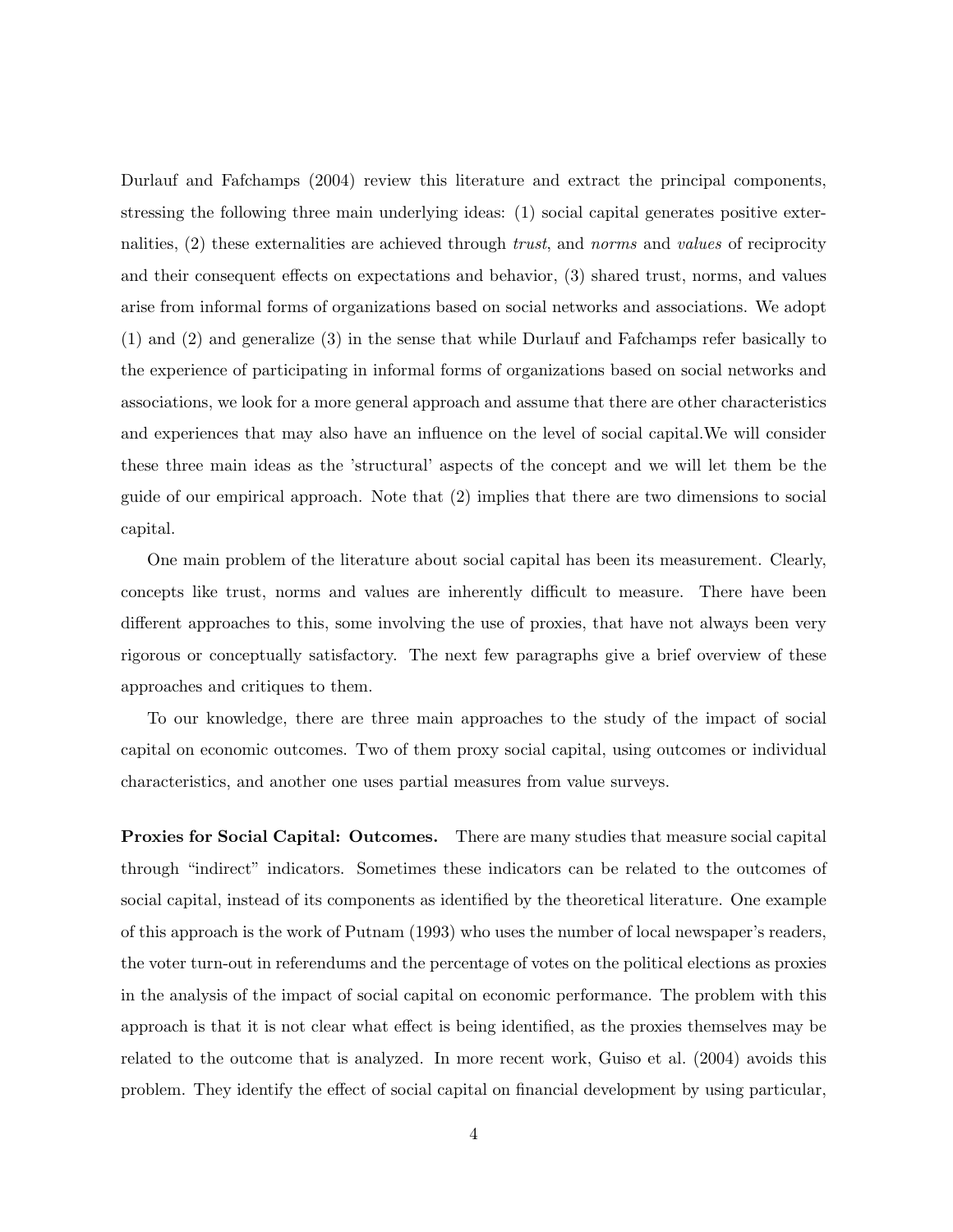arguably unrelated outcomes (electoral participation and blood donation) as proxies for social capital.

While this approach may allow to identify the impact of social capital on economic outcomes, it still does not allow for direct measurement of social capital. This makes it less useful for analysis of the determinants of social capital, or for comparative or policy-focussed perspectives.

Proxies for Social Capital: Individual Characteristics. Other papers have used the participation in social networks as a measure of social capital. A seminal contribution to this vast literature is the already cited Putnam (1993), who uses the number of voluntary organizations (sport clubs and cultural circles) in a region as a proxy for social capital. The problem with this approach is that it does not take into account the multidimensional character of social capital and that the focus on some type of network causes loss of generality, which can compromise the effectiveness of the analysis. Another problem is that there are no theoretical studies that have provided an explanation of the mechanism through which trust within groups generalizes to the entire society.

Other authors like Easterly and Levine (1997) and more recently Alesina, Devleeshauwer, Easterly, Kurlat and Wacziarg (2003) study the impact of ethnic, linguistic and religious heterogeneity on the quality of institutions and growth. They believe that more demographic diversity could bring more political instability, poor quality of institutions, badly designed economic policy and disappointing economic performance. Barro and McCleary (2002) study to what extent religious participation and beliefs influence economic performance and political institutions.

In our opinion these studies jump one step in the process. We believe that the channel at work here is that the degree of fragmentation or religious participation has an effect on individual latent attitudes (shared trust, and norms and values of reciprocity), and that these attitudes affect behavior and therefore economic outcomes. Whereas demographics may provide a clue towards a society's values and attitudes, a more direct approach can be used, estimating latent attitudes.

Partial Definitions: Survey responses. Another approach used in this literature is to measure social capital as the percentage of people in the population that claim to trust others.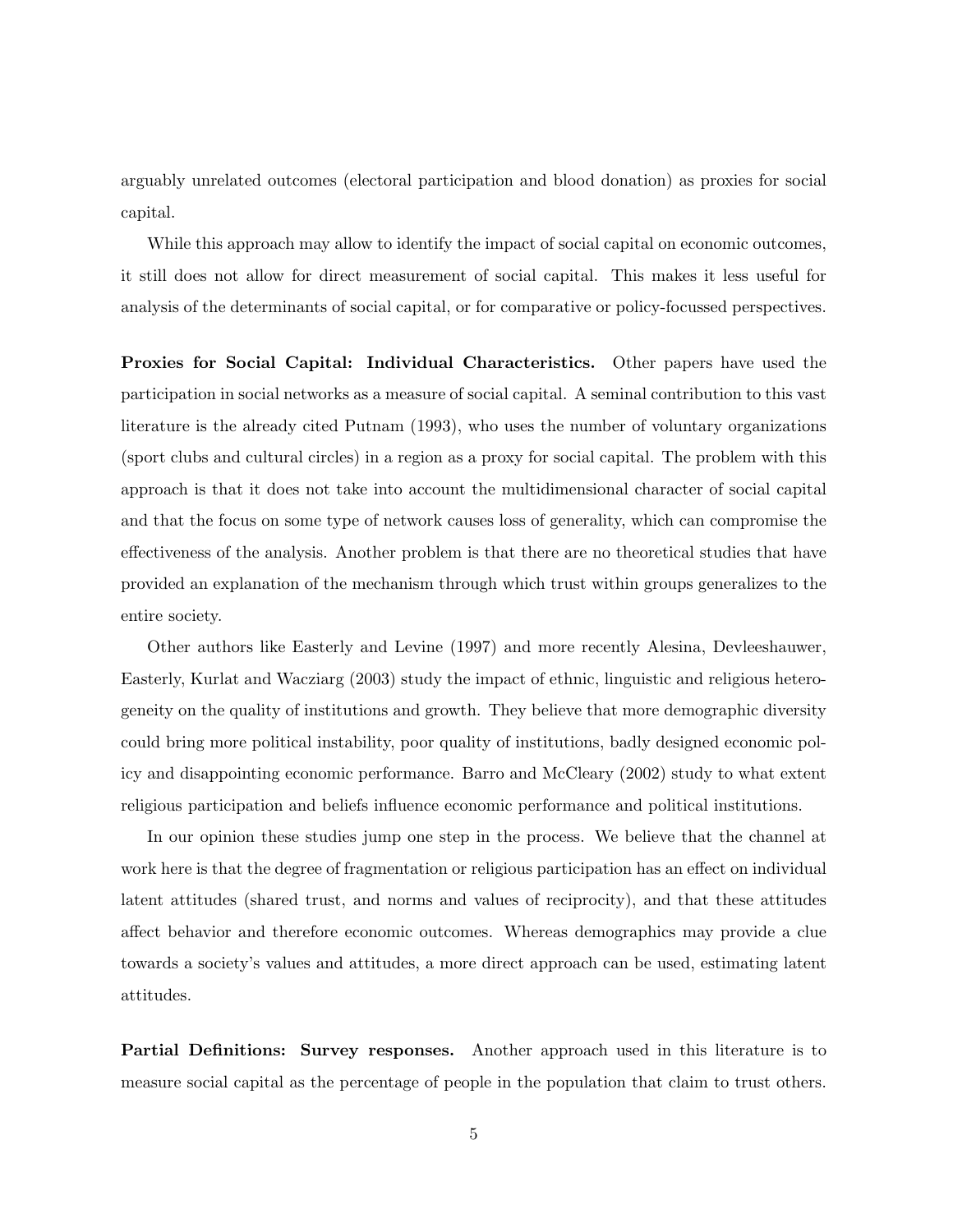Usually these papers use the World Values Survey (WVS) or the European Values Survey (EVS) and their question: 'Generally speaking, would you say that most people can be trusted or that you cannot be too careful in dealing with people?' Individual responses are then aggregated to a macro measure.

Examples of this approach are found in Knack and Keefer (1997) and Zak and Knack (2001) who find that trust and civic norms have a strong impact on economic performance or in Beugelsdijk and van Schaik (2004) who also find that at the regional level, trust and voluntary work are related to economic growth. Also La Porta, Lopez-de-Silanes and Shleifer (1997) and Fukuyama (1995) follow this approach to examine the effect of trust in industrial organizations.

The scope of these studies is necessarily limited since they use only one dimension of social capital: trust. Moreover, the measurement is imperfect, since they use only the answer to one question. It is difficult to believe that these are good measures for the wider concept of social capital, which by definition is a compilation of diverse attitudes. The approach we use overcomes these limitations by incorporating more than one dimension of social capital, and by measuring each using responses to more than one question. By analyzing the individual and country-level determinants of social capital, it also addresses the critique of lack of cross-country comparability of the original trust-based measures aired by Fine (2001).

The methodology proposed in this paper to measure social capital is in line with the Markov Chain Monte Carlo simulation methods (MCMC) often used to study latent attitudes such as individual ability or attitudes toward immigration (Heckman, Stixrud and Urzua 2006). MCMC methods follow a Bayesian approach; they specify an item response model parametrically and the distribution of the latent attitude is the nuisance for which a prior is specified. This methodology allows to recover, via the posterior, how the latent attitude is distributed if the parametric model is true. In contrast, the methodology proposed by Spady (2006) and used in this paper, is based on a frequentist approach. It imposes as a normalization a latent attitude distribution, and then estimates the model without further constraints. The model preserves stochastic dominance and 'best fits' the data.

Our approach offers a new dimension to the study of the social capital. We develop a more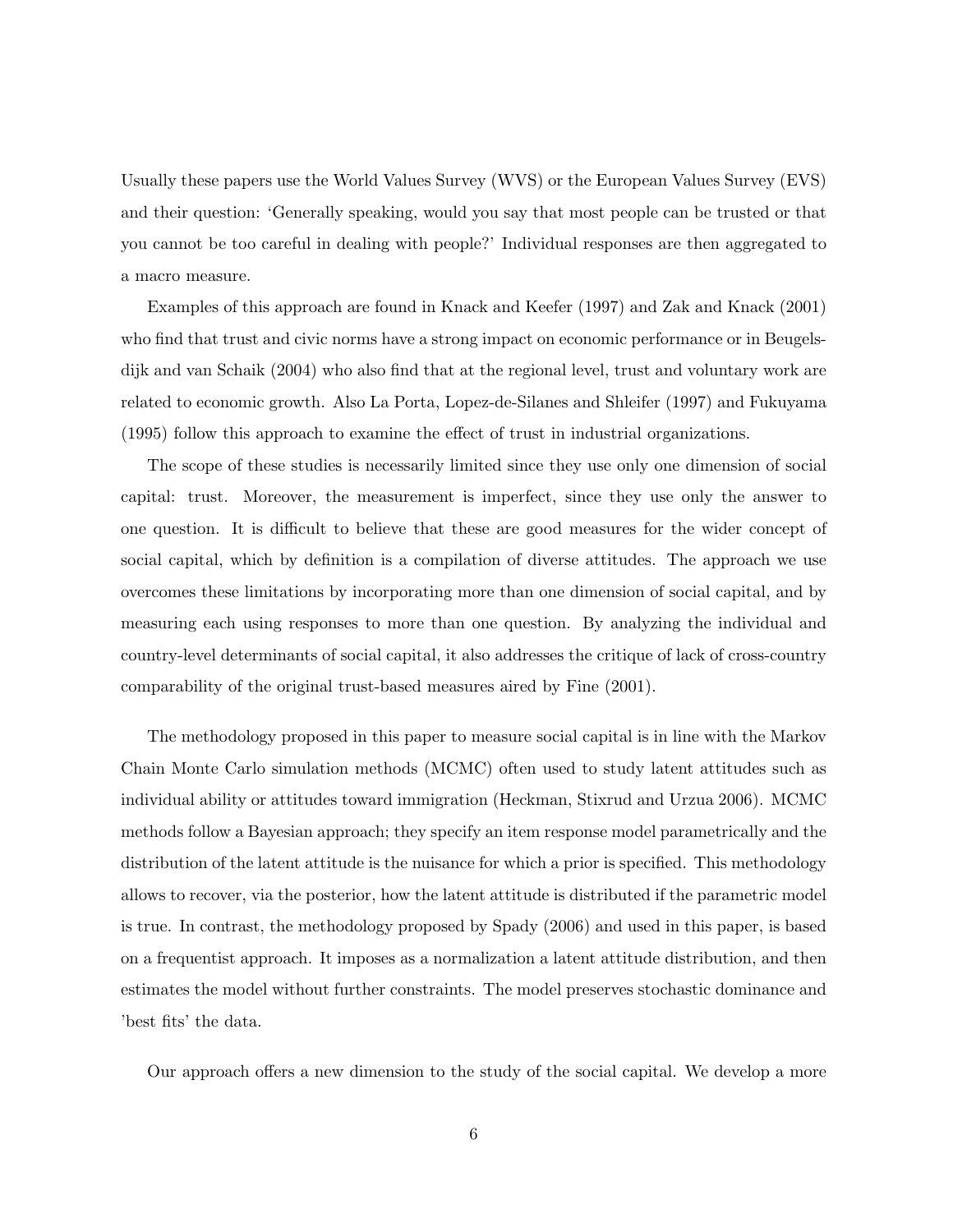complete measure of the components of social capital, and not just proxy for it using either outcomes, demographic characteristics, or partial aspects of social capital. This new measure allows us to obtain the probability distribution of social capital for each individual. At the same time this approach takes into consideration the possible influence of individual characteristics and experiences as well as community characteristics. Measuring social capital and understanding what social characteristics lead to more social capital seems useful and important since social capital is related to positive outcomes.

As a result, an individual measure of social capital and its distribution (not just the mean) can be characterized, and the importance of its level and dispersion for economic and social outcomes can be investigated.

## 3 Theoretical Model

In this section, we set up a simple model that will allow us to estimate the latent attitudes that we identify as the components of social capital and that captures the three underlying ideas pointed out above. Figure [1](#page-7-0) shows a diagram of the underlying process that we have in mind. We suppose that every individual has some amount of social capital, which will be a compilation of his/her attitudes on trust and on norms and values of reciprocity. These attitudes directly cause the responses to certain survey questions, and have an effect on the behavior of agents. This behavior may generate positive externalities for society. In this paper, we will focus on the measurement of social capital and we will relate it to political engagement, as a individual behavior affected by trust and reciprocity.

We also claim that demographic and personal characteristics may be informative about the way in which latent attitudes are distributed in a population; individual characteristics and experiences as well as community characteristics can be related to how much people trust each other or how much people share values or accept norms. We assume that these characteristics do not affect the answers directly. If they have an effect it is through their effect on the attitudes we are measuring here.

In the Data section we will discuss the variables we use to construct these two scales and we will give a theoretical justification of the personal and demographic characteristics used in our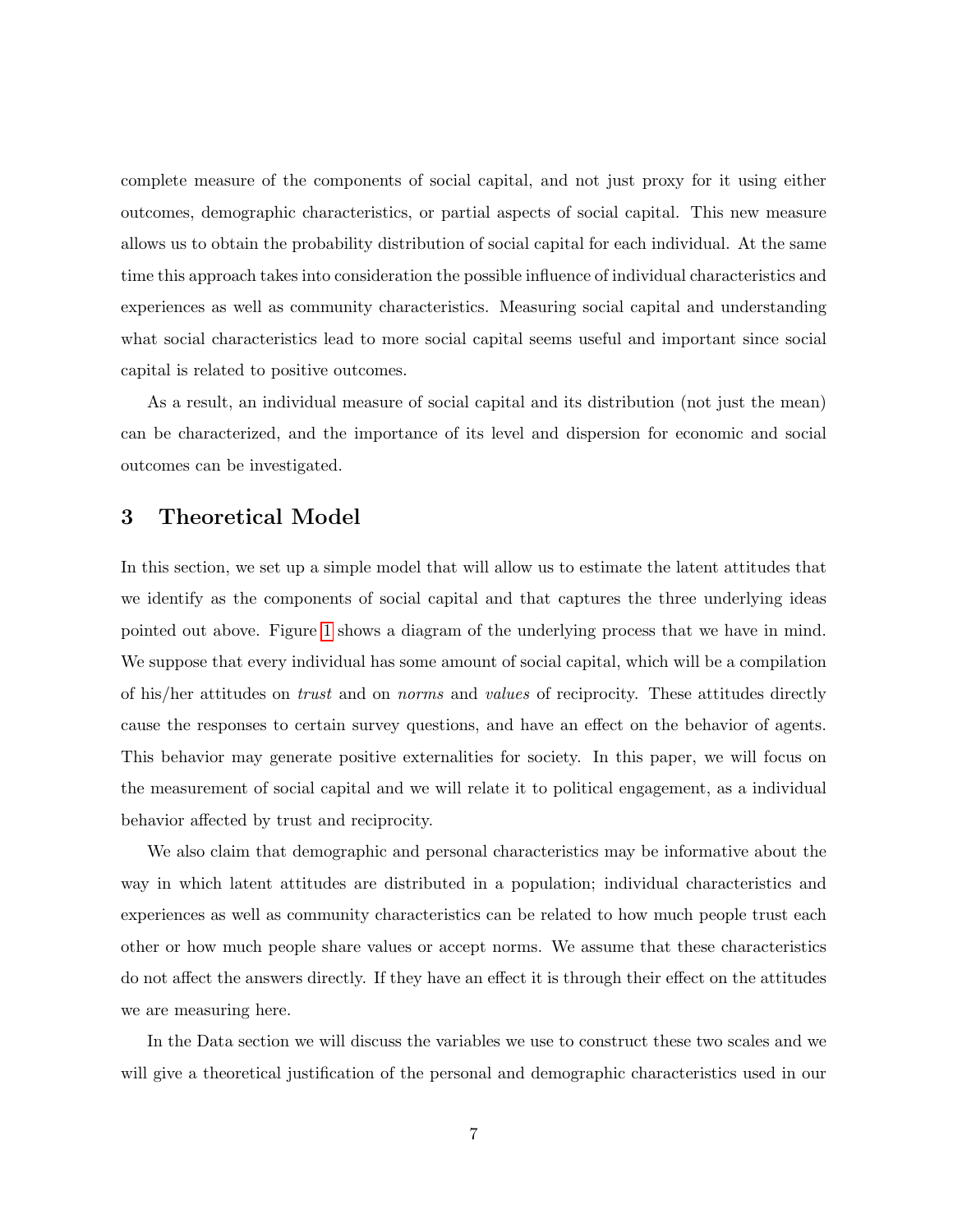

<span id="page-7-0"></span>Figure 1: Diagram of the underlying process.

estimation.

## 4 Methodology

Given the restrictions implied by the theoretical model, we can apply the estimation methodology developed by Spady (2006).

We would like to obtain a measure of the underlying attitudes that constitute social capital. We have information about the demographic and personal characteristics of the individuals that we think may be informative of these latent attitudes. We have the responses to some questions (items) that we assume to be driven by these latent attitudes. The responses to these questions are coded 1 to 3, with higher values reflecting a higher level of shared trust or acceptance of norms and values of reciprocity. We would like to use all this information in computing the measures of the attitudes.

Given the model we have in mind, we would like our measure (1) to conform to the notion that there are two dimensions to social capital, (2) to reproduce a given set of cell means or probabilities (relative frequencies of the items used) and (3) to be able to take into account the information embodied into the demographic and personal characteristics. The next subsections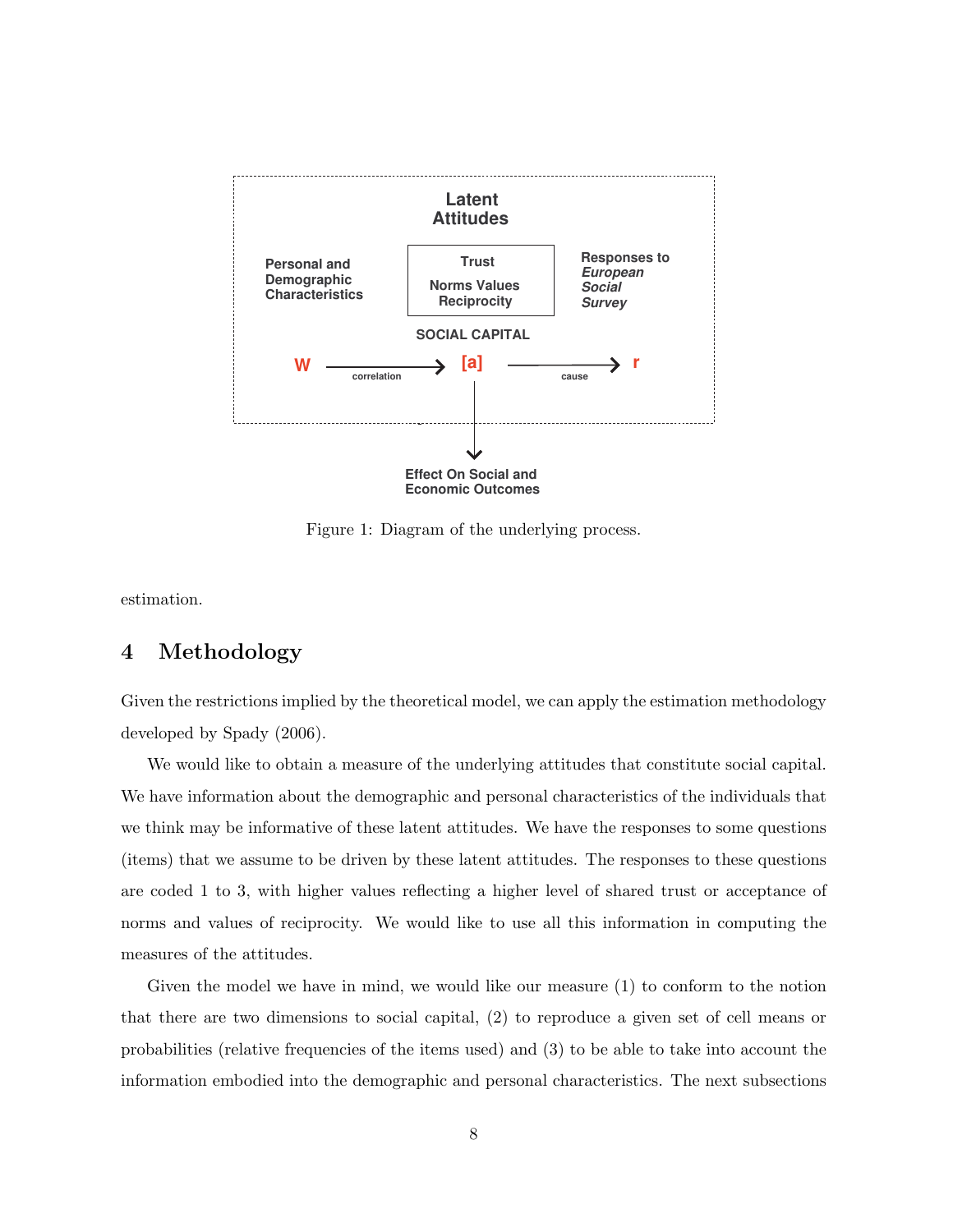detail how this can be achieved, following Spady's (2006) approach.

### 4.1 Trust, Norms and Values of Reciprocity, and Item Responses

To estimate the two main components of social capital at the individual level we assume that we can find a collection of questions and the corresponding responses (called 'items') that depend solely on the individual's attitude on trust. We can find another collection of 'items' that depend solely on the individual's attitude towards norms and values of reciprocity. The attitude in each dimension will be inferred from answers to these collections of items. We believe that the probability distribution of the responses is determined solely by an individual's value on each attitude scale. Therefore individuals with the same value for the attitude have the same probability distribution of responses for the items that solely reflect that attitude. This means that we expect individuals that have more trust in others (to focus on one scale, for the sake of concreteness) to answer, on average, higher values on the items defining the 'trust' scale (by convention, higher values indicate more trust in others). Given a collection of responses, the mapping from attitudes to responses can be inverted, resulting in probability distributions over attitudes, conditional on the responses. Probability distributions over attitudes a for responses indicating more trust then stochastically dominate the distribution for responses indicating less trust.<sup>[2](#page-8-0)</sup> A final point to note is that since item responses are categorical, the 'scaling' of  $\alpha$  is arbitrary.[3](#page-8-1)

### 4.2 Reproducing Relative Frequencies of the Item Responses

The second desired property of our measure is that it should reproduce a given set of cell means or probabilities (relative frequencies of the items used). This is the goodness-of-fit criterion of the estimator employed here.

For concreteness, focus again on the trust scale. For that scale, we will use a collection of 8 items, each of them with 3 categorical responses, therefore there are  $3^8 = 6561$  possible combinations of responses. Each of these combinations occurs with some relative frequency. We

<span id="page-8-0"></span> $2A$  formal exposition of how this stochastic dominance structure across items determines a monotonic scale representation is contained in Spady (2006).

<span id="page-8-1"></span><sup>&</sup>lt;sup>3</sup>Spady (2007) shows that the 'scaling' of a is arbitrary, in the sense that if a figure such as Figure [2](#page-10-0) exists for a particular scheme of assigning numbers to  $a$ , then there will be figures with the required properties for any strictly monotonically increasing transformation of a.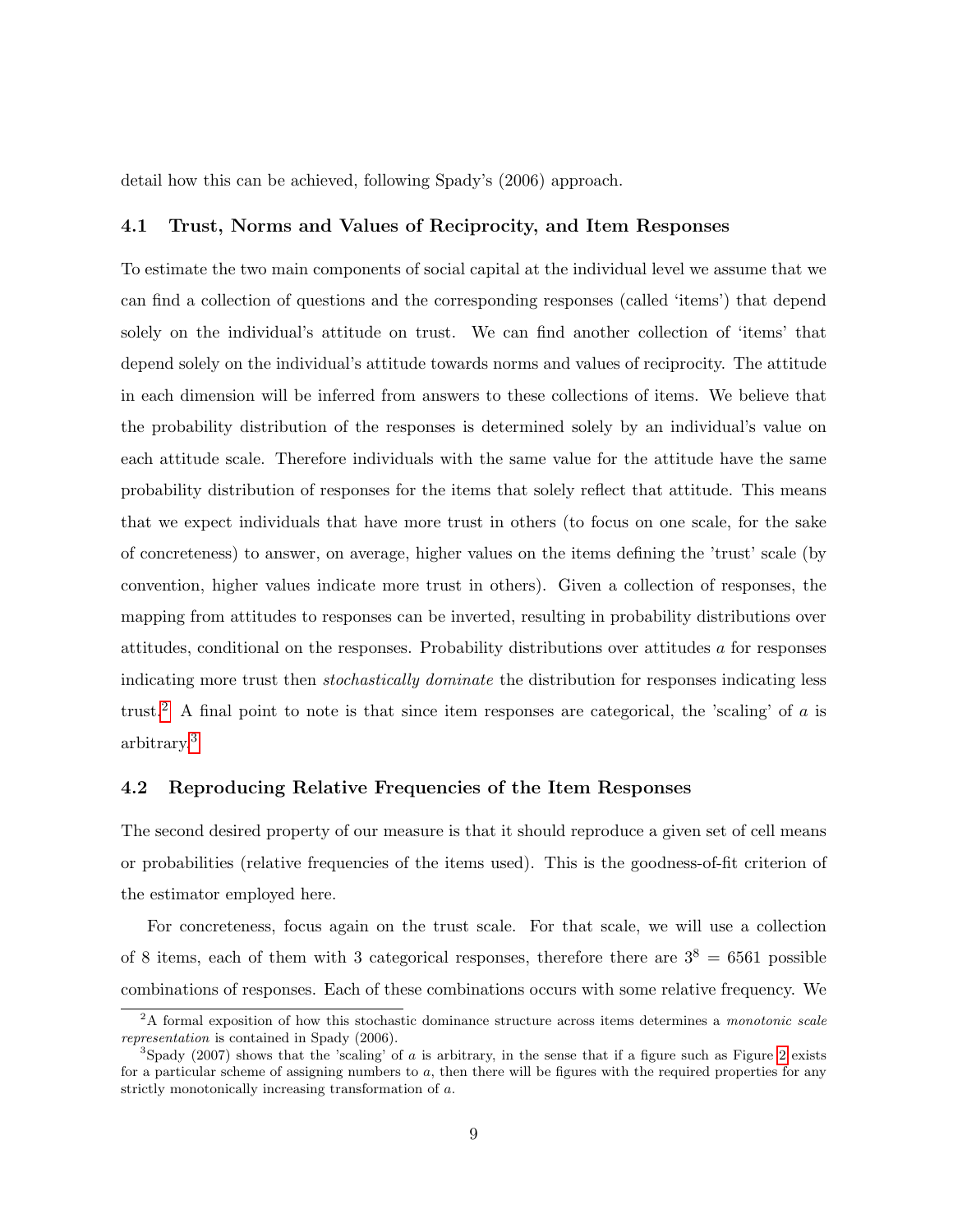Table 1: Table with relative frequencies for a 2 item example.

<span id="page-9-1"></span>

|                |                                                                                                        | $r_1$                       |   |
|----------------|--------------------------------------------------------------------------------------------------------|-----------------------------|---|
|                |                                                                                                        | $\mathcal{D}_{\mathcal{L}}$ | З |
| $\mathbf{1}$   |                                                                                                        |                             |   |
| $r_2$ 2        |                                                                                                        |                             |   |
| $\overline{3}$ | $\begin{array}{ r cc} 0.16 & 0.12 & 0.05 \ \hline 0.11 & 0.18 & 0.10 \ 0.03 & 0.11 & 0.14 \end{array}$ |                             |   |

call these relative frequencies 'cells.'<sup>[4](#page-9-0)</sup> For a particular value of the attitude on trust, say  $a$ , there is a probability distribution of item responses, and therefore a probability distribution over these 6.561 'cells' that depends solely on the individual attitude on trust. The probability distribution generated by our measure should match the relative frequencies observed in the sample.

As an example consider a hypothetical case with only two item responses with 3 categorical responses each, and 100 individuals. Table [1](#page-9-1) represents the table with the relative frequencies for these two items. In that case we have  $3^2 = 9$  cells or possible combinations. Concerning the ordering of the responses, since we assume that higher values indicate more trust in others, we could order the combination of responses as a function of the level of trust that they represent. Then  $(r_1 = 1 \text{ and } r_2 = 1) < (r_1 = 3 \text{ and } r_2 = 3).$ 

In the example we believe that the two items are determined by the individual's attitude on trust a. The probability of a particular response pattern (or cell) conditional on  $\alpha$  is simply the product of the constituent item probabilities.<sup>[5](#page-9-2)</sup> That is, we assume (for m items),

$$
p(r_1, r_2, ..., r_m|a) = p(r_1|a)p(r_2|a)...p(r_m|a).
$$
\n(1)

We can represent the results in Figure [2.](#page-10-0) The first box shows the probability of answering 1, 2 or 3 in item 1 as a function of an individual's attitude a, where the lowest line represents the probability of answering 1, the difference between the second and the lowest one the probability of answering 2, and the difference between 1 and the second line the probability of answering 3. The second box shows the same for item 2.

The model will have a better fit when the estimated probabilities represented in Figure [2](#page-10-0)

<span id="page-9-0"></span><sup>&</sup>lt;sup>4</sup>For the case of norms and values of reciprocity, we use 6 items, each one with 3 categorical responses. In that case we have  $3^6 = 729$  'cells'

<span id="page-9-2"></span><sup>5</sup>We assume independence across the item responses.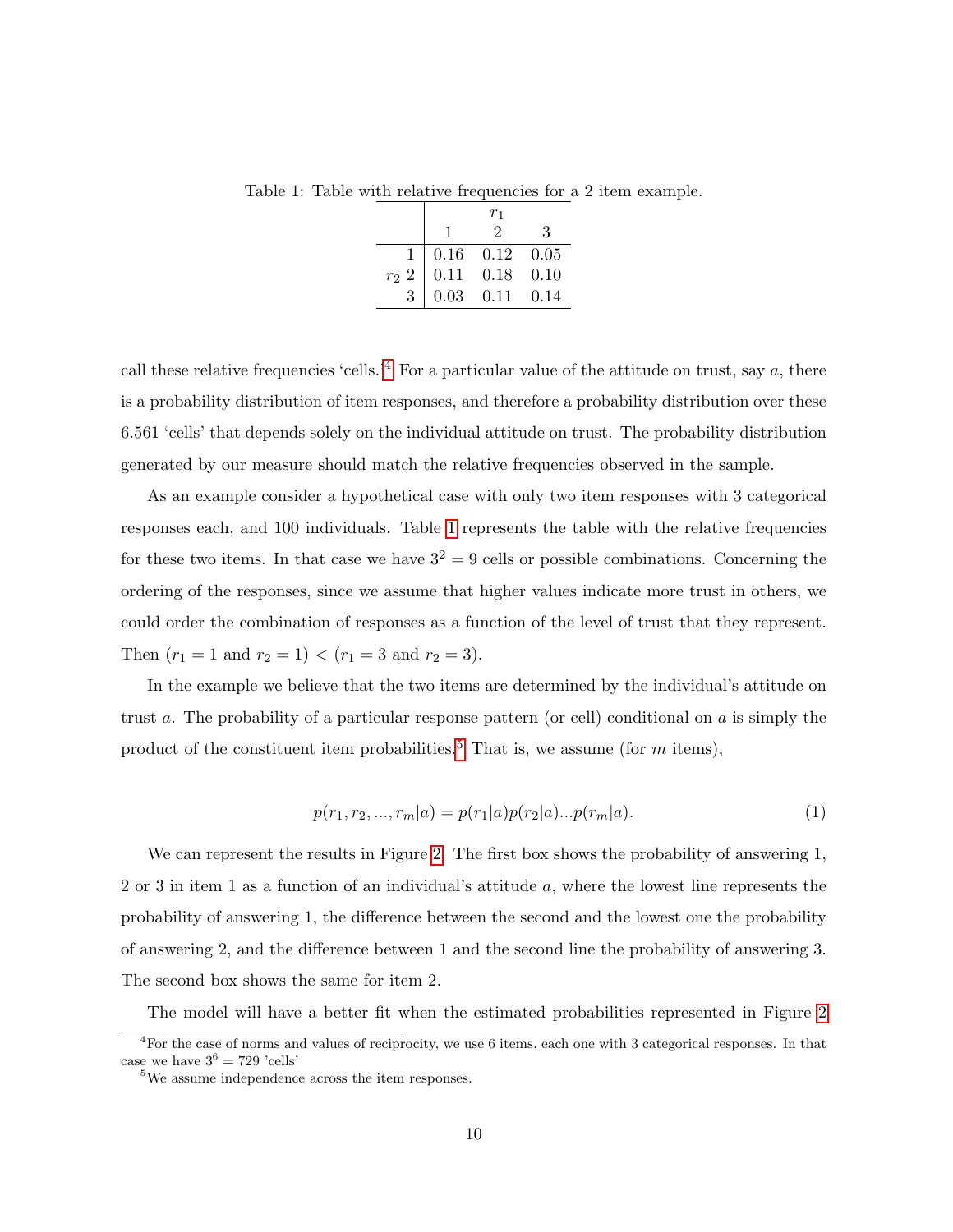

<span id="page-10-0"></span>Figure 2: Probability Distributions of answering 1, 2 or 3 in the two items considered as example

have a good match with table [1.](#page-9-1) The requirement that the responses of those with more trust in others stochastically dominate those with less trust in others is precisely that the lines in Figure [2](#page-10-0) have to be weakly decreasing, and they must not cross.

### 4.3 Including Demographic Characteristics in the Estimation

The latent attitudes that we are estimating are not observable. What we can actually observe are the item responses and observable individual characteristics (such as age, education, income, etc.). We now assume that individual i has certain characteristics  $W_i$ , and that the distribution  $f(\cdot)$  of the latent attitudes can be influenced by these characteristics  $W_i$ , that means  $f(a|W_i)$ . Concretely, as the theoretical model implies, suppose that  $W$  gives rise to social experiences, and consequently attitudes may change; the attitudes are then reflected in item responses. So we have:

<span id="page-10-1"></span>
$$
p(r_1, r_2, ..., r_m|W) = \int_{a} p(r_1, r_2, ..., r_m|a) f(a|W) da \qquad (2)
$$

$$
= \int p(r_1|a)p(r_2|a)...p(r_m|a)f(a|W)da \qquad (3)
$$

Equation [3](#page-10-1) is used to estimate simultaneously how  $W$  affects a and how a affects item responses. We specify that  $f(a|W)$  is represented by a  $N(\mu(W), \sigma(W))$ , where

<span id="page-10-2"></span>
$$
\mu(W) = W\beta \tag{4}
$$

$$
log(\sigma(W)) = W\gamma \tag{5}
$$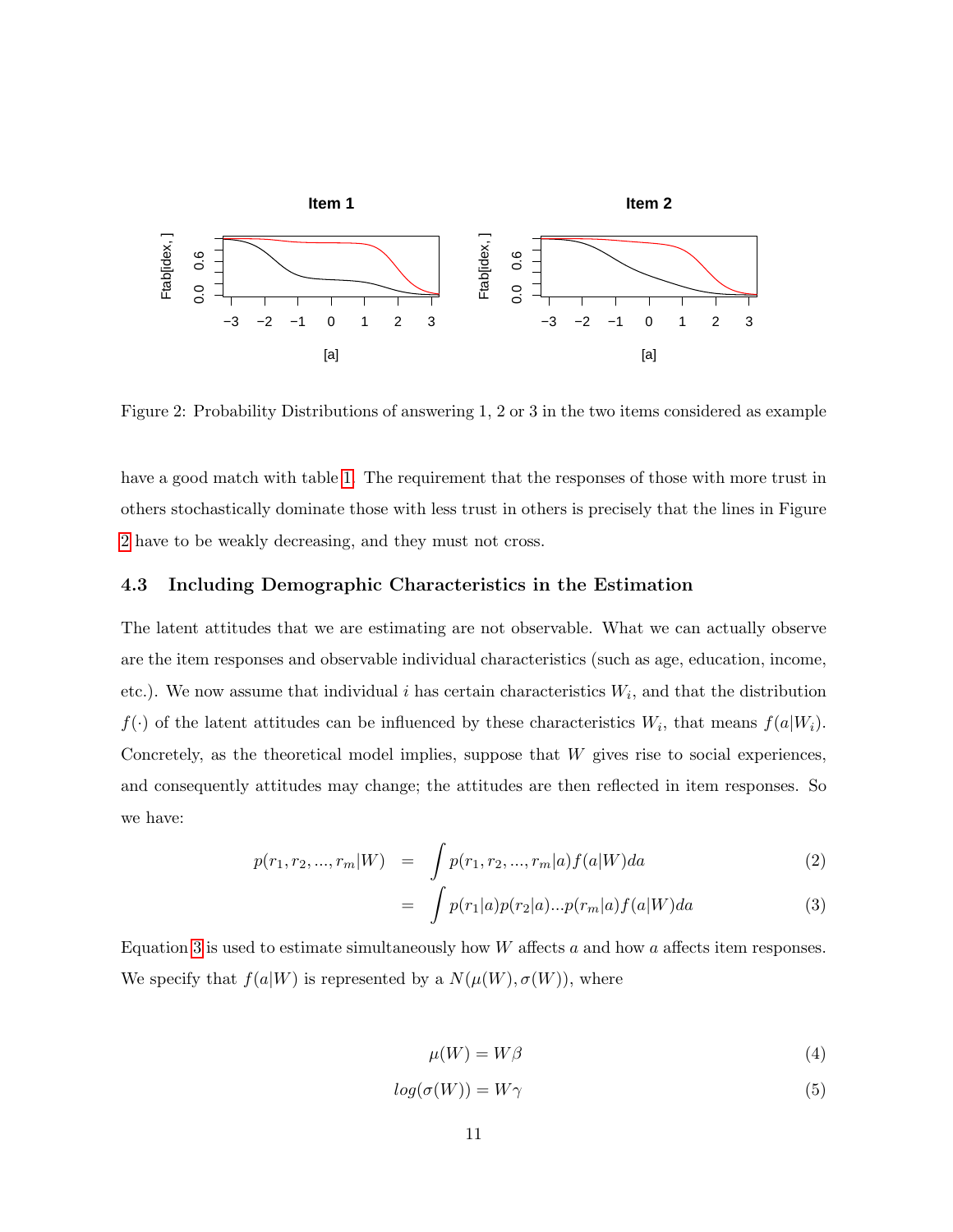That means that  $a$  is normal with a mean that is a linear function of the  $W$  variables and a standard deviation whose logarithm is linear in the same W variables. Equations [4](#page-10-2) and [5](#page-10-2) imply that  $f(a|W)$  is a  $N(0, 1)$  for the 'standardized respondent' and that the different groups of the population, characterized by different  $W$ , are also normally distributed with possibly different values of location  $\mu$  and scale  $\sigma$ .<sup>[6](#page-11-0)</sup>

#### 4.4 Estimation

We will estimate the item response models by maximum likelihood, subject to the constraint that the distribution functions (the lines that indicate the probability of answering j in item k) be downward sloping and not crossing.

The probability densities of the item responses as a function of the attitude are approximated using exponential tilting of second degree. Exponential tilting of degree n involves approximating a density function using the product of the normal  $pdf$  and a polynomial of degree n. Subtracting the cumulative distributions corresponding to these densities from 1, we obtain downward sloping lines. To ensure that they do not cross, the lines of the boxes are constructed as products of the first lines.

The probability of a particular outcome for individual i then is given by  $p(r_1, r_2, ..., r_m|W) =$  $\int p(r_1|a)p(r_2|a)...p(r_m|a)f(a|W)da$ . This integration has been carried out using a gaussian quadrature at 200 grid points. To ensure that we can collect even the distributions with small variances, the gaussian quadrature has been applied to 5 different segments of the grid, with the one in the middle having more points.

The parameters obtained are the ones describing the distribution functions as well as the parameters associated to the personal characteristics (2 per characteristic, indicating effect on location and scale). Since we use exponential tilting of second degree, we estimate two parameters per line and box for the distribution functions.

<span id="page-11-0"></span> ${}^{6}$ The 'standardized respondent' will be a single man who lives in a town or city, is 46.68 years old, has primary education, has an intensity of religion of 3.8, a value of 4.48 on a left-right scale of self-proclaimed political attitude, and who does not belong to a discriminated group. (This is not the average person but the reference person.)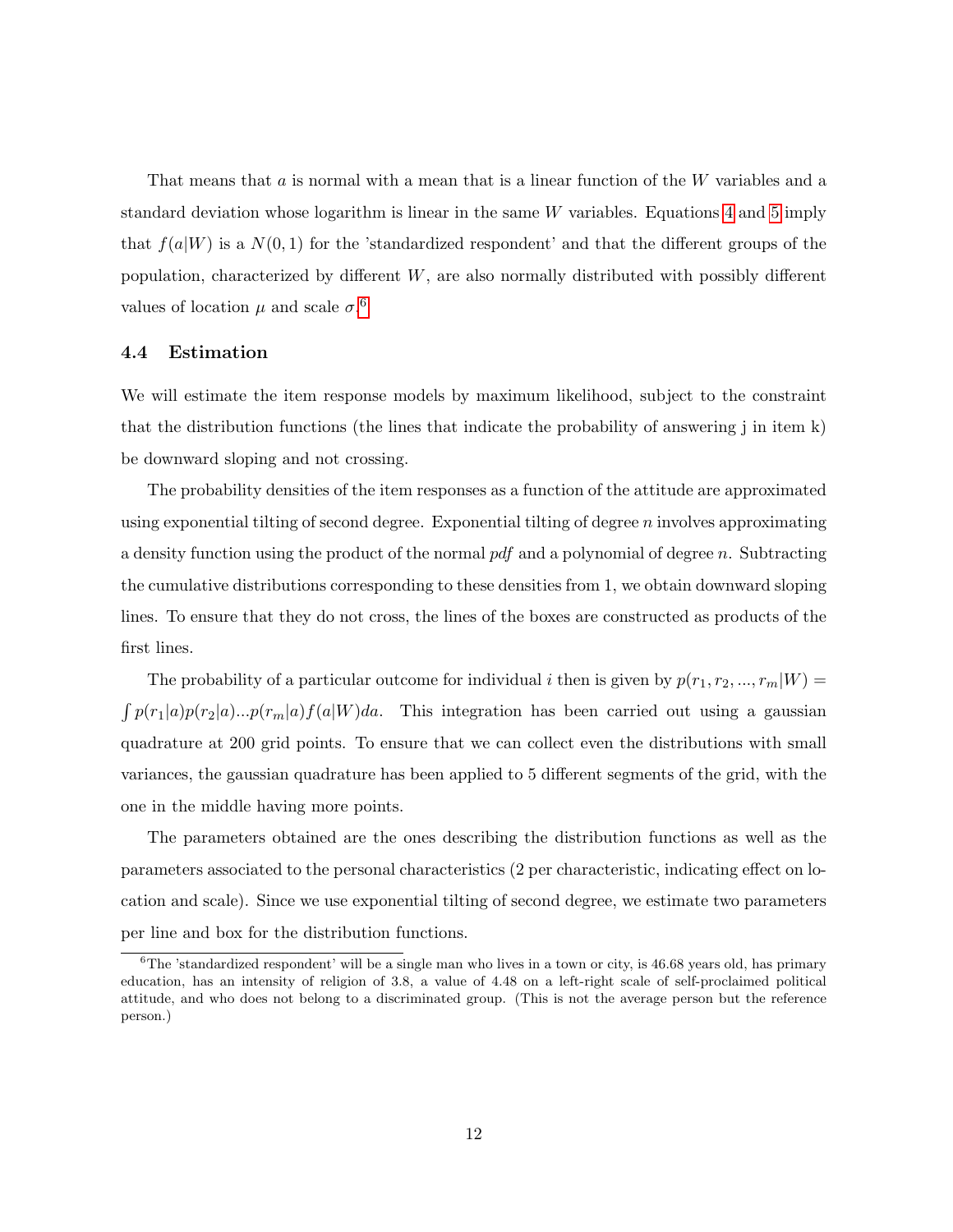## 5 Data and Descriptive Statistics

To estimate social capital we use the second wave of the European Social Survey (ESS). The ESS is a recent data set covering 25 European Countries in 2004/05. In this first draft of the paper we use the information related to Germany. The ESS provides rich information on several aspects of interest to social scientists. In this round, the questionnaire includes, for the first time, a module on Economic morality: Trust and interactions between producers and consumers. This module is designed to investigate the normative and moral culture of markets and consumption in European countries and is useful for us because it has some questions about the level of trust and confidence in business and state/government institutions, and solicits general normative statement from individuals. In addition, the ESS also contains information about some demographic variables. Corresponding to the theoretical model, some of these (described below) will also be used in the estimation.

To measure the two components of social capital, shared trust, and norms and values of reciprocity, we choose questions/items related to them. The original wording of the questions/items we use to estimate the individual's latent attitudes towards trust are the following:

- Generally speaking, would you say that most people can be trusted, or that you can't be to careful in dealing with people?[7](#page-12-0) (Score of 0 to 10, where 0 means you can't be too careful and 10 means most people can be trusted.)
- Do you think that most people would try to take advantage of you if they got the chance, or would they try to be fair?[8](#page-12-1) (Score of 0 to 10, where 0 means most people would try to take advantage of me and 10 means most people would try to be fair.)
- Would you say that most of the time people try to be helpful or that they are mostly looking out for themselves?<sup>[9](#page-12-2)</sup> (Score of 0 to 10, where 0 means people mostly look out for themselves and 10 means people mostly try to be helpful.)
- Please tell me how much you personally trust each of the institutions I read out. (Score

<span id="page-12-0"></span> ${}^{7}$ Cant be too careful: need to be wary or always somewhat suspicious.

<span id="page-12-1"></span><sup>8</sup>Take advantage: exploit or cheat; fair: in the sense of treat appropriately and straightforwardly.

<span id="page-12-2"></span><sup>&</sup>lt;sup>9</sup>The intended contrast is between self-interest and altruistic helpfulness.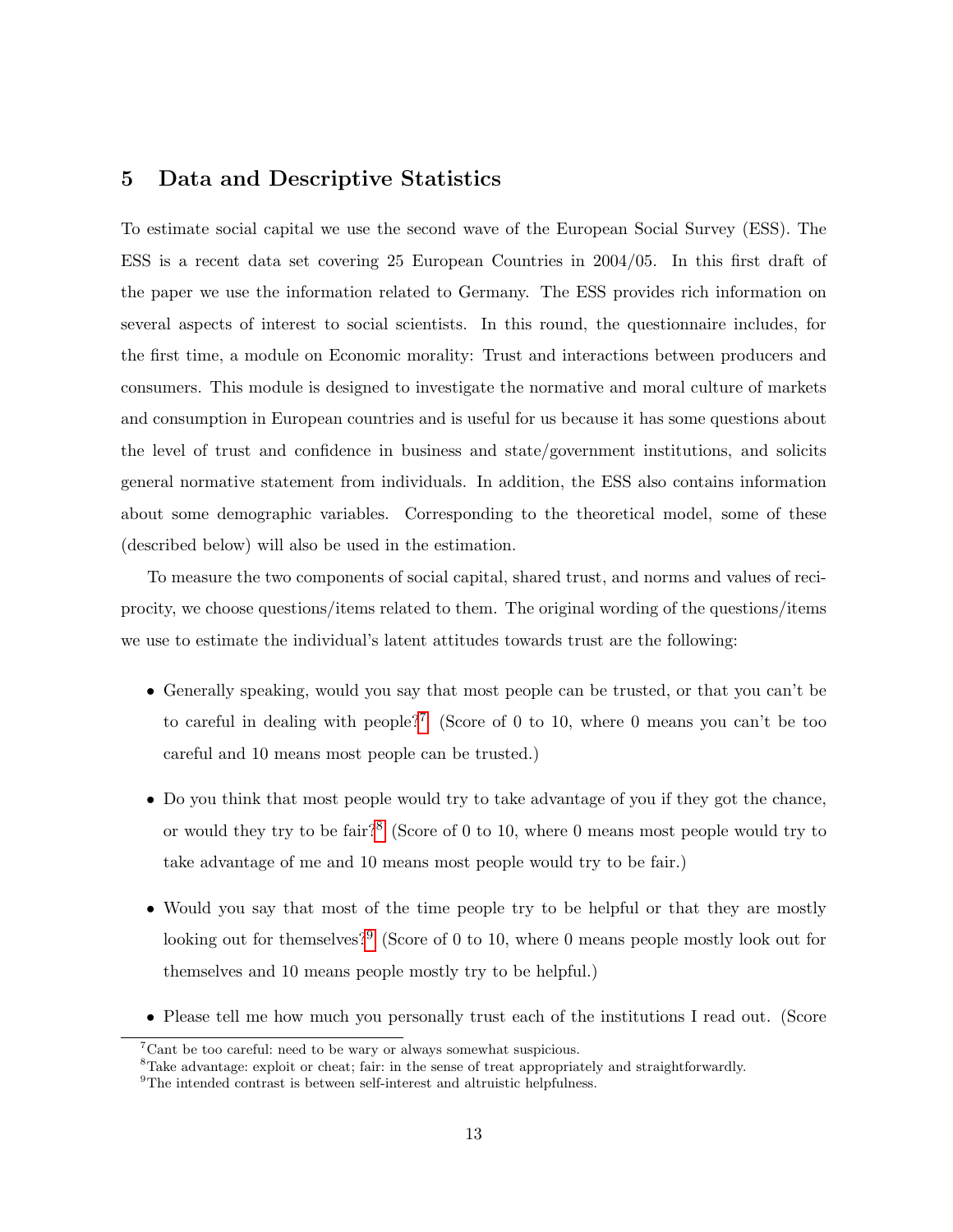of 0 to 10, where 0 means you do not trust an institution at all, and 10 means you have complete trust.)

- the legal system
- politicians
- How much would you trust the following groups to deal honestly with people like you? (Score of 1 to 5, where 1 means you distrust and 5 means you trust a lot.)
	- $-$  plumbers, builders, car mechanics and other repair people<sup>[10](#page-13-0)</sup>
	- financial companies such as banks or insurers.
	- public officials $11$

Items used to estimate the individuals' attitudes on norms and values of reciprocity:

- How much do you agree or disagree with this statement: Citizens should spend at least some of their free time helping others. (Score of 1 to 5, where 1 means agree strongly and 5 means disagree strongly.)
- How wrong, if at all, do you consider the following ways of behaving to be? (Score of 1 to 4, where 1 means not wrong at all and 4 means seriously wrong.)
	- Someone making an exaggerated or false insurance claim.
	- A public official asking someone for a favor or bribe in return for their services.
- How much do you agree or disagree with these statements about how people see rules and norms?
	- If you want to make money you can't always act honestly.
	- Occasionally, it is alright to ignore the law and do what you want to do.

<span id="page-13-1"></span><span id="page-13-0"></span> $10B$ uilders include all kinds of tradespeople who work on building sites.

 $11$ Public officials refers to both government officials, such as custom officers and to local officials, such as housing/building regulators etc.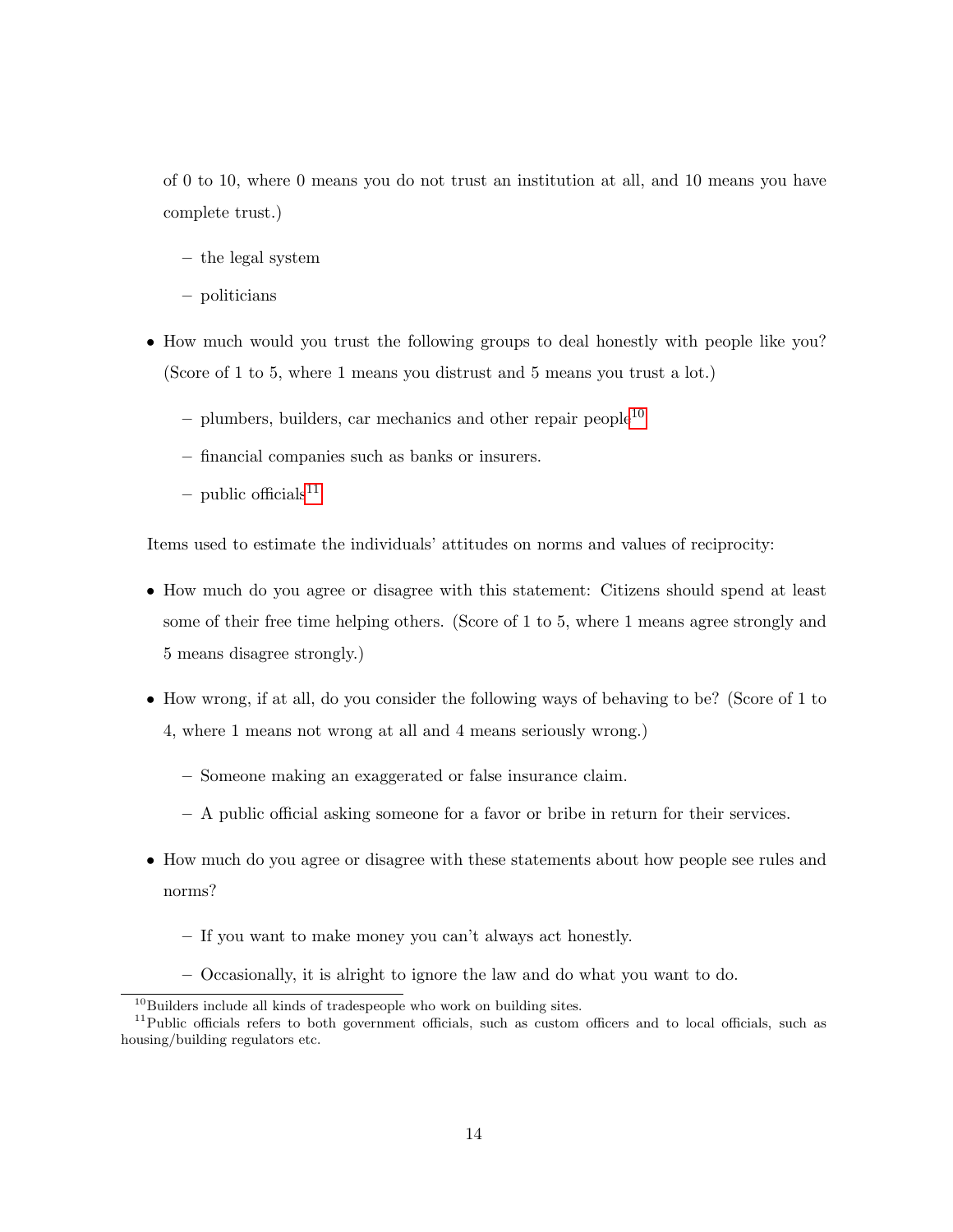| Variable                        | Obs  | Mean  | Std. Dev. | Min          | Max |
|---------------------------------|------|-------|-----------|--------------|-----|
| <b>Shared Trust</b>             |      |       |           |              |     |
| Most People Can be Trust        | 1880 | 1.889 | 0.808     | 1            | 3   |
| Most People are Fair            | 1880 | 2.194 | 0.784     | 1            | 3   |
| Most People are helpful         | 1880 | 1.791 | 0.769     | $\mathbf{1}$ | 3   |
| Trust Legal System              | 1880 | 2.105 | 0.835     | 1            | 3   |
| Trust Politicians               | 1880 | 1.354 | 0.597     | 1            | 3   |
| Trust Repair People             | 1880 | 2.059 | 0.848     | 1            | 3   |
| Trust Banks                     | 1880 | 1.853 | 0.825     | 1            | 3   |
| Trust Public Officials          | 1880 | 2.218 | 0.762     | 1            | 3   |
| Reciprocity                     |      |       |           |              |     |
| Better More Time Helping Others | 1880 | 1.851 | 0.583     | 1            | 3   |
| Better Not Cheat Taxes          | 1880 | 1.863 | 0.653     | 1            | 3   |
| Bad Not Give Recipe             | 1880 | 1.439 | 0.610     | 1            | 3   |
| Bad Make False Insurance        | 1880 | 2.080 | 0.632     | 1            | 3   |
| Bad Public Official Bribe       | 1880 | 2.708 | 0.515     | 1            | 3   |
| Possible Make Money Honesty     | 1880 | 2.353 | 0.600     | 1            | 3   |
| Obey Law Always                 | 1880 | 2.218 | 0.762     | 1            | 3   |

<span id="page-14-0"></span>Table 2: Descriptive Statistics of the questions used from the ESS.

Summary statistics of the responses to the considered items are presented in table [2.](#page-14-0) Scales are recoded such that each item has three possible answers  $(1-3 \text{ scale})$ .<sup>[12](#page-14-1)</sup> The low (high) score corresponds to a lower (higher) level of trust or norms of reciprocity. Even inside each scale the answering behavior varies over these items. Considering for instance the question "Most People would try to be fair" and the question "Can politicians be trusted?", the means range from 2.19 to 1.35. This indicates that different items carry information on respondents' attitudes to a varying degree. Thus, by focussing on just one or on a narrow subset of these items, valuable information might be lost. Table [3](#page-33-0) show the pairwise correlation coefficients for the items used to build the two scales.

<span id="page-14-1"></span><sup>&</sup>lt;sup>12</sup>The recodification does not matter for our estimation.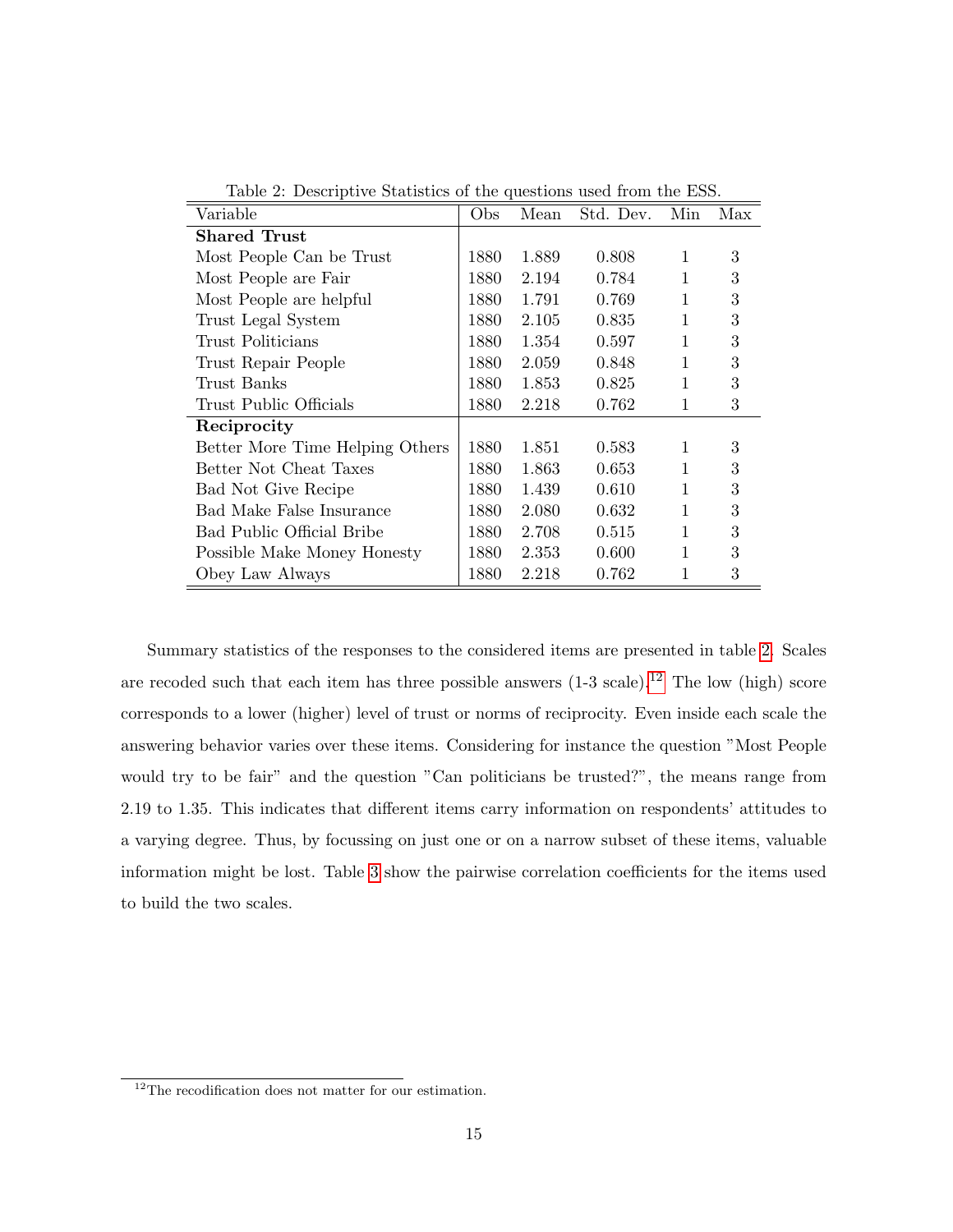#### Theoretical justification of the personal and demographic characteristics.

Table [4](#page-34-0) contains summary statistics of the personal and demographic characteristics that we expect to be related to an individual's level of social capital. The reasons why we would expect these factors to be related and to give us extra information about the latent attitudes are given in the following. Whether these relationships hold in the data is an empirical question on which our analysis can shed some light.

Intensity of religion. Barro and McCleary (2002) study to what extent religious participation and beliefs influence economic performance and political institutions. It seems plausible that possible effects of religion on economic outcomes are via social capital. The concept of religion is linked to the concept of community and presupposes immaterial links between members of the community. So it could be argued that more religious people will tend to have a higher level of shared trust and will share more norms and values of reciprocity. Empirical evidence also suggests this idea: Luigi Guiso and Zingales (2003) find that religious affiliation and participation is positively correlated with attitudes that are more favorable to cooperation and economic growth. Moreover, survey evidence shows that religious participation is associated with charitable giving and volunteering  $(?,Brooks (2003)$  and Brooks  $(2005)$ ). The question we use from the EES is: "Regardless of whether you belong to a particular religion, how religious would you say you are?" (Scale from 0 to 10.)

Age. Since attitudes might change over the life cycle due to personal experience but also due to national and global developments, we think that the age of respondents can be informative. In addition, there may be cohort effects. Since our data set is only a cross section, it is unfortunately impossible to disentangle life cycle and cohort effects.

Approximate degree or political orientation (left vs right). We believe that the information about the political orientation can be informative of the attitudes of the person. On the one hand we could think that more conservative people attach more importance to traditions and have a stronger feeling of belonging to a community. That could increase the level of trust in others, and increase the level of social capital associated to these people. On the other hand,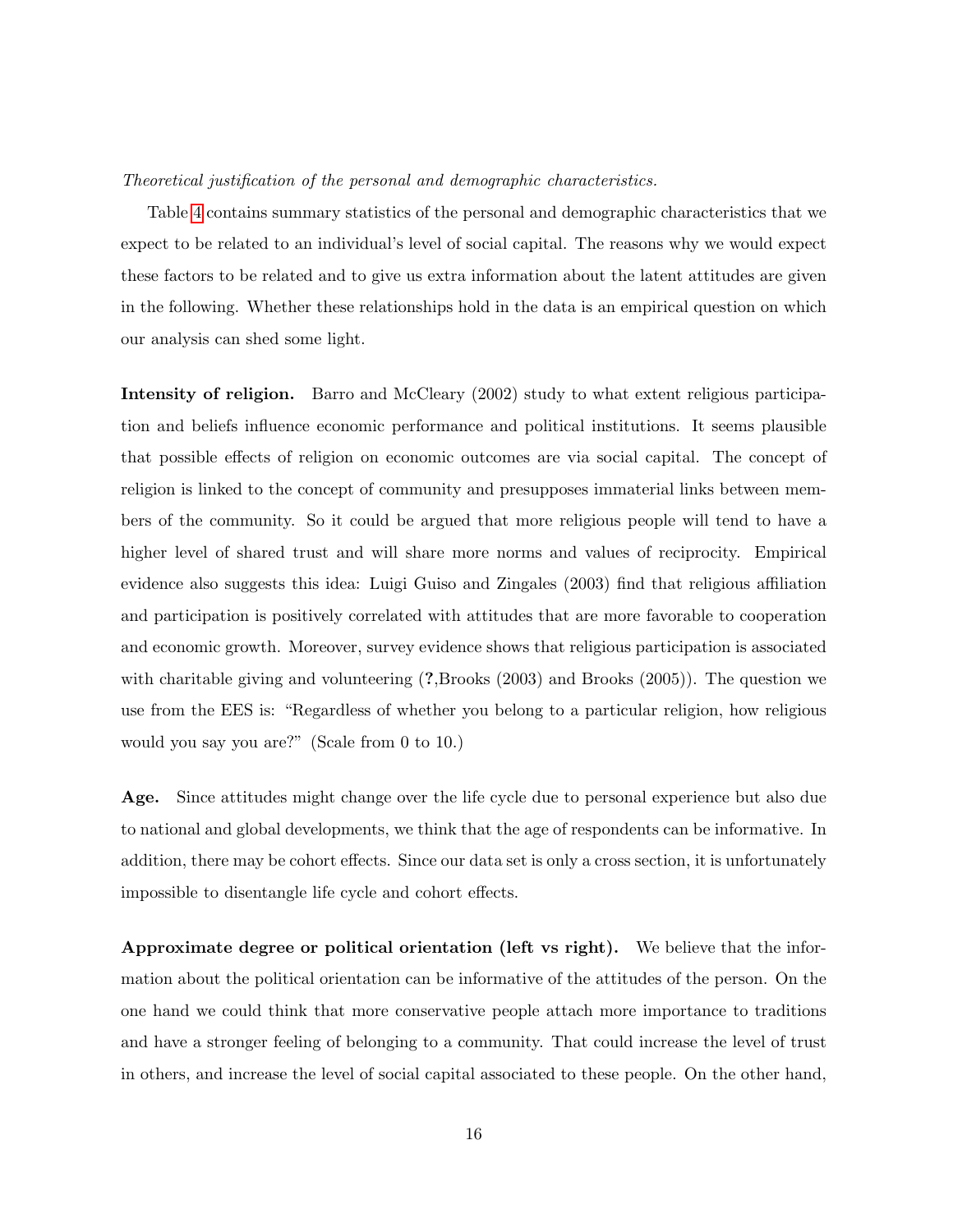left-wing parties define themselves by their concern for the wellbeing of others, and therefore may have stronger attitudes towards reciprocity. The question we will use from the EES is: "In politics people sometimes talk of "left" and "right". Where would you place yourself on this scale, where 0 means the left and 10 means the right?"

Living in a village. As argued e.g. by La Porta et al. (1997), repeated interaction and small size of a local community can enhance trust and the sharing of norms and values of reciprocity. In particular, this could be the case for people living in villages.

Income. Since most determinants of income are also included as controls, the income coefficient should mainly reflect luck. Here it seems reasonable that people that faced more negative shocks have lower levels of trust and possibly also of reciprocity.

Belonging to a group that historically felt discriminated. Members of a group that has felt discriminated will probably not expect to be treated fairly in the future and therefore will trust less. The question we will use from the EES is: "Would you describe yourself as being a member of a group that is discriminated against in this country? (yes/no)"

We also control for gender, education, marital status and region of residence as they can influence the experiences faced during life.

# 6 Estimates of the Trust Scale and the Scale on Norms and Values of Reciprocity

Figure [3](#page-17-0) shows the resulting item response models estimated using equations [3](#page-10-1)[-5](#page-10-2) for the items representing the Trust scale. Table [5](#page-35-0) shows the effect of W on the location  $(\mu)$  and scale  $(\sigma)$  of a.

The effects are additive, which means that statements such as 'females have more trust in others' must be understood in a 'ceteris paribus' sense Spady  $(2006)$ . The effect of Age  $^{13}$  $^{13}$  $^{13}$ , Intensity of Religion and the left-right scale are shown in Figure [4:](#page-19-0)

<span id="page-16-0"></span><sup>&</sup>lt;sup>13</sup>Notice that the variables presented in the tables are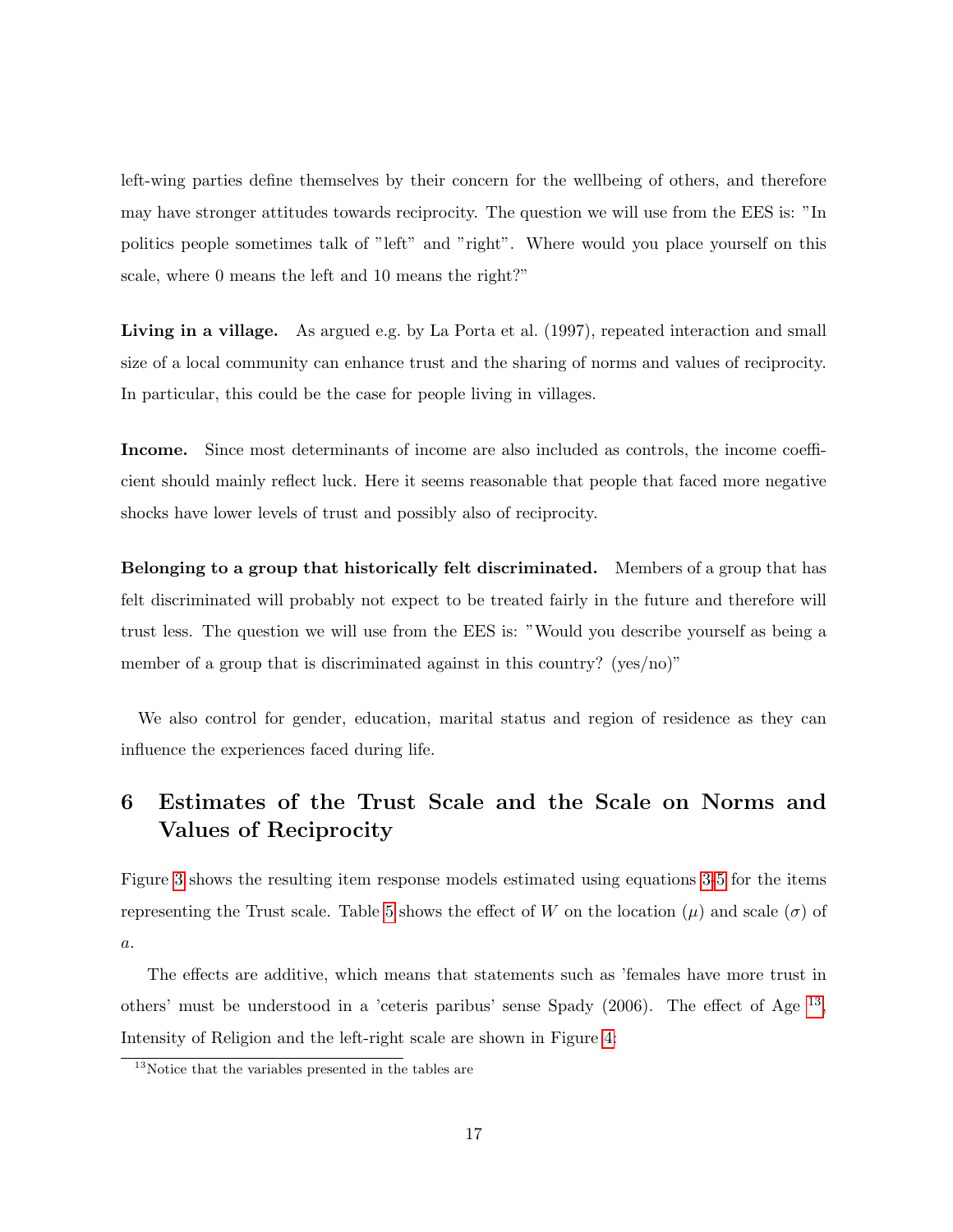

<span id="page-17-0"></span>Figure 3: Estimates of the item response model for the items constituting a scale on shared trust.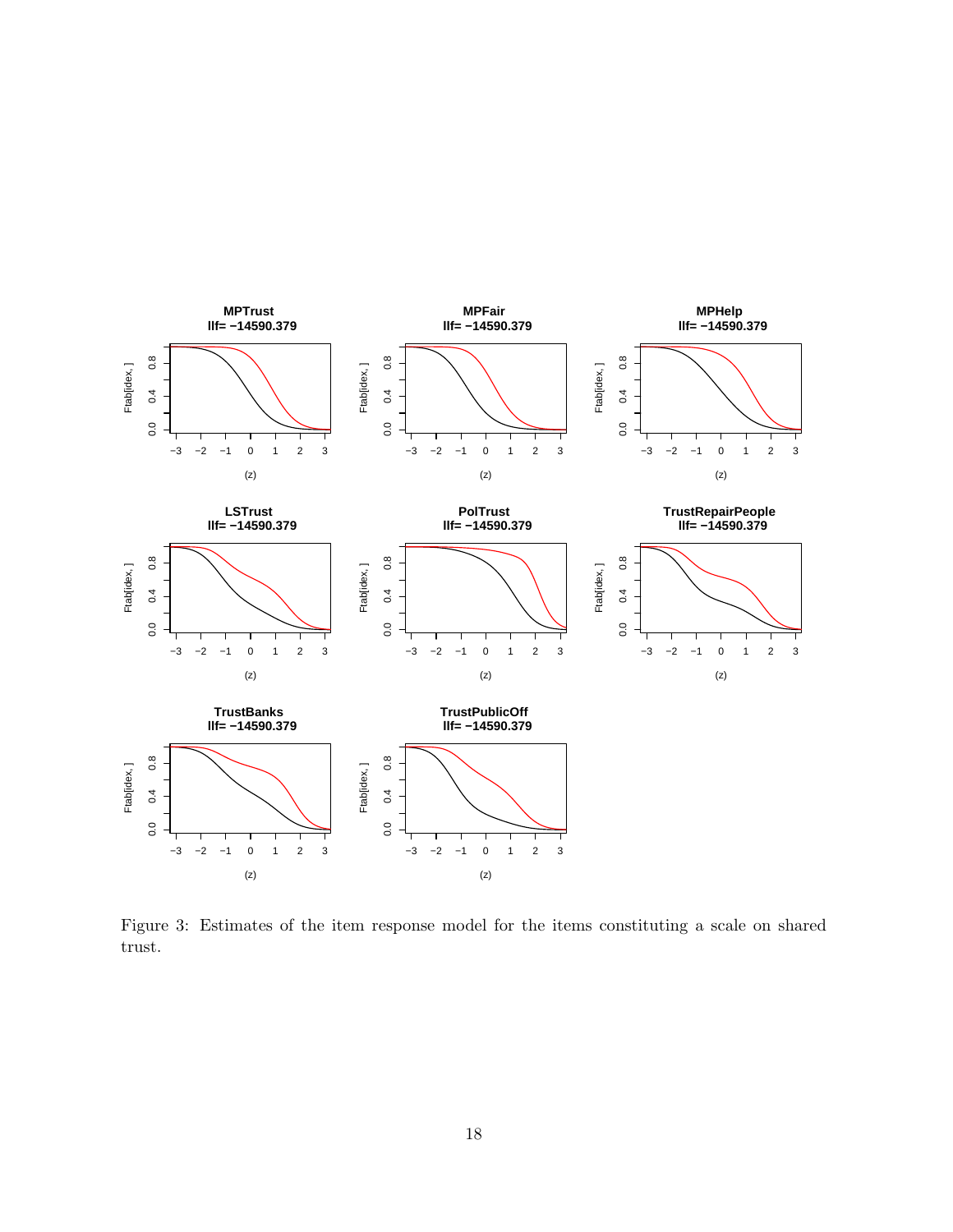- 1. The hierarchy (in decreasing order of influence) among social concepts in determining the attitudes on trust is as follows: belonging to a discriminated group, education, group of income and gender.
- 2. The signs of the coefficients are close to what we would expect: belonging to a discriminated group has an important negative effect on trust.
- 3. Education is important, more education affects positively the level of trust.
- 4. Women have a tendency to have more trust in others.
- 5. People with higher income levels also tend to trust more others.
- 6. Age has an effect on trust. The young and the old have more trust than the middle-aged.
- 7. The intensity of religion has the expected effect, more religious people tend to trust others more.
- 8. As to political orientation, people that identify with more extreme values have less trust in others. The level of trust decreases particularly rapidly for those that identify with the far-right. This effect is stronger than that of belonging to a discriminated group. The highest value is reached in the center-left.

The second part of table [5](#page-35-0) gives the estimates of the demographic and personal variables on the variability or heterogeneity ( $\sigma$ ) of the attitude trust. The main points of interest are the following:

- 1. Being female reduces heterogeneity.
- 2. Older people are more homogeneous.

Table [6](#page-36-0) shows the estimated effects of demographic and personal variables on norms and values of reciprocity. Though many signs are similar to the ones obtained for the attitude on trust, a few are different, and the hierarchy of these effects is not the same. As before, the effect of the three continuous variables are shown in Figure [6.](#page-22-0) We highlight the following points: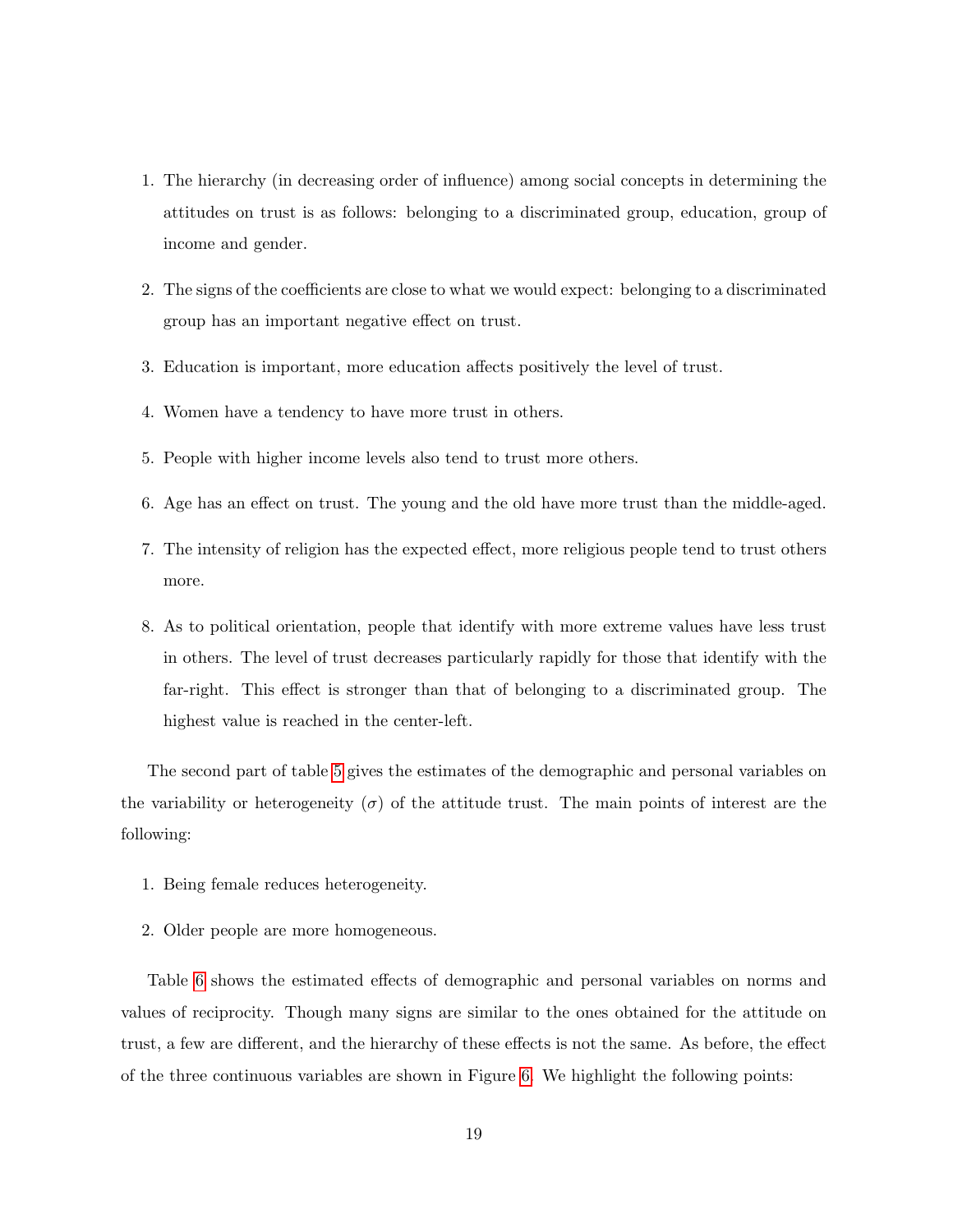

<span id="page-19-0"></span>Figure 4: The effect of the three continuous demographic variables: Age, Intensity of Religion, Left-Right Scale .

- 1. In determining the attitudes on norms and values of reciprocity, the hierarchy among personal and demographic concepts is as follows: the most important effect is due to the fact of belonging to a discriminated group, then the level of education, then gender, being married and income.
- 2. Belonging to a discriminated group reduces the disposition to accept norms and values of reciprocity.
- 3. Education is an important determinant, more education has a strong positive effect.
- 4. Women have a significantly higher respect of norms and higher values of reciprocity.
- 5. Low income respondents are less disposed to follow norms of reciprocity.
- 6. About Age, we see that the curve takes a very different shape than for trust. Here, the shape is much more linear, indicating that older people (but not the young) tend to believe that rules and norms of reciprocity are more important.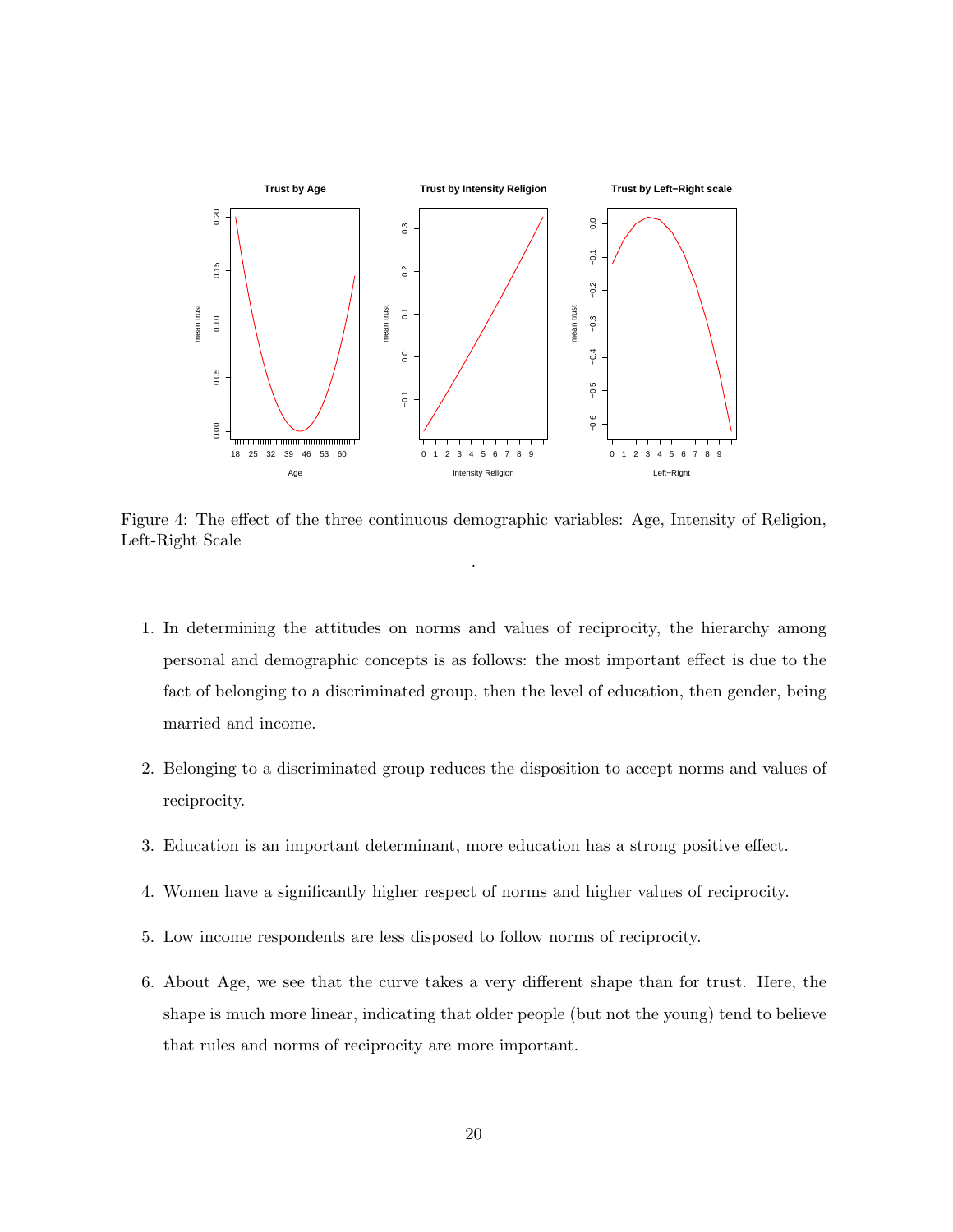- 7. The effect of religion does not change much; more religious people tend to have higher values of norms and values of reciprocity.
- 8. The effect of political orientation is similar to trust; right-wing people have lower values of norms and values of reciprocity. Being extreme left-wing is also negatively related to norms and values of reciprocity. Again the highest value is reached in the center-left. Moreover, being left-wing is positively correlated with the level of education, reinforcing this effect even more.

The second part of Table [6](#page-36-0) shows the heterogeneity of the different social groups on their attitude on reciprocity. The main points are the following:

- 1. Female, and married people are more homogenous among their groups.
- 2. Older people are also more homogenous.

#### 6.1 Social Groups and Attitudes towards Trust and Reciprocity

The coefficients of Tables [5](#page-35-0) and [6](#page-36-0) show how the location and scale of the distribution of attitudes depend on covariates. Using the estimated coefficients shown in these tables we can calculate the estimated distribution of the attitudes for different demographic groups. Therefore, the question that can be answered with Figures [7](#page-23-0) and [8i](#page-24-0)s: What is the effect on the distribution of attitudes of changing the reference group's characteristics in one dimension?

These Figures show the estimated attitude distribution of the reference group (black line), and the estimated attitude distribution of other groups that have the same characteristics except for the one under analysis (blue and red lines). For the panels with three lines; the panel that refers to different levels of income, the blue line represent households with a low income and the red line households with high income. In the panel that refers to different levels of education, the blue line represents the individuals with secondary education, the red line individuals with tertiary education.

From all these figures we can infer the distribution of trust and reciprocity for some "ideal types," shown in Figure [9.](#page-25-0) The figure at the left corresponds to a young single, low-education,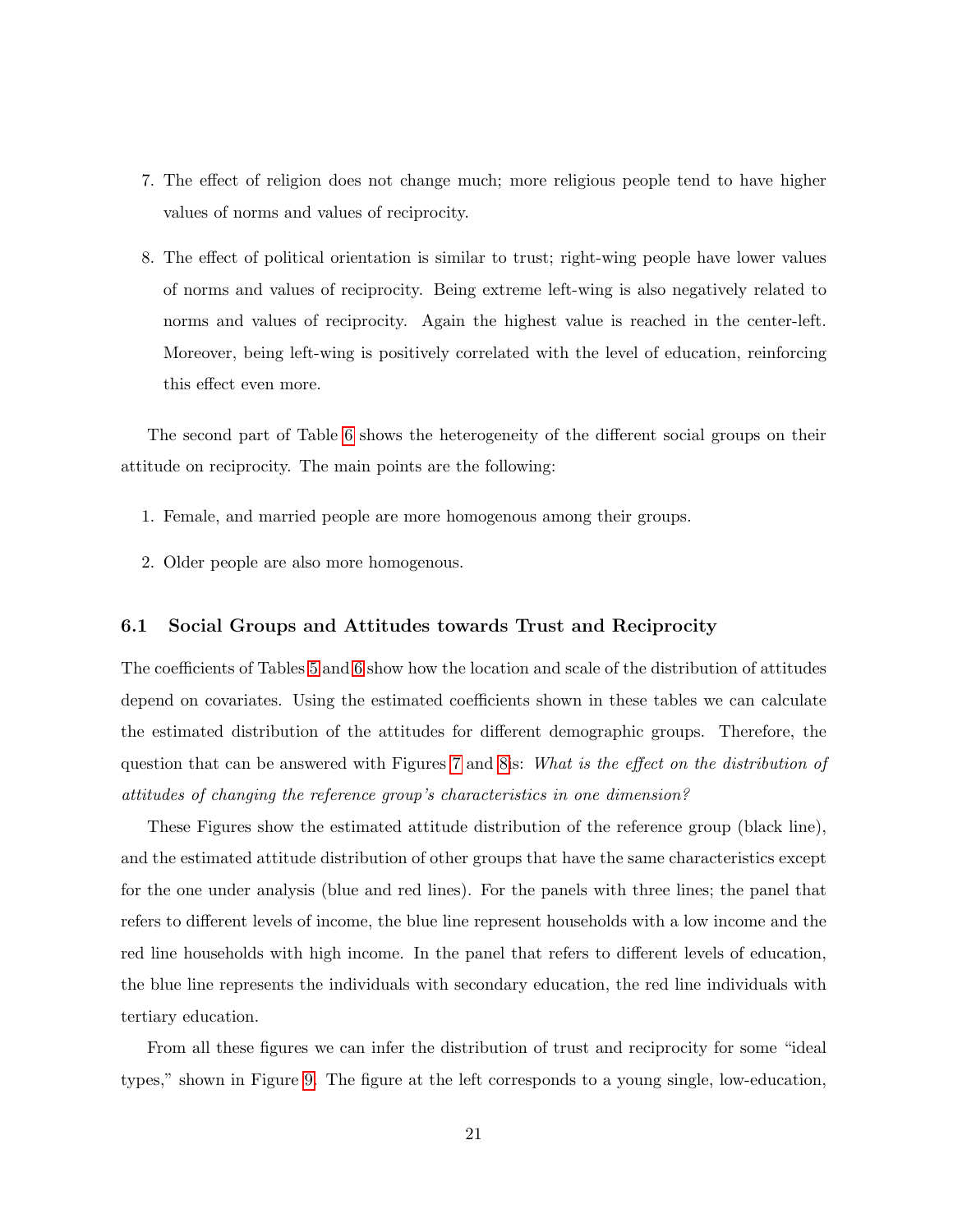

Figure 5: Estimates of the item response model for the items constituting a scale on norms and values of reciprocity.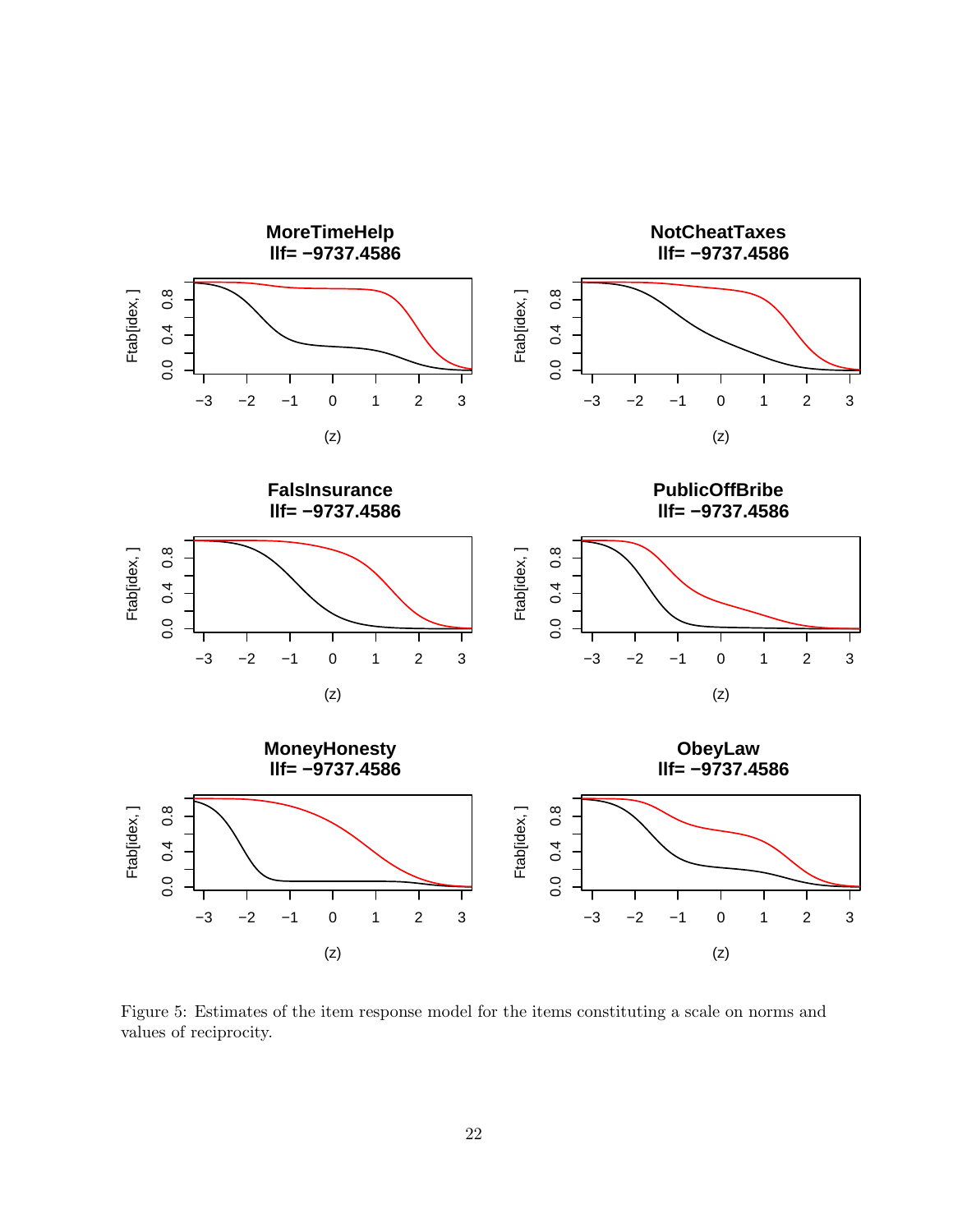

<span id="page-22-0"></span>Figure 6: The effect of the three continuous demographic variables: Age, Intensity of Religion, Left-Right Scale

low-income, non-religious, right-wing male who lives in Berlin. The figure in the middle corresponds to an old married female with secondary education, average income, right-wing political attitudes, who is intensively religious and lives in a Bavarian village. The third one corresponds to a married middle age man, highly educated and with high income, politically in the center, moderately religious, living in a metropolitan area of Nordrhein-Westfalen. Without considering their answers, Figure [9](#page-25-0) shows the distribution we would infer for those types of people.

### 6.2 How to get the Scale Position of a Respondent

Up to now we have considered the distribution of attitudes among the members of specific demographic groups, but one of the advantages of the methodology that we are using is that we can get the distribution of both estimated scale positions for each individual. Applying Bayes' Law, the distribution of the attitude  $\alpha$  for an individual person, given his answers and personal characteristics is

$$
f(a|W,r) = \frac{f(a,r|W)}{p(r|W)} = \frac{p(r|a,W)f(a|W)}{p(r|W)} = \frac{p(r|a)f(a|W)}{p(r|W)}\tag{6}
$$

The elements of this expression have all been estimated previously;  $p(r|W)$  is given as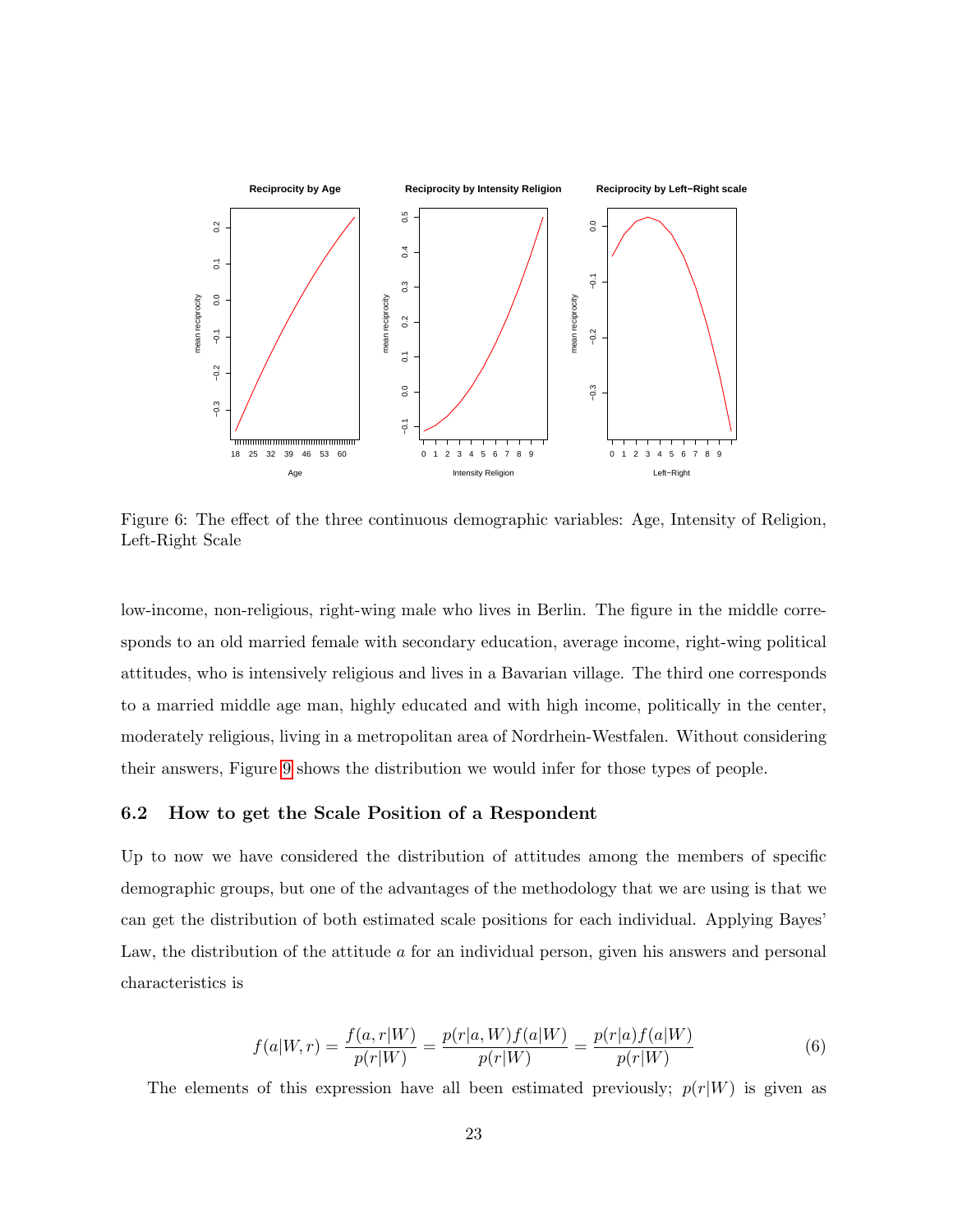

**Education: Primary, Secondary and Tertiary**

−3 −2 −1 0 1 2 3

 $0.0$ 

<span id="page-23-0"></span>Attitude: Trust

**Non Discriminated vs. Discriminated**

−3 −2 −1 0 1 2 3

Attitude: Trust

Figure 7: Effects of demographics on the attitudes on Trust

 $\overline{0}$ .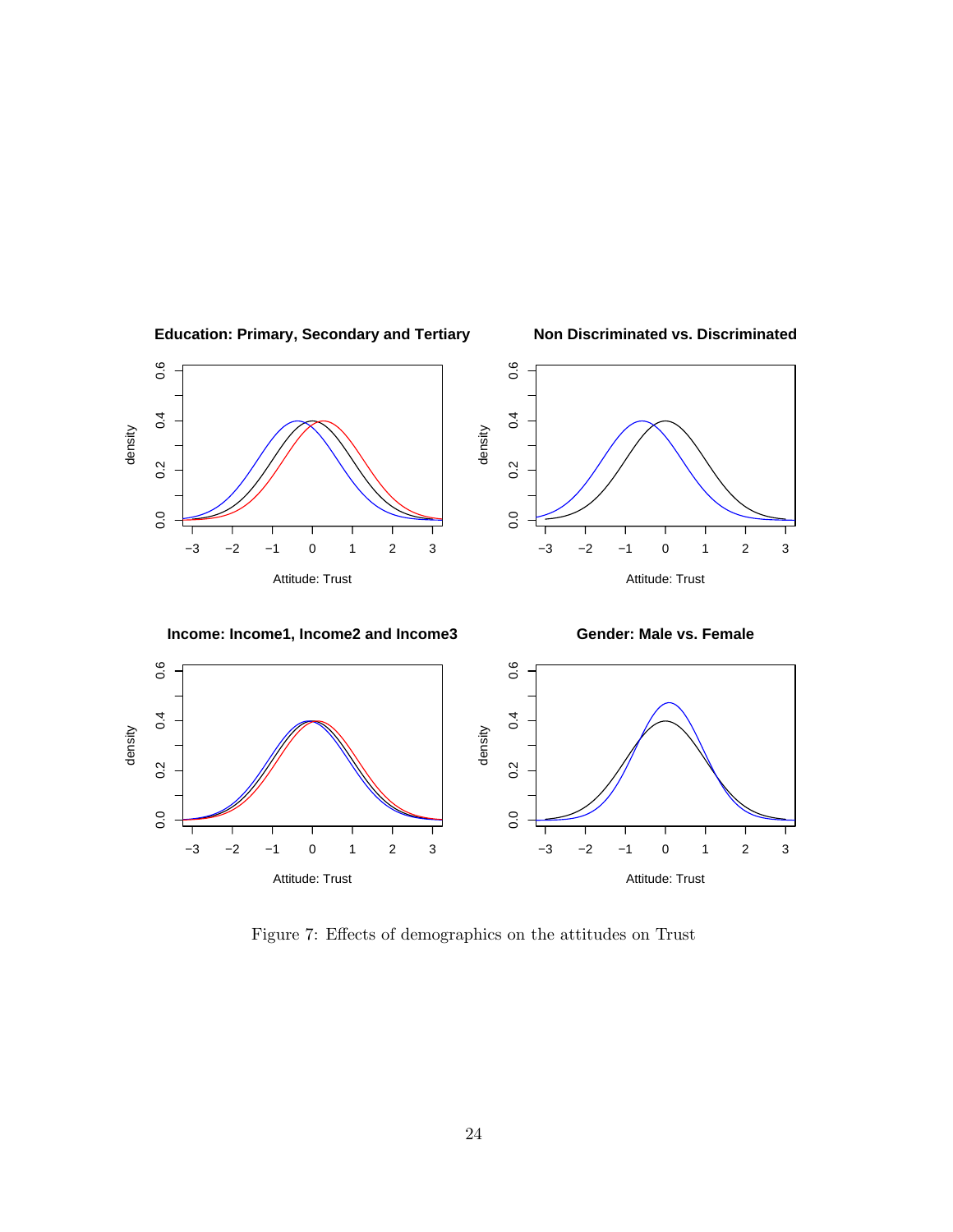

<span id="page-24-0"></span>Figure 8: Effects of demographics on the attitudes on Norms and Values of Reciprocity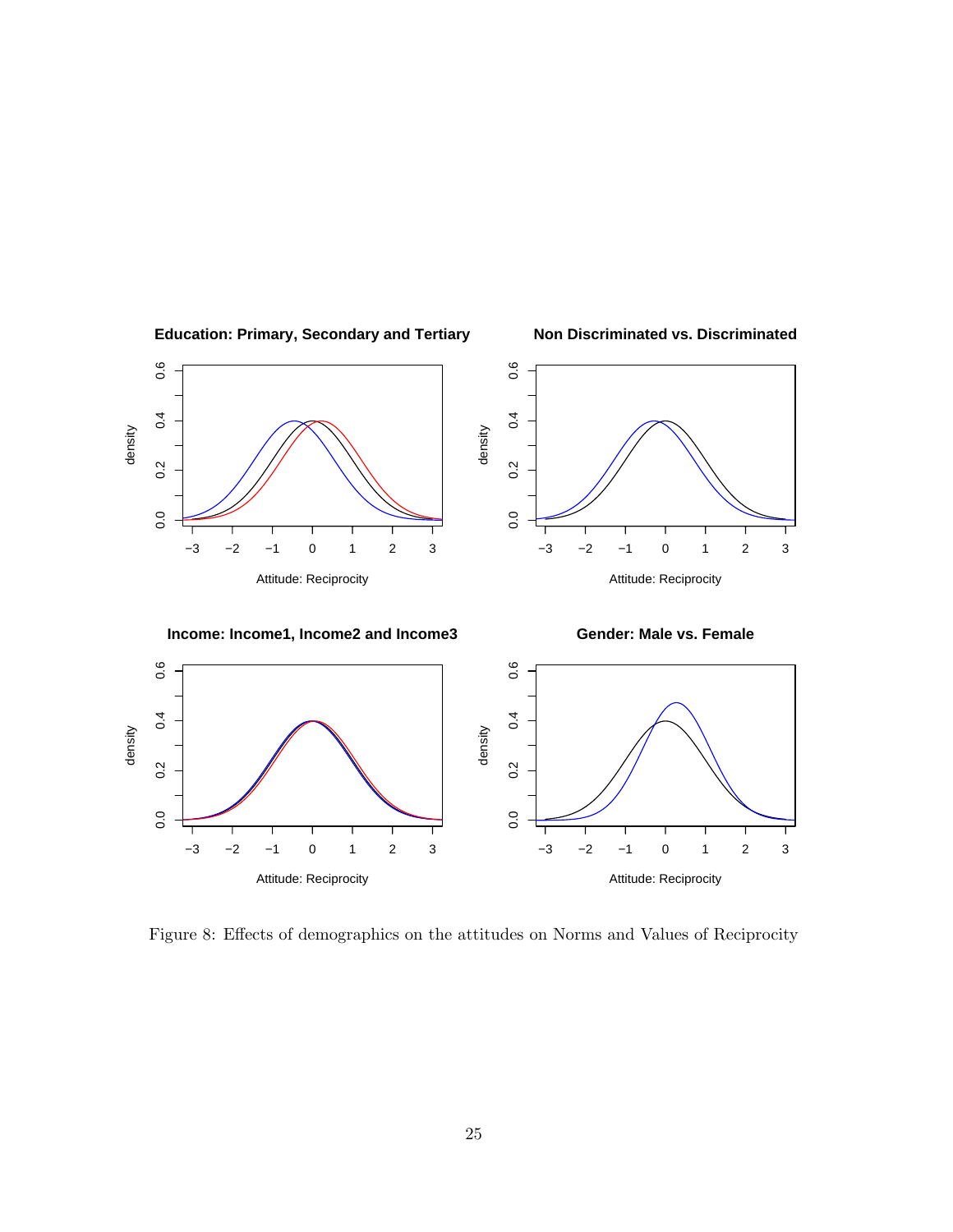

<span id="page-25-0"></span>Figure 9: Distribution of Trust and Reciprocity for some individual ideal types

 $\int p(r|a) f(a|W) da$  in equation [3.](#page-10-1)

It is interesting to notice that in estimating  $f(a|W, r)$  we use all the information we have; the personal characteristics and the item responses. One could think that thanks to the exercise performed up to now, it would be sufficient to use only the personal characteristics to know the distribution of  $\alpha$  for each respondent. In that case we would be saying that it is enough to compute  $f(a|W)$ . The problem is that if someone gives surprising answers, then it might be that  $f(a|W, r)$  will have higher dispersion than  $f(a|W)$  and also its estimated location can be moved. Therefore it seems reasonable to think that  $f(a|W,r)$  will be the most informative measure we can get.

Consider an example. Respondent 21 is a married woman, is 53 years old, has high income, tertiary studies, lives in a city or town and does not belong to a discriminated group. On the intensity of religion scale (0-10) she situates herself at level 9 and on the left-right scale she situates herself as 3. Respondent 115 is a single woman, she is 35 years old, has a high income, tertiary education, lives in a city or town and does not belong to a discriminated group. In the intensity of religion scale she situates herself at level 0 and in the left-right scale she situates herself at 5. The vector of responses for trust and reciprocity scales are  $[2, 1, 1, 1, 2, 1, 1, 2]$ and  $[2, 2, 2, 3, 2, 2]$  respectively for respondent 21 and  $[3, 3, 2, 3, 3, 2, 2, 2]$  and  $[1, 2, 2, 2, 2, 2]$  for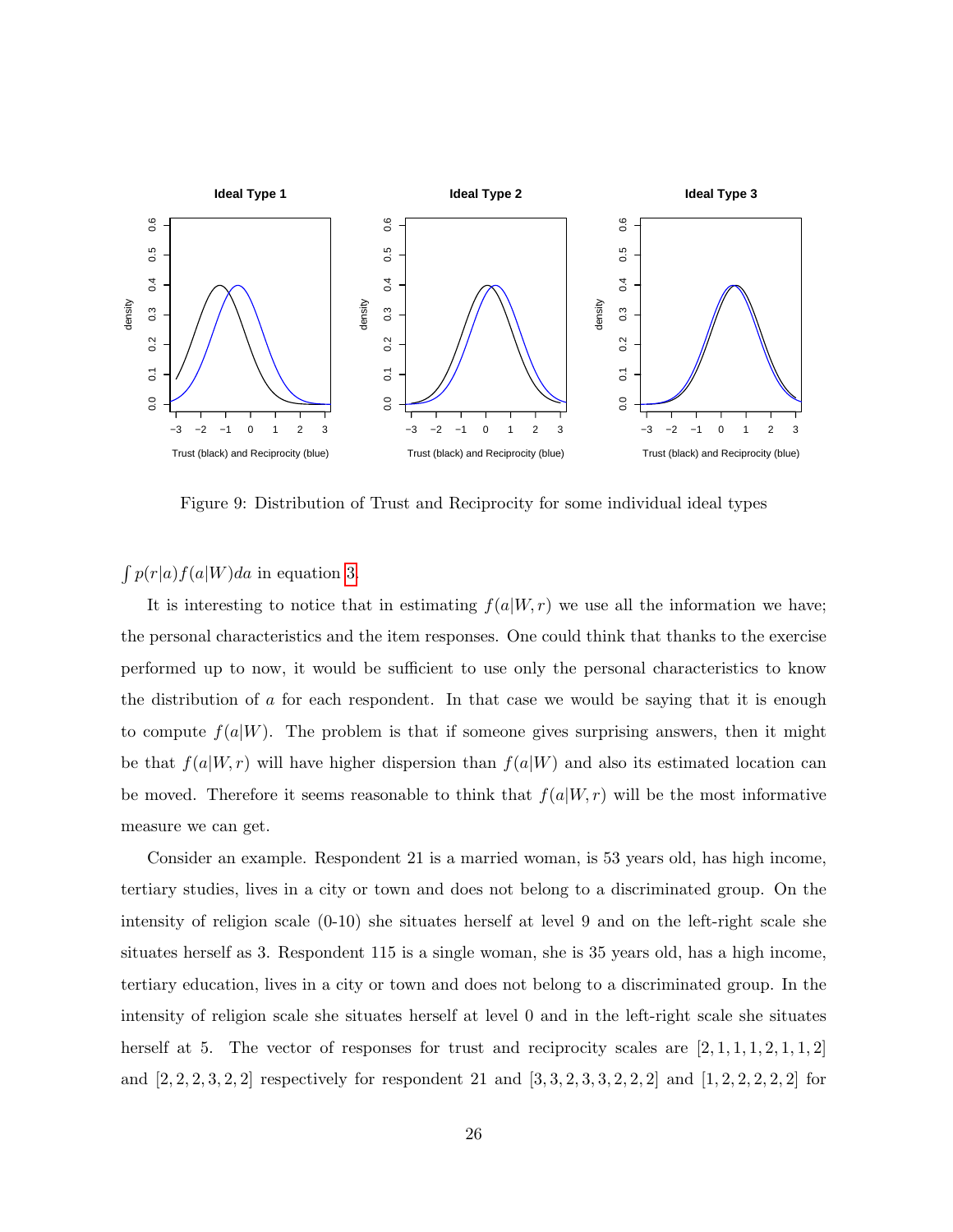respondent 115.

Figure [10](#page-26-0) clearly shows the importance of using two different dimensions of social capital: While respondent 21 has a higher level of reciprocity compared to trust, this is the opposite for respondent 115. Hence, using only one dimension can be misleading. This confirms the commonly accepted idea that social capital is a multidimensional concept and that using only partial measures is not sufficient for obtaining a general characterization of an individual's level of social capital (Wuthnow, 1997)



<span id="page-26-0"></span>Figure 10: Probability density distribution of the latent attitudes for two respondents.

### 6.3 How to get a scale position of a region

To study how the distribution of trust and reciprocity varies across Germany, it is not enough to look at the coefficients reported in tables [5](#page-35-0) and [6.](#page-36-0) These coefficients represent the fixed effect of each region, so they could reflect e.g. differences in institutions, in labor market conditions, or in income and ethnical inequalities. But it is clear that the level of trust and reciprocity of each region will also depend on the characteristics of its inhabitants. In figure ?? we show the pattern of region fixed effects (figures at the left), and the pattern of levels of trust and reciprocity across regions (figures at the right).

It is clear that differences due to regional specificities are not so important. The regions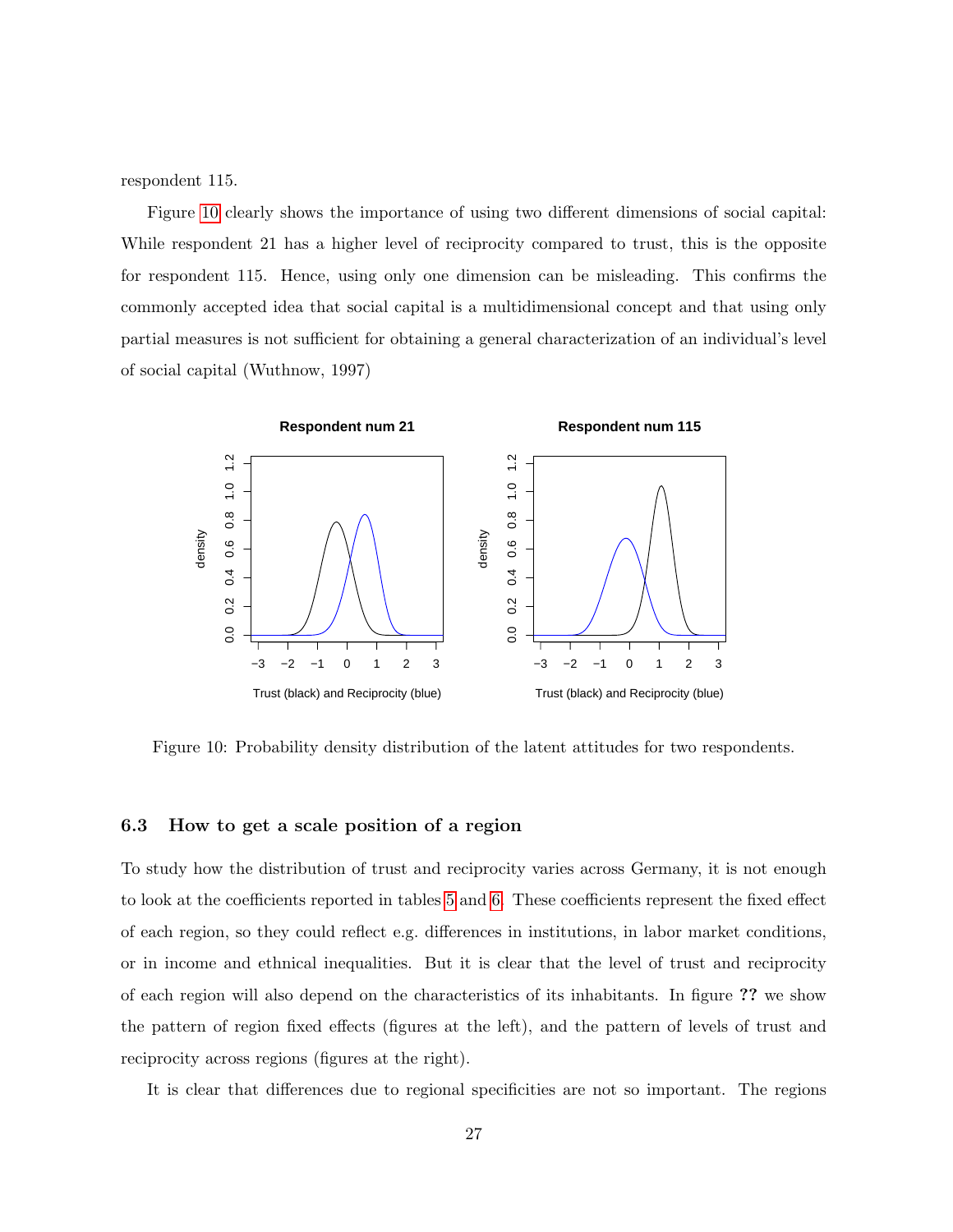colored in grey are the ones for which the coefficient is not significantly different from the reference region, Bavaria. The coefficient is significantly higher for regions colored in black, and significantly lower for those colored light grey.

When using the individual measures of the attitudes,  $^{14}$  $^{14}$  $^{14}$  different patterns emerge. The Eastern regions exhibit a lot of heterogeneity that is difficult to synthesize. There is more of a pattern for the regions in the West. For trust we observe that there is a division west-east (within the West), for reciprocity the division is more north-south. As a conjecture and for future work, this pattern might come from differences in religion. If the intensity of religion does not affect reciprocity in the same way for the different type of religions, then it is possible that this pattern reflects the differences between catholics and protestants.

# 7 The effects of Social Capital in Political Engagement

The theoretical literature has argued that social capital generates positive externalities. The spillovers of social capital have been considered as important factors to explain economic outcomes. For example, social capital is always thought to increase the probability that an individual will engage in political participation, taking part in the decisions on policy issues that affect the economic and social outcomes. The idea is that social capital may increase civic participation, for example increasing voting turn-out. This increase in civic participation can improve the decision making and the quality of political decisions if we think that will be done in a less selfish way. By this process, social capital creates an externality that may benefit all citizens.

There are good reasons to think that people who trust others more and who share more norms and values of reciprocity will tend to participate more, and to have more interest in politics (van Deth 2000). One reason could be that individuals who trust others more have lower transactions costs when collaborating with others, making it easier for them to spend time and resources on political activities. The idea is that people who trust more others will have lower costs and higher benefits of participating in politics. Another reason could be that people who think that others act helpfully and in a decent way, find the need to participate and invest time in producing collective goods, as a matter of ethics. It is also possible that people whose

<span id="page-27-0"></span><sup>&</sup>lt;sup>14</sup> Mean levels of Trust: white  $(<0)$ , light grey  $(0.0.1)$ , grey  $(0.1-0.2)$  and black  $(+0.2)$ . Mean levels of Reciprocity: light grey  $(0-0.2)$ , grey  $(0.2-0.4)$  and black  $(+0.4)$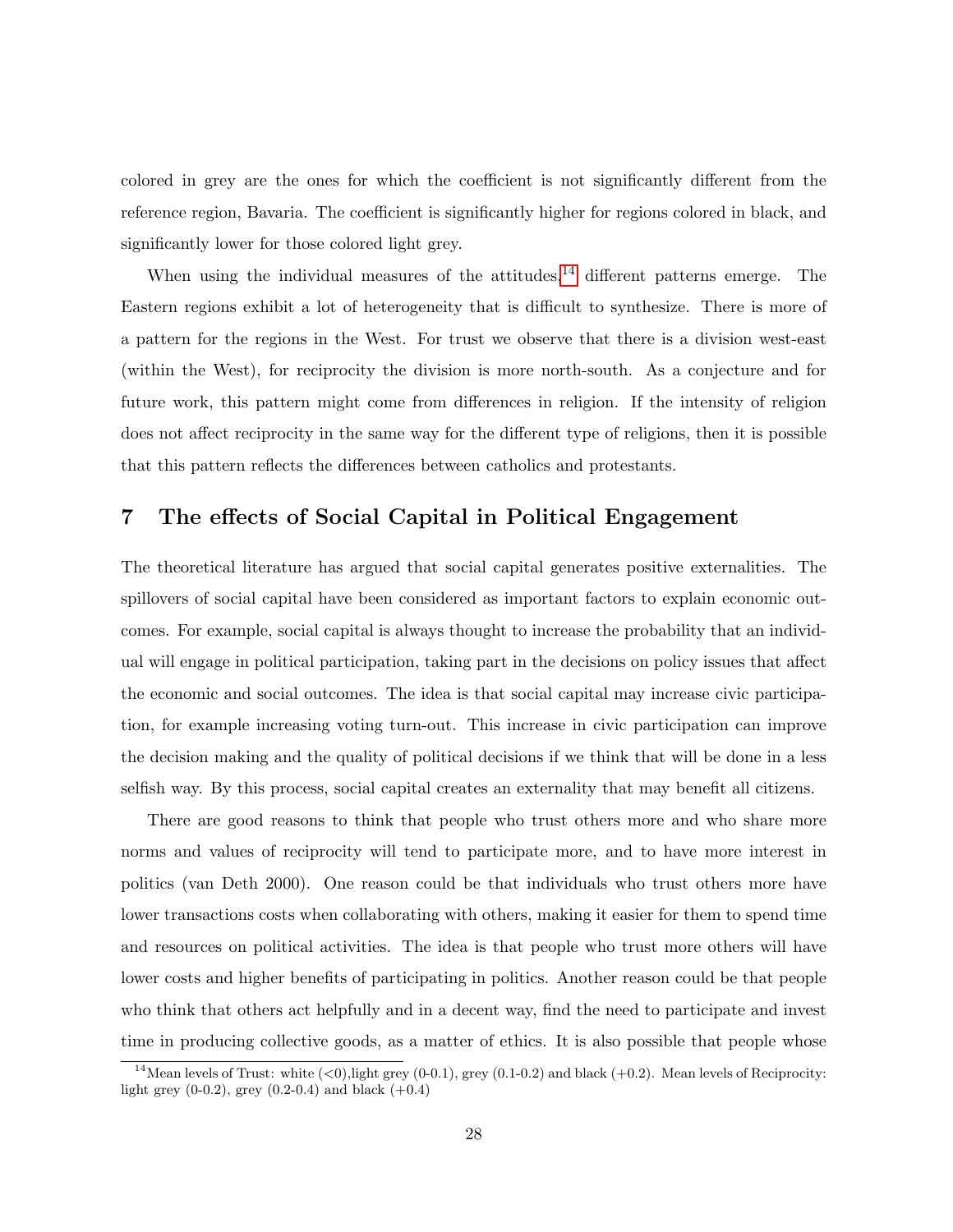

Figure 11: Level of Trust and Reciprocity for each region from grey (less scale) to black (more scale)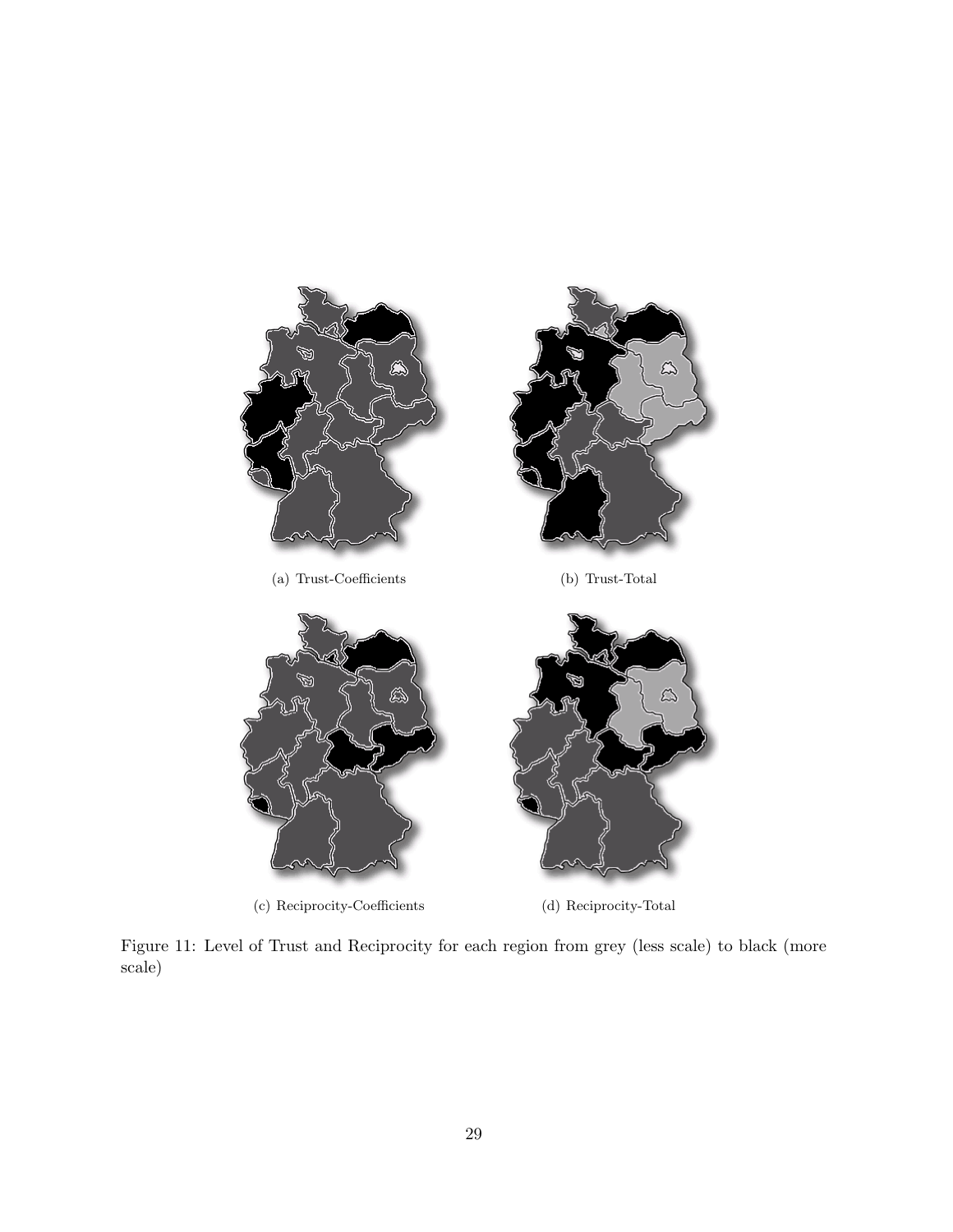acceptance of norms and values of reciprocity is higher may see participation in politics as a duty.

For this exercise we compute the mean of the estimated individual probability distribution of trust and reciprocity. Then we use these estimates to explain individual civic participation. We define two different ways of civic participation; formal participation and informal participation. For the formal participation we use as indicators the following questions:

- How interested would you say you are in politics? (scale from 1 to 4)
- Did you vote in the last national election in  $\frac{1}{2}$  (Yes/No)
- Are you a member of any political party? (Yes/No)
- Using this card, please say to what extent you agree or disagree with the following statement: Political parties that wish to overthrow democracy should be banned (scale from 1 (agree) to 5 (disagree))

For the informal participation, we use the following question: "There are different ways of trying to improve things in [country] or help prevent things from going wrong. During the last 12 months, have you done any of the following? 1) signed a petition? 2) taken part in a lawful public demonstration?"

Tables [7](#page-37-0) and [9](#page-39-0) present the findings for the relationship between trust and reciprocity and the political outcomes. These tables show a positive association between the components of social capital and the political engagement variables. They also show that trust and reciprocity can explain part of the effect often attributed to human capital or income. The table also shows that the different components of social capital can have a different effect on the different forms of participation. We find that people with more trust in others, and in the institutions, choose more institutional ways of participating. People with high levels of reciprocity will also tend to participate more, but if the levels of trust are not so high, they may choose a more informal way of doing it. It is also interesting to note that for being a member of a political party, trust seems to matter while reciprocity becomes not statistically significant. For the regions in the East, the low participation in elections can be explained by a lower level of trust.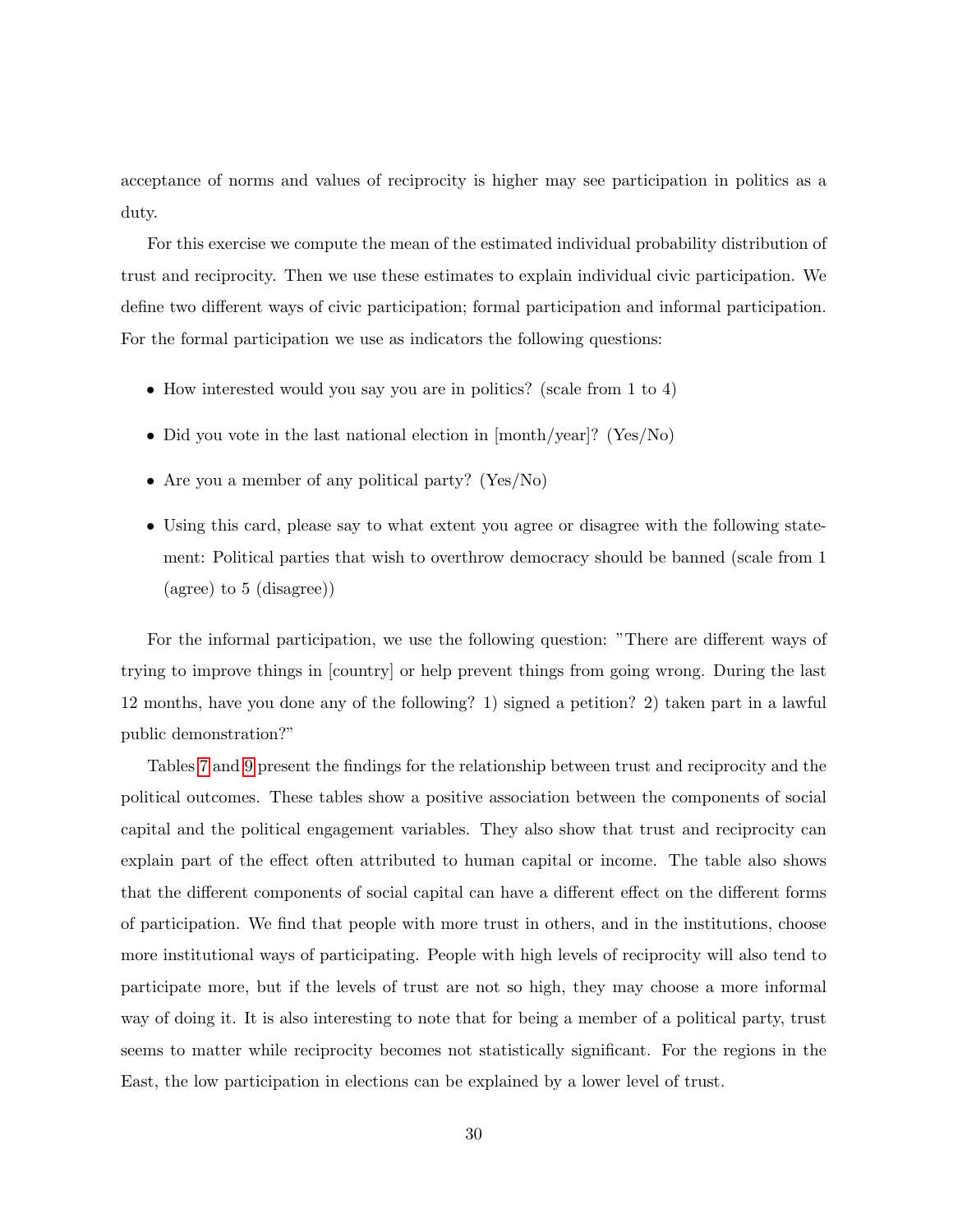## 8 Conclusions

In this paper we have applied a new methodology to measure the components of social capital: trust and reciprocity. This methodology is conceptually cleaner than previously used methods since it allows estimating social capital directly (and not a proxy) as a latent attitude, using a simple theoretical model, and without imposing parametric assumptions. In line with the theoretical literature on social capital, the model allows social capital to be multi-dimensional (using trust and reciprocity as its dimensions), avoiding problems of other papers that use more partial measures.

In measuring the components of social capital, we exploit information on agents' attitudes contained in survey responses, and information from personal and demographic characteristics. This allows to see the probability distribution of the latent attitudes, conditional on these characteristics. In particular, education, gender, age, income, intensity of religion, political orientation, and being from a discriminated group can explain part of the distribution of trust and reciprocity. Regional characteristics, on the other hand, do not explain much about these attitudes in Germany.

There is a growing literature on the impact of social capital on social and economic outcomes. In this paper, we have focussed on its impact on political engagement, finding that trust and reciprocity have different effects on different forms of political participation. People with more trust in others, and in the institutions, choose more institutional ways of participating. People with high levels of reciprocity also tend to participate more, but if their levels of trust are not so high, they may choose a more informal way of doing so. It is also interesting to note that for being a member of a political party, trust seems to matter while reciprocity is not statistically significant. For the regions in the East, the low participation in elections can be explained by a lower level of trust.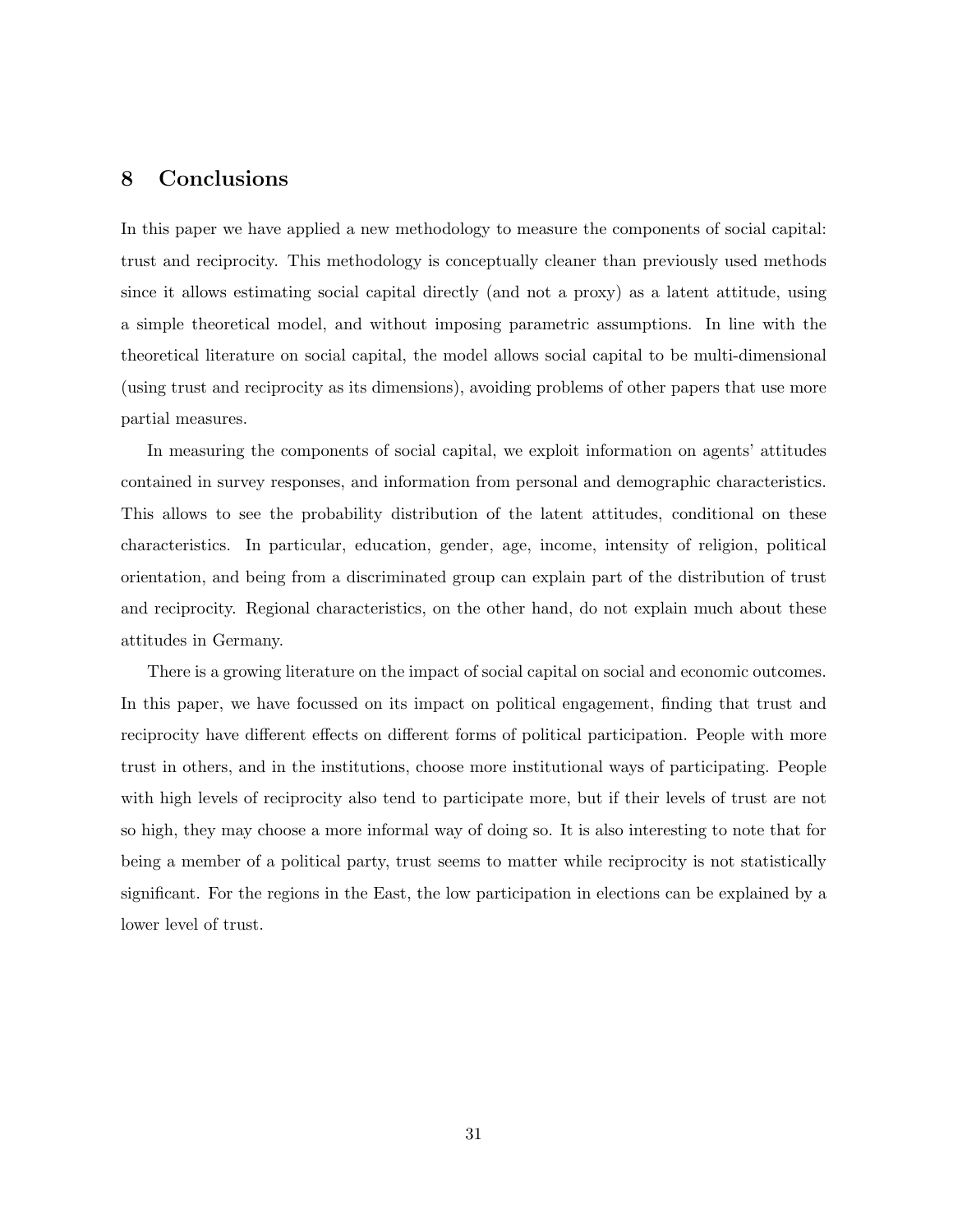## References

- Alesina, A., Devleeshauwer, A., Easterly, W., Kurlat, S. and Wacziarg, R. (2003), 'Fractionalization', Journal of Economic Growth 8, 155–194.
- Barro, R. and McCleary, R. (2002), 'Religion and Political Economy in an International Panel', NBER Working Papers 8931.
- Beugelsdijk, S. and van Schaik, T. (2004), 'Social Capital and Regional Economic Growth', Oxford Economic Papers 56, 118–134.
- Brooks, A. C. (2003), 'Religious Faith and Charitable Giving', Policy Review 121.
- Brooks, A. C. (2005), 'Does Social Capital Make You Generous?', Social Science Quarterly  $86(1).$
- Coleman, J. (1990), The Foundations of Social Theory, Harvard University Press, Cambridge.
- Durlauf, S. N. and Fafchamps, M. (2004), 'Social Capital', Working Paper Paper 214.
- Easterly, W. and Levine, R. (1997), 'Africa's Growth Tragedy: Policies and Ethnic Divisions', Quarterly Journal of Economics 111(4), 1203–1250.
- Fine, B. (2001), Social Capital versus Social Theory, Routledge, London.
- Fukuyama, F. (1995), Trust: The Social Virtues and the Creation of Prosperity, New York Free Press, New York.
- Guiso, L., Sapienza, P. and Zingales, L. (2004), 'The Role of Social Capital in Financial Development', American Economic Review 94(3), 526–556.
- Heckman, J., Stixrud, J. and Urzua, S. (2006), 'The Effects of Cognitive and Noncognitive Abilities on Labor Market Outcomes and Social Behavior', NBER Working Paper 12006.
- Knack, S. and Keefer, P. (1997), 'Does Social Capital Have an Economic Payoff? A Cross-Country Investigation.', Quarterly Journal of Economics 112(4), 1251.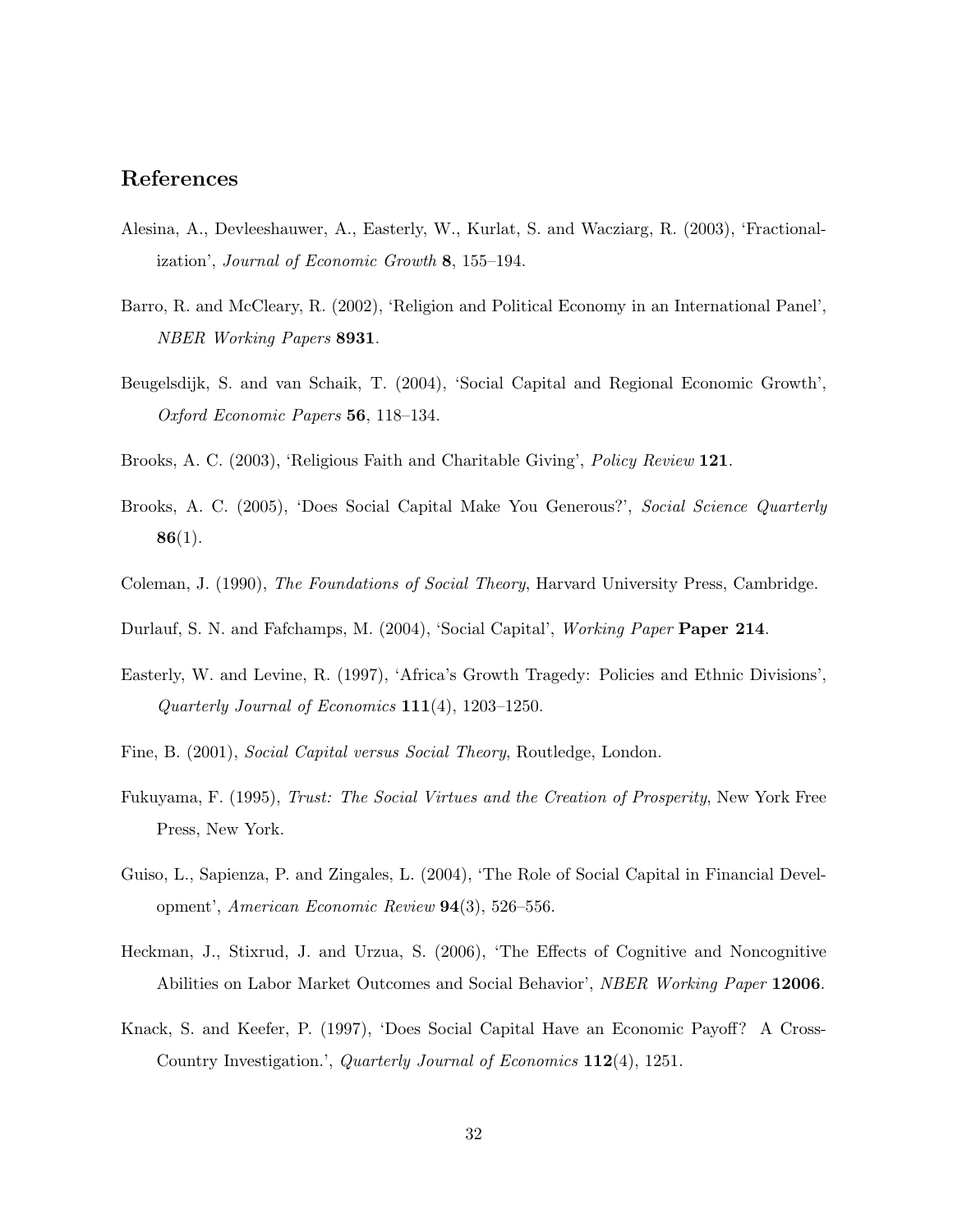- La Porta, R., Lopez-de-Silanes, F. and Shleifer, A. (1997), 'Trust in Large Organizations', The American Economic Review, Papers and Proceedings of the Hundred and Fourth Annual Meeting of the American Economic Association 87(2), 207–234.
- Luigi Guiso, P. S. and Zingales, L. (2003), 'Peoples Opium? Religion and Economic Attitudes', Journal of Monetary Economics  $50(1)$ .
- Ostrom, E. (2000), Social Capital: A Fad or Fundamental Concept?, in P. Dasgupta and I. Seragilden, eds, 'Social Capital: A Multifaceted Perspective', World Bank, Washington DC.
- Putnam, R. (1993), Making democracy work: Civic traditions in modern Italy, Princeton University Press, Princeton, NJ.
- Putnam, R. (2000), Bowling alone: the collapse and revival of American community, Simon and Schuster, New York.
- Spady, R. (2007), 'The Structure of American Political Opinion in 1984', mimeo, EUI.
- Spady, R. H. (2006), 'Identification and Estimation of Latent Attitudes and their Behavioral Implications', CEMMAP Working Papers CWP12/06.
- van Schaik, T. (2002), 'Social Capital in the European Values Study Surveys', Paper prepared for the OECD-ONS International Conference on Social Capital Measurement London .

Zak, P. and Knack, S. (2001), 'Trust and Growth', The Economic Journal 111, 295–321.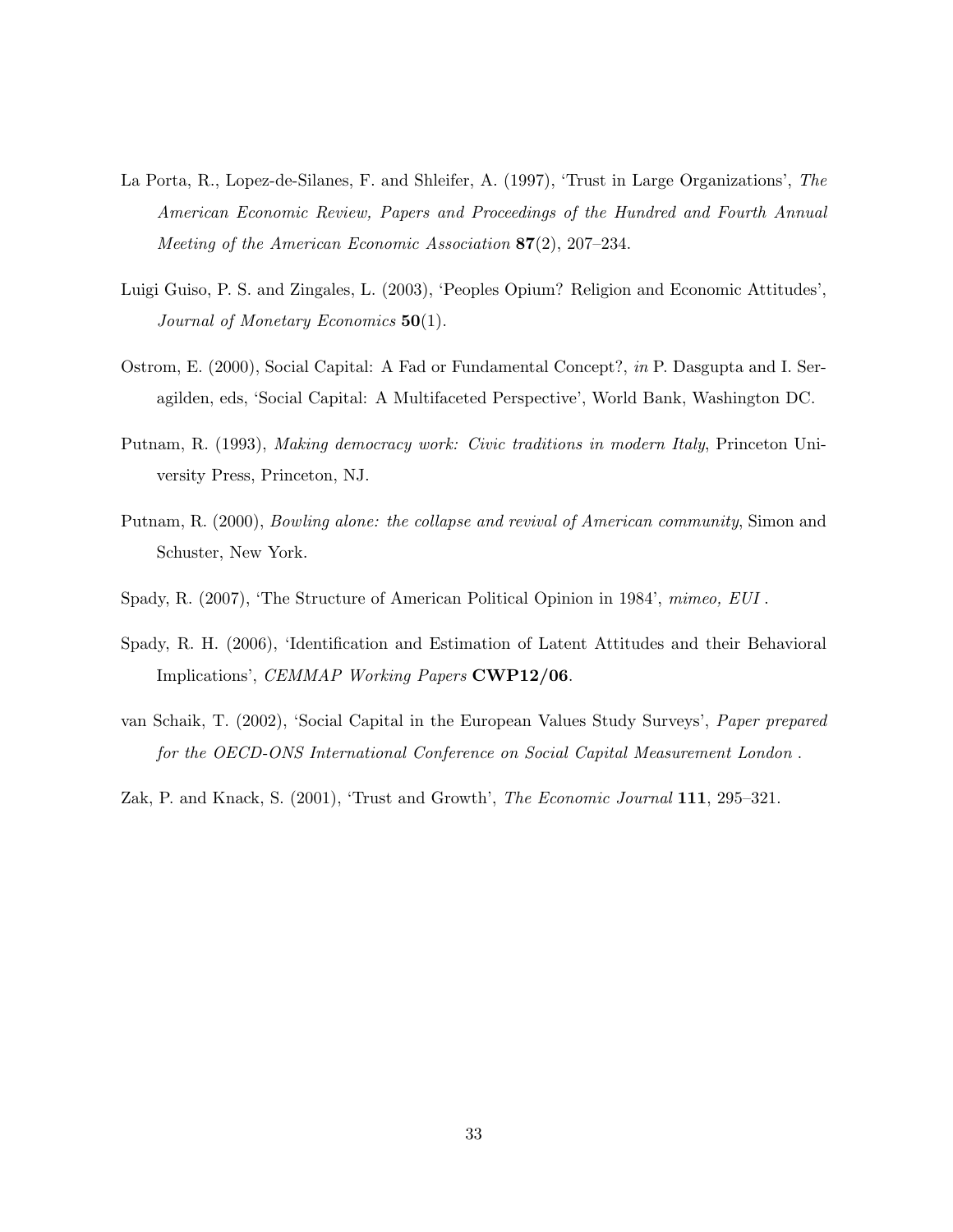| <b>Shared Trust</b>     | ${\rm MPTrust}$ | <b>IPFair</b> | MPHelp           | <b>TLS</b>   | TPol     | TRepair      | TBanks  | TPublicOff |
|-------------------------|-----------------|---------------|------------------|--------------|----------|--------------|---------|------------|
| MPTrust                 | 1.000           |               |                  |              |          |              |         |            |
| <b>MPFair</b>           | 0.450           | 000           |                  |              |          |              |         |            |
| <b>MPHelp</b>           | 0.376           | 1427          | $1.000$          |              |          |              |         |            |
| TLS<br>TPol<br>TRepair  | 0.221           | 0.214         | $0.171\,$        | $1.000$      |          |              |         |            |
|                         | 0.278           | 0.224         | 0.226            | 0.326        | 1.000    |              |         |            |
|                         | 0.140           | 0.169         | 0.155            | 0.076        | 0.090    | 1.000        |         |            |
| $\rm{TBanks}$           | 0.158           | 0.165         | 0.150            | 0.165        | 0.161    | 0.344        | $1.000$ |            |
| $\Gamma \rm{PublicOff}$ | 0.204           | 0.185         | 0.193            | 0.245        | 0.228    | 0.254        | 0.383   | 1.000      |
| Reciprocity             | MoreHelp        | NotCheatTax   | NotRecipe        | NotFalsInsur | NotBribe | MoneyHonesty | ObeyLaw |            |
| MoreHelp                | 1.000           |               |                  |              |          |              |         |            |
| NotCheatTax             | 0.124           | .000          |                  |              |          |              |         |            |
| NotRecipe               | 0.092           | 358           | 1.000            |              |          |              |         |            |
| NotFalsInsur            | 0.125           | 0.278         | $0.376$<br>0.117 | 1.000        |          |              |         |            |
| NotBribe                | 1.071           | 0.108         |                  | 0.289        | 1.000    |              |         |            |
| MoneyHonesty            | 0.066           | 0.196         | 177              | 0.191        | 0.092    | $1.000$      |         |            |
| JbeyLaw                 | 0.011           | 1.133         | 0.062            | 0.107        | 0.069    | 0.204        | 1.000   |            |

<span id="page-33-0"></span>Table 3: Pairwise Correlation Coefficients for the items used to build the two scales. Table 3: Pairwise Correlation Coefficients for the items used to build the two scales.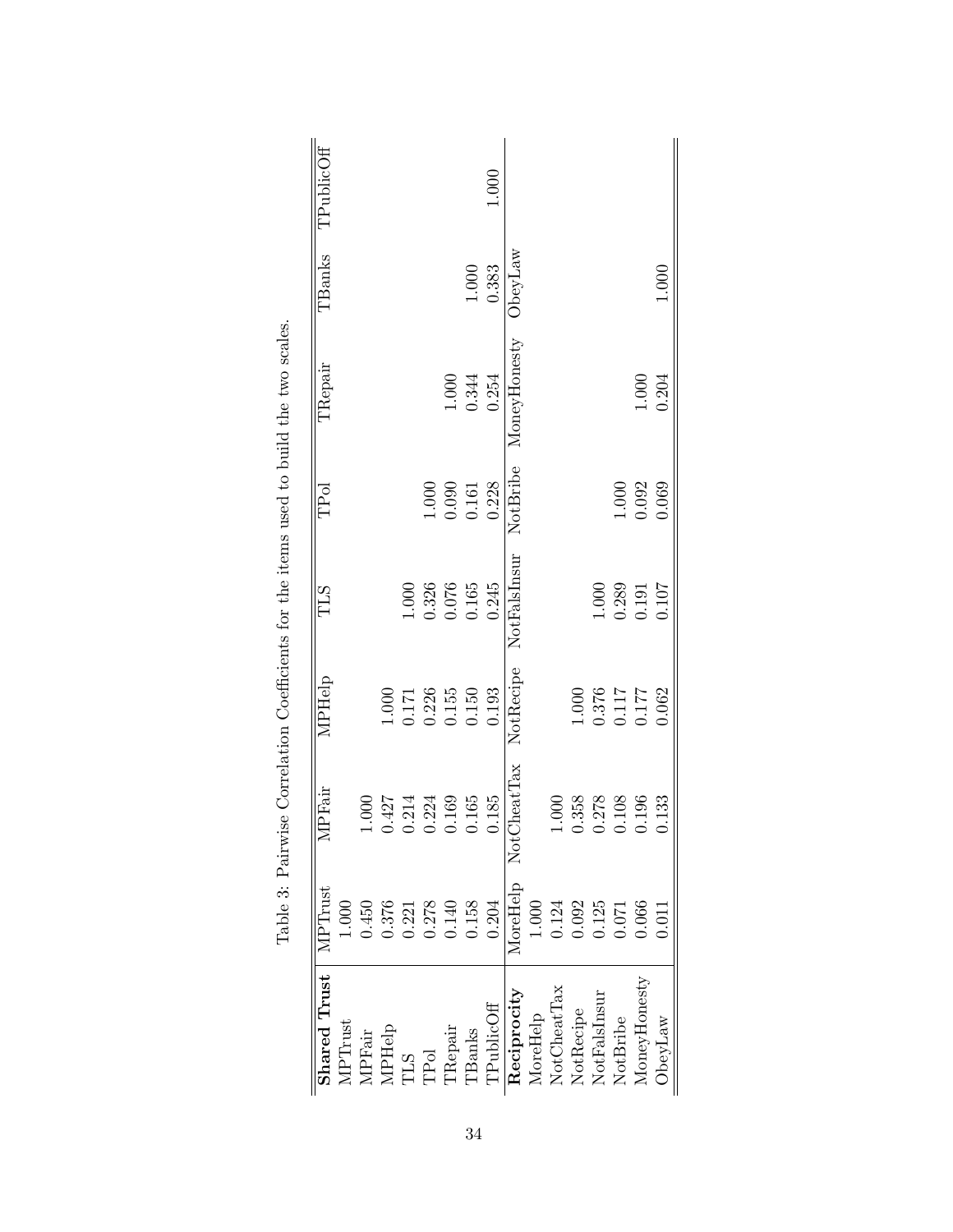<span id="page-34-0"></span>

| Variable             | Mean   | Std. Dev. | Min      | Max |
|----------------------|--------|-----------|----------|-----|
| Female               | 0.482  | 0.500     | 0        | 1   |
| Married              | 0.568  | 0.496     | $\theta$ | 1   |
| Age                  | 42.961 | 13.269    | 18       | 65  |
| Low Income           | 0.110  | 0.312     | 0        | 1   |
| Medium Income        | 0.484  | 0.500     | 0        | 1   |
| Highe Income         | 0.221  | 0.415     | 0        | 1   |
| Primary Degree       | 0.091  | 0.288     | 0        | 1   |
| Secondary Degree     | 0.659  | 0.474     | 0        | 1   |
| <b>Higher Degree</b> | 0.248  | 0.432     | 0        | 1   |
| Village              | 0.280  | 0.449     | 0        | 1   |
| Intensity Religion   | 3.702  | 2.923     | 0        | 10  |
| Discriminated Group  | 0.040  | 0.197     | 0        | 1   |
| $Left-Right$         | 4.449  | 1.792     | 0        | 10  |

Table 4: Descriptive Statistics for the Personal and Demographic Characteristics.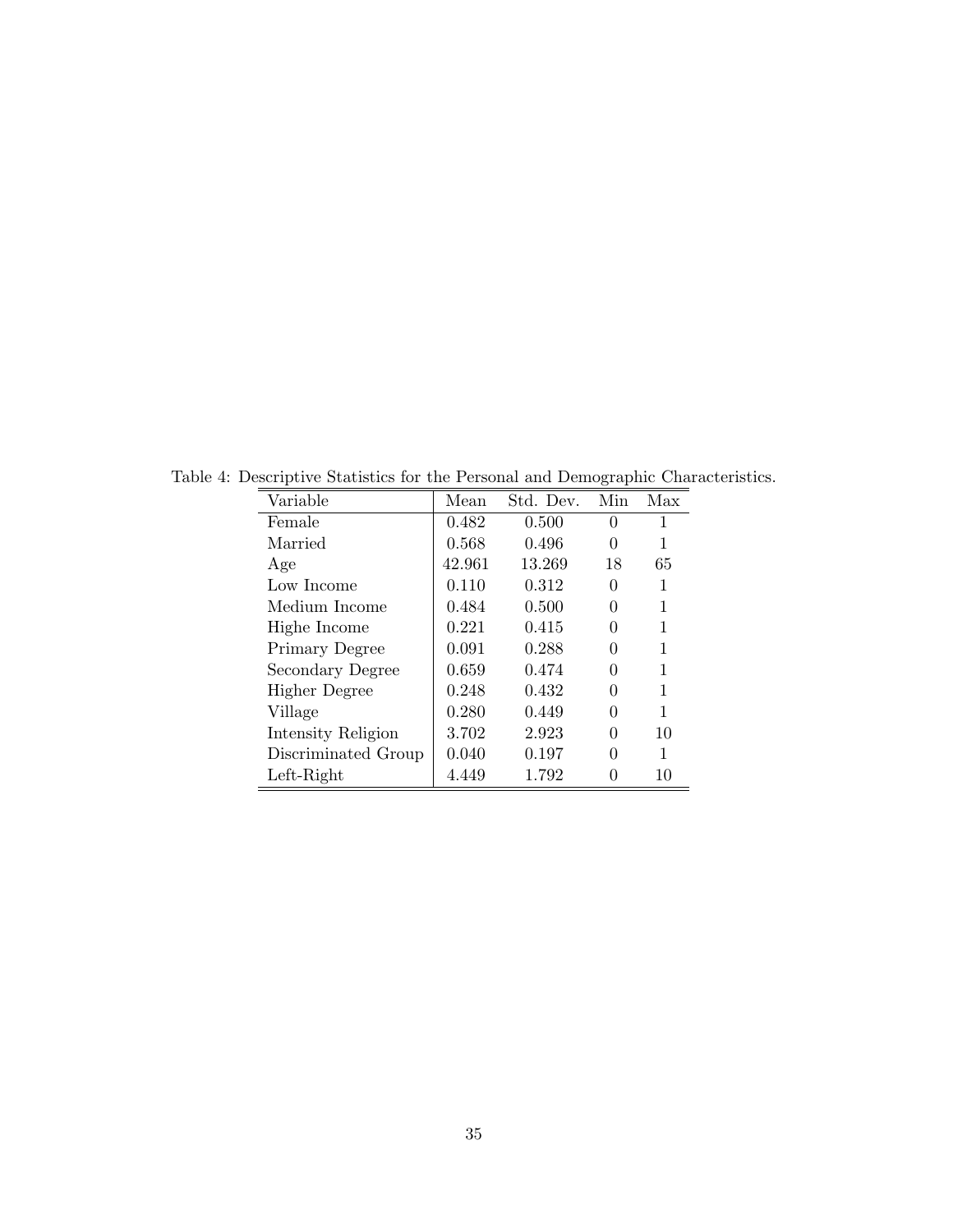<span id="page-35-0"></span>

|                       |             |                      | <b>Standard Errors</b> |              |
|-----------------------|-------------|----------------------|------------------------|--------------|
| Mean                  | Coefficient | <b>Outer Product</b> | Hessian                | White Robust |
| Married               | $-0.0360$   | 0.0538               | 0.0531                 | 0.0572       |
| Female                | 0.0924      | 0.0452               | 0.0430                 | 0.0444       |
| Age                   | $-0.0003$   | 0.0018               | 0.0018                 | 0.0019       |
| Agesq.01              | 0.0311      | 0.0124               | 0.0119                 | 0.0122       |
| Income1               | $-0.1006$   | 0.0673               | 0.0728                 | 0.0824       |
| Income3               | 0.1306      | 0.0584               | 0.0536                 | 0.0512       |
| PrimaryDegree         | $-0.3727$   | 0.1940               | 0.2226                 | 0.2638       |
| HigherDegree          | 0.2748      | 0.0532               | 0.0501                 | 0.0496       |
| Village               | 0.0374      | 0.0520               | 0.0498                 | 0.0500       |
| IntensityReligion     | 0.0489      | 0.0090               | 0.0090                 | 0.0094       |
| IntRelig.01           | 0.0490      | 0.2936               | 0.2777                 | 0.2749       |
| DiscriminatedGroup    | $-0.5853$   | 0.1166               | 0.1150                 | 0.1175       |
| LeftRight             | $-0.0348$   | 0.0126               | 0.0124                 | 0.0129       |
| LeftRight.01          | $-1.3923$   | 0.4078               | 0.4208                 | 0.4556       |
| SchleswigHolstein     | 0.0626      | 0.1461               | 0.1432                 | 0.1460       |
| Hamburg               | $-0.0614$   | 0.2539               | 0.1776                 | 0.1338       |
| Niedersachsen         | 0.0785      | 0.0933               | 0.0922                 | 0.0961       |
| <b>Bremen</b>         | $-0.2093$   | 0.3457               | 0.2885                 | 0.2501       |
| NordrheinWestfalen    | 0.1838      | 0.0731               | 0.0746                 | 0.0803       |
| Hessen                | $-0.0032$   | 0.1006               | 0.1035                 | 0.1107       |
| RheinlandPfalz        | 0.2387      | 0.1201               | 0.1257                 | 0.1381       |
| BadenWurttemberg      | 0.1050      | 0.0868               | 0.0876                 | 0.0919       |
| Saarland              | 0.3032      | 0.2501               | 0.2241                 | 0.2070       |
| <b>Berlin</b>         | $-0.1931$   | 0.1040               | 0.1027                 | 0.1065       |
| <b>Brandenburg</b>    | 0.0247      | 0.1048               | 0.1142                 | 0.1333       |
| MecklenburgVorpommern | 0.3119      | 0.1245               | 0.1186                 | 0.1166       |
| Sachsen               | 0.0541      | 0.0967               | 0.0929                 | 0.0954       |
| SachsenAnhalt         | 0.0327      | 0.1011               | 0.1014                 | 0.1069       |
| Thuringen             | 0.0774      | 0.1169               | 0.1058                 | 0.1023       |
| Variance              | Coefficient | <b>Outer Product</b> | Hessian                | White Robust |
| Married               | $-0.1925$   | 0.0559               | 0.0514                 | 0.0507       |
| Female                | $-0.1563$   | 0.0542               | 0.0492                 | 0.0489       |
| Age                   | 0.0068      | 0.0022               | 0.0021                 | 0.0021       |
| $A$ gesq.01           | $-0.0606$   | 0.0157               | 0.0140                 | 0.0136       |

Table 5: Estimated Coefficients for the Personal and Demographic Characteristics. Trust Scale.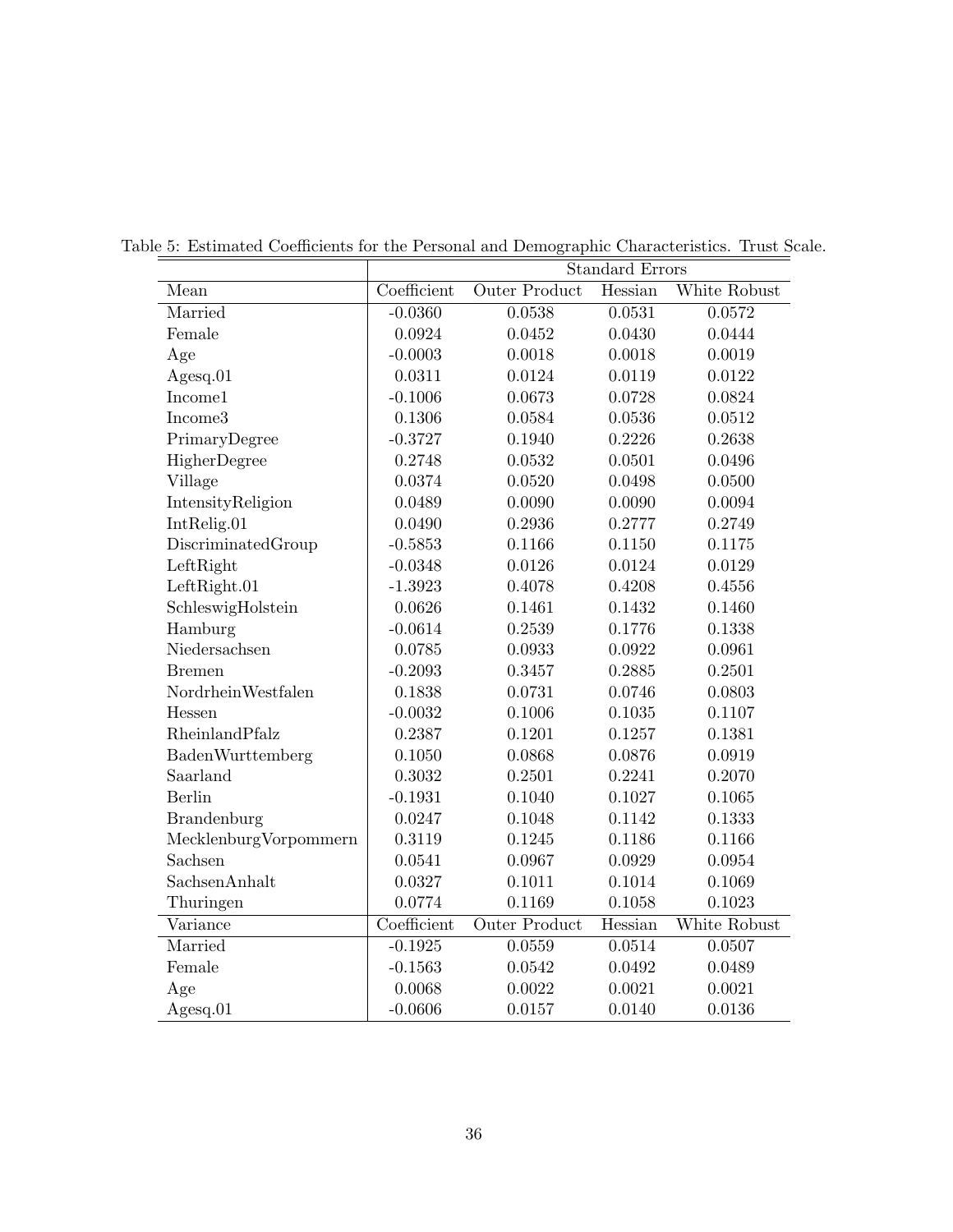<span id="page-36-0"></span>

|                       |             |                      | <b>Standard Errors</b> |              |
|-----------------------|-------------|----------------------|------------------------|--------------|
| Mean                  | Coefficient | Outer Product        | Hessian                | White Robust |
| Married               | 0.1152      | 0.0604               | 0.0573                 | 0.0594       |
| Female                | 0.2726      | 0.0505               | 0.0497                 | 0.0556       |
| Age                   | 0.0123      | 0.0022               | 0.0021                 | 0.0021       |
| $A$ gesq.01           | $-0.0085$   | 0.0133               | 0.0134                 | 0.0156       |
| Income1               | $-0.0365$   | 0.0865               | 0.0789                 | 0.0749       |
| Income3               | 0.0707      | 0.0597               | 0.0577                 | 0.0598       |
| PrimaryDegree         | $-0.4546$   | 0.2423               | 0.2428                 | 0.2504       |
| HigherDegree          | 0.2236      | 0.0556               | 0.0530                 | 0.0536       |
| Village               | $-0.0210$   | 0.0558               | 0.0538                 | 0.0545       |
| IntensityReligion     | 0.0486      | 0.0095               | 0.0095                 | 0.0102       |
| IntRelig.01           | 0.4914      | 0.2899               | 0.2865                 | 0.2978       |
| DiscriminatedGroup    | $-0.2847$   | 0.1408               | 0.1247                 | 0.1194       |
| LeftRight             | $-0.0228$   | 0.0131               | 0.0132                 | 0.0141       |
| LeftRight.01          | $-0.7852$   | 0.4295               | 0.4471                 | 0.5004       |
| SchleswigHolstein     | 0.1503      | 0.1716               | 0.1513                 | 0.1380       |
| Hamburg               | 0.4867      | 0.1810               | 0.1860                 | 0.2006       |
| Niedersachsen         | 0.1882      | 0.1121               | 0.0998                 | 0.0937       |
| <b>Bremen</b>         | 0.2589      | 0.2784               | 0.3031                 | 0.3453       |
| NordrheinWestfalen    | 0.0391      | 0.0803               | 0.0807                 | 0.0859       |
| Hessen                | $-0.0240$   | 0.1210               | 0.1112                 | 0.1078       |
| RheinlandPfalz        | $-0.0721$   | 0.1391               | 0.1393                 | 0.1442       |
| BadenWurttemberg      | 0.0282      | 0.0953               | 0.0945                 | 0.0982       |
| Saarland              | 0.4291      | 0.2214               | 0.2434                 | 0.2720       |
| Berlin                | $-0.0394$   | 0.1126               | 0.1106                 | 0.1137       |
| <b>Brandenburg</b>    | $-0.1876$   | 0.1197               | 0.1211                 | 0.1292       |
| MecklenburgVorpommern | 0.6073      | 0.1445               | 0.1259                 | 0.1189       |
| Sachsen               | 0.3692      | 0.1007               | 0.0972                 | 0.0976       |
| SachsenAnhalt         | 0.0237      | 0.1112               | 0.1092                 | 0.1134       |
| Thuringen             | 0.2026      | 0.1135               | 0.1098                 | 0.1110       |
| Variance              | Coefficient | <b>Outer Product</b> | Hessian                | White Robust |
| Married               | $-0.2103$   | 0.0689               | 0.0582                 | 0.0528       |
| Female                | $-0.2133$   | 0.0672               | 0.0570                 | 0.0520       |
| Age                   | $-0.0035$   | 0.0030               | 0.0027                 | 0.0027       |
| $A$ gesq.01           | $-0.0662$   | 0.0182               | 0.0165                 | 0.0161       |

Table 6: Estimated Coefficients for the Personal and Demographic Characteristics. Norms and Values of Reciprocity Scale.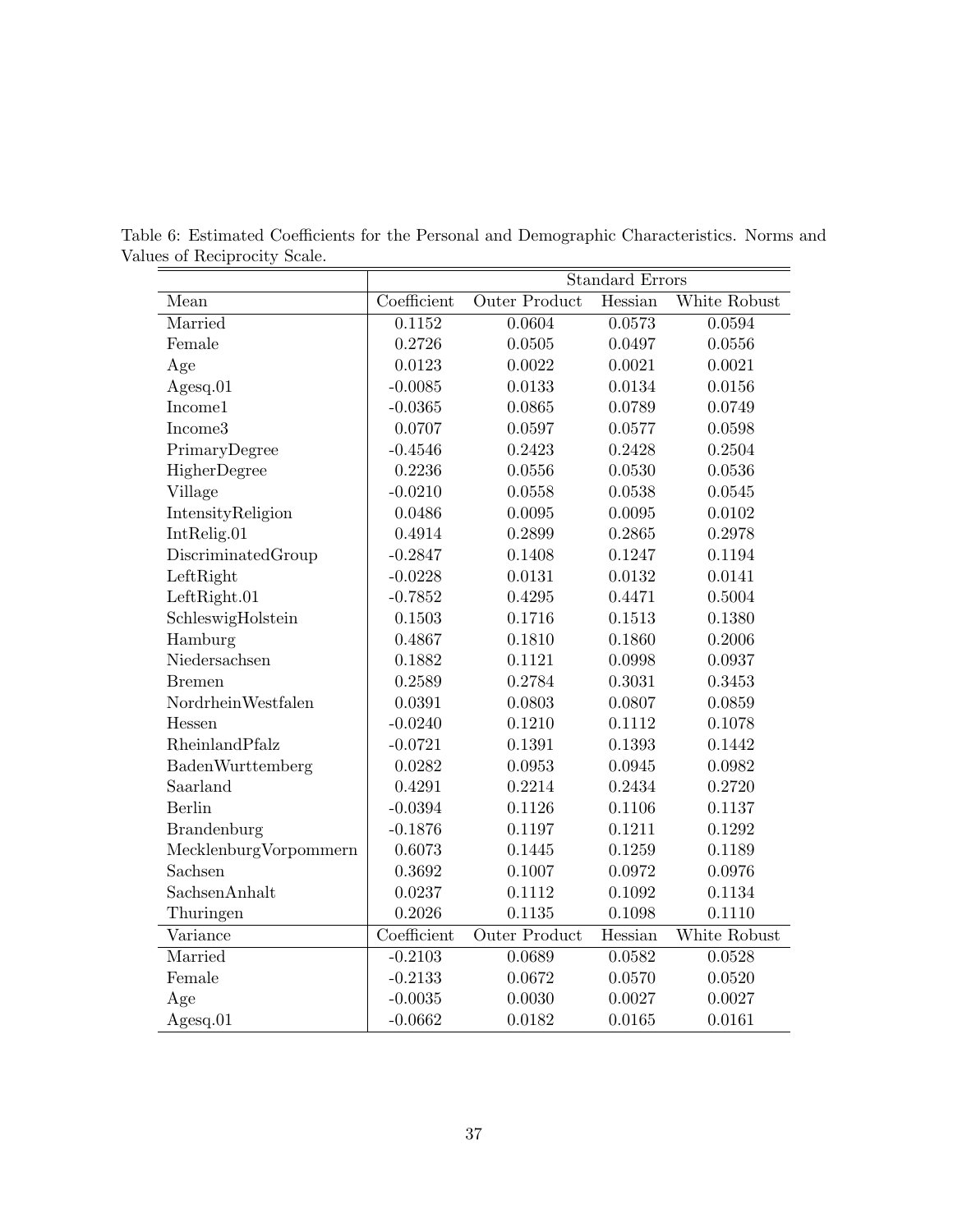| Tabl. | $\Phi$                                                                                   | 7: Correlation between individual characteristics and political participation (I)           |                                                                                                                                                                                                                                                                                                                                   |                                                                |                                                                                                                                                                                                                                            |                                                                                                                                                                                                                         |                                                                                                                                                                                                                                                                                                                             |                                                                                                                              |
|-------|------------------------------------------------------------------------------------------|---------------------------------------------------------------------------------------------|-----------------------------------------------------------------------------------------------------------------------------------------------------------------------------------------------------------------------------------------------------------------------------------------------------------------------------------|----------------------------------------------------------------|--------------------------------------------------------------------------------------------------------------------------------------------------------------------------------------------------------------------------------------------|-------------------------------------------------------------------------------------------------------------------------------------------------------------------------------------------------------------------------|-----------------------------------------------------------------------------------------------------------------------------------------------------------------------------------------------------------------------------------------------------------------------------------------------------------------------------|------------------------------------------------------------------------------------------------------------------------------|
|       | $\widehat{\Xi}$                                                                          | Interested in Politics<br>$\widehat{\infty}$                                                | $\widetilde{\mathbb{C}}$                                                                                                                                                                                                                                                                                                          | $\bigoplus$                                                    | $\widehat{\Xi}$                                                                                                                                                                                                                            | $\widehat{\mathfrak{S}}$                                                                                                                                                                                                | Voted Last Elections<br>$\odot$                                                                                                                                                                                                                                                                                             | $\left( \frac{1}{2} \right)$                                                                                                 |
|       |                                                                                          | 0.126                                                                                       |                                                                                                                                                                                                                                                                                                                                   | 0.088                                                          |                                                                                                                                                                                                                                            | 0.247                                                                                                                                                                                                                   |                                                                                                                                                                                                                                                                                                                             | 0.222                                                                                                                        |
|       |                                                                                          | $(0.036)$ **                                                                                |                                                                                                                                                                                                                                                                                                                                   | $(0.038)*$                                                     |                                                                                                                                                                                                                                            | $(0.050)*$                                                                                                                                                                                                              |                                                                                                                                                                                                                                                                                                                             | $0.052$ <sup>**</sup>                                                                                                        |
|       |                                                                                          |                                                                                             | 0.192                                                                                                                                                                                                                                                                                                                             | $0.160\,$                                                      |                                                                                                                                                                                                                                            |                                                                                                                                                                                                                         | 0.186                                                                                                                                                                                                                                                                                                                       | 0.110                                                                                                                        |
|       |                                                                                          |                                                                                             | $(0.045)$ **                                                                                                                                                                                                                                                                                                                      | (750.0)                                                        |                                                                                                                                                                                                                                            |                                                                                                                                                                                                                         | $(0.060)$ *                                                                                                                                                                                                                                                                                                                 | $(0.063) +$                                                                                                                  |
|       | 0.016                                                                                    | $0.016\,$                                                                                   | $0.013\,$                                                                                                                                                                                                                                                                                                                         | 0.013                                                          | 0.022                                                                                                                                                                                                                                      | 0.023                                                                                                                                                                                                                   | 0.019                                                                                                                                                                                                                                                                                                                       | 0.021                                                                                                                        |
|       | $0.002$ <sup>**</sup>                                                                    | $(0.002)$ *                                                                                 |                                                                                                                                                                                                                                                                                                                                   | $(0.002)$ **                                                   | $(0.003)$ **                                                                                                                                                                                                                               | $(0.003)$ **                                                                                                                                                                                                            | $(0.003)$ *                                                                                                                                                                                                                                                                                                                 |                                                                                                                              |
|       |                                                                                          |                                                                                             |                                                                                                                                                                                                                                                                                                                                   |                                                                |                                                                                                                                                                                                                                            |                                                                                                                                                                                                                         |                                                                                                                                                                                                                                                                                                                             |                                                                                                                              |
|       | $\begin{array}{r} -0.273 \ (0.083)^{**} \ 0.250 \ (0.064)^{**} \end{array}$              | $\begin{array}{c} -0.259 \ (0.083)^{**} \ 0.231 \ 0.231 \end{array}$                        |                                                                                                                                                                                                                                                                                                                                   | $-0.250$<br>(0.083) **<br>0.223<br>(0.064) **                  | $\begin{array}{c} -0.299 \ (0.102) * \ 0.369 \ (0.099) * \end{array}$                                                                                                                                                                      | $\begin{array}{c} -0.280 \\ (0.103) * \ 0.330 \\ \end{array}$<br>(0.103)                                                                                                                                                | $\begin{array}{c} -0.286 \ (0.103)^{**} \ 0.351 \ (0.100)^{**} \end{array}$                                                                                                                                                                                                                                                 | $(0.003)$ <sup>**</sup><br>-0.275<br>-0.103) <sup>**</sup>                                                                   |
|       |                                                                                          |                                                                                             |                                                                                                                                                                                                                                                                                                                                   |                                                                |                                                                                                                                                                                                                                            |                                                                                                                                                                                                                         |                                                                                                                                                                                                                                                                                                                             |                                                                                                                              |
|       |                                                                                          |                                                                                             |                                                                                                                                                                                                                                                                                                                                   |                                                                |                                                                                                                                                                                                                                            |                                                                                                                                                                                                                         |                                                                                                                                                                                                                                                                                                                             | $0.323$<br>$(0.100)$ **                                                                                                      |
|       |                                                                                          | $-0.468$                                                                                    |                                                                                                                                                                                                                                                                                                                                   |                                                                |                                                                                                                                                                                                                                            |                                                                                                                                                                                                                         |                                                                                                                                                                                                                                                                                                                             |                                                                                                                              |
|       | $^{-(0.473}_{(0.091)^{**}}$                                                              | $(0.091)$ **                                                                                | $\begin{array}{l} \text{\#} \text{\#} \\[-2.0ex] -0.256 \\[-2.0ex] -0.256 \\[-2.0ex] -0.233 \\[-2.0ex] -0.233 \\[-2.0ex] -0.456 \\[-2.0ex] -0.320 \\[-2.0ex] -0.320 \\[-2.0ex] -0.293 \\[-2.0ex] -0.293 \\[-2.0ex] -0.293 \\[-2.0ex] -0.293 \\[-2.0ex] -0.293 \\[-2.0ex] -0.293 \\[-2.0ex] -0.293 \\[-2.0ex] -0.293 \\[-2.0ex] -$ | $(0.091)$ **                                                   | $\begin{array}{c} -0.856 \\ (0.110) \ast \ast \\ (0.339 \\ (0.055) \ast \\ (0.070) \\ (0.070) \\ (0.070) \\ (0.071) \\ (0.072) \\ (0.072) \ast \\ (0.072) \\ (0.0147 \\ (0.0127) \\ (0.0127) \\ (0.127) \\ (0.127) \\ 1880 \\ \end{array}$ | $\begin{array}{c} -0.853 \\ -0.253 \\ (0.110) * \\ 0.280 \\ (0.096) * \\ (0.071) \\ (0.071) \\ (0.075) \\ (0.075) \\ (0.075) \\ (0.073) \\ (0.073) \\ (0.0104) \\ (0.0128) \\ (0.128) \\ 1.280 \\ 1.880 \\ \end{array}$ | $\begin{array}{c} -0.842 \\ (0.110)^{**} \\ (0.301 \\ (0.096)^{*+} \\ (0.073) \\ (0.073) \\ (0.072) \\ (0.072) \\ (0.072)^{*} \\ (0.072)^{*} \\ (0.033 \\ (0.131) \\ (0.131) \\ (0.131) \\ (0.131) \\ (0.132) \\ (0.131) \\ (0.132) \\ (0.131) \\ (0.132) \\ (0.133) \\ (0.133) \\ (0.131) \\ (0.132) \\ (0.133) \\ (0.133$ | $-0.845$<br>(0.110)**                                                                                                        |
|       |                                                                                          |                                                                                             |                                                                                                                                                                                                                                                                                                                                   |                                                                |                                                                                                                                                                                                                                            |                                                                                                                                                                                                                         |                                                                                                                                                                                                                                                                                                                             |                                                                                                                              |
|       |                                                                                          |                                                                                             |                                                                                                                                                                                                                                                                                                                                   |                                                                |                                                                                                                                                                                                                                            |                                                                                                                                                                                                                         |                                                                                                                                                                                                                                                                                                                             |                                                                                                                              |
|       |                                                                                          |                                                                                             |                                                                                                                                                                                                                                                                                                                                   |                                                                |                                                                                                                                                                                                                                            |                                                                                                                                                                                                                         |                                                                                                                                                                                                                                                                                                                             |                                                                                                                              |
|       | $\begin{array}{c} 0.358 \\ (0.062)^{**} \\ -0.228 \\ (0.051)^{**} \\ (0.131 \end{array}$ | $\begin{array}{c} 0.330 \\ (0.063)^{**} \\ -0.251 \\ (0.051)^{**} \\ (0.140 \\ \end{array}$ | $(0.053)$ **<br>0.136                                                                                                                                                                                                                                                                                                             | $0.307$<br>$(0.063)$ **<br>$-0.298$<br>$(0.053)$ **<br>$0.142$ |                                                                                                                                                                                                                                            |                                                                                                                                                                                                                         |                                                                                                                                                                                                                                                                                                                             |                                                                                                                              |
|       |                                                                                          |                                                                                             |                                                                                                                                                                                                                                                                                                                                   |                                                                |                                                                                                                                                                                                                                            |                                                                                                                                                                                                                         |                                                                                                                                                                                                                                                                                                                             |                                                                                                                              |
|       | $(0.054)$ *                                                                              | $(0.054)$ **                                                                                | $(0.054)^*$                                                                                                                                                                                                                                                                                                                       | $0.054)$ **                                                    |                                                                                                                                                                                                                                            |                                                                                                                                                                                                                         |                                                                                                                                                                                                                                                                                                                             |                                                                                                                              |
|       | $-0.010$                                                                                 | 0.008                                                                                       | $-0.006$                                                                                                                                                                                                                                                                                                                          | 0.006                                                          |                                                                                                                                                                                                                                            |                                                                                                                                                                                                                         |                                                                                                                                                                                                                                                                                                                             |                                                                                                                              |
|       | $(-0.053)$                                                                               | $(-0.053)$                                                                                  | $(-0.053)$                                                                                                                                                                                                                                                                                                                        | $(-0.053)$                                                     |                                                                                                                                                                                                                                            |                                                                                                                                                                                                                         |                                                                                                                                                                                                                                                                                                                             | $\begin{array}{c} 0.264 \\ 0.097) * \\ -0.113 \\ 0.074 \\ 0.074 \\ 0.061 \\ 0.075 \\ 0.013 \\ 0.018 \\ 0.073 \\ \end{array}$ |
|       |                                                                                          |                                                                                             |                                                                                                                                                                                                                                                                                                                                   |                                                                |                                                                                                                                                                                                                                            |                                                                                                                                                                                                                         |                                                                                                                                                                                                                                                                                                                             |                                                                                                                              |
|       |                                                                                          |                                                                                             |                                                                                                                                                                                                                                                                                                                                   |                                                                |                                                                                                                                                                                                                                            |                                                                                                                                                                                                                         |                                                                                                                                                                                                                                                                                                                             | (0.133)                                                                                                                      |
|       | 1880                                                                                     | 1880                                                                                        | 1880                                                                                                                                                                                                                                                                                                                              | 1880                                                           |                                                                                                                                                                                                                                            |                                                                                                                                                                                                                         |                                                                                                                                                                                                                                                                                                                             | 1880                                                                                                                         |

<span id="page-37-0"></span>Table 7: Correlation between individual characteristics and political participation (I). Ė ζ  $\mathbf{r}$ Ĭ, É

 $\ddotsc$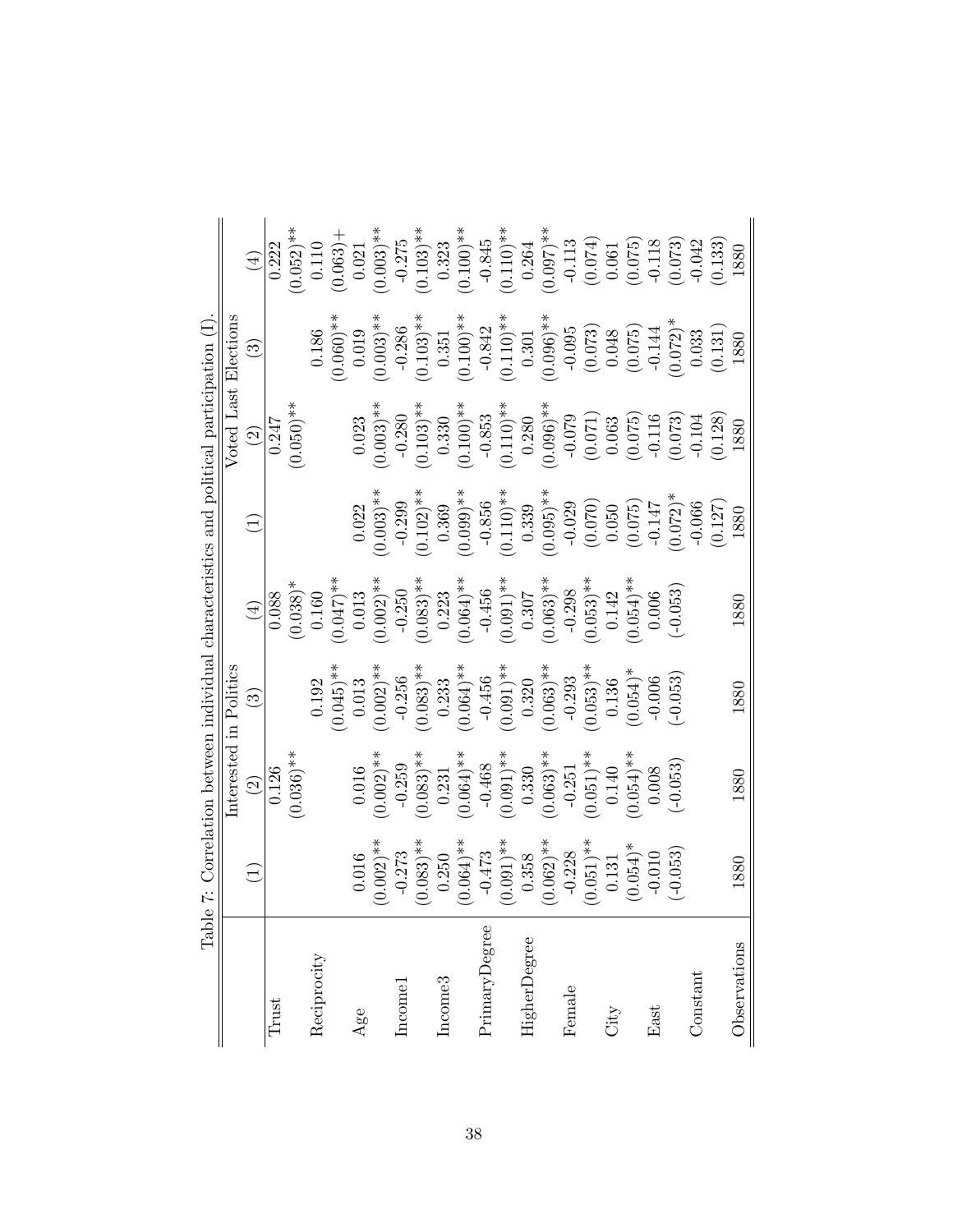| Table         | $\ddot{\infty}$                                                                                                                                                                                                             | Correlation between individual                                                                                                                                                                                                                                                                                             |                                                                                                                                                                                                                                                                                                                     | characteristics                                                                                                                                                                                                                                                                                                       |                                                                                                                                                                                                                                                                                                                                  | and political participation                                                                                                                                                                                                                                                                                          |                                                                                                                                                                                                                                                                                                                                                                                                                                                                                                                                                               |                                                                                                                                                                                                                                                                                                                         |
|---------------|-----------------------------------------------------------------------------------------------------------------------------------------------------------------------------------------------------------------------------|----------------------------------------------------------------------------------------------------------------------------------------------------------------------------------------------------------------------------------------------------------------------------------------------------------------------------|---------------------------------------------------------------------------------------------------------------------------------------------------------------------------------------------------------------------------------------------------------------------------------------------------------------------|-----------------------------------------------------------------------------------------------------------------------------------------------------------------------------------------------------------------------------------------------------------------------------------------------------------------------|----------------------------------------------------------------------------------------------------------------------------------------------------------------------------------------------------------------------------------------------------------------------------------------------------------------------------------|----------------------------------------------------------------------------------------------------------------------------------------------------------------------------------------------------------------------------------------------------------------------------------------------------------------------|---------------------------------------------------------------------------------------------------------------------------------------------------------------------------------------------------------------------------------------------------------------------------------------------------------------------------------------------------------------------------------------------------------------------------------------------------------------------------------------------------------------------------------------------------------------|-------------------------------------------------------------------------------------------------------------------------------------------------------------------------------------------------------------------------------------------------------------------------------------------------------------------------|
|               |                                                                                                                                                                                                                             | Member                                                                                                                                                                                                                                                                                                                     | l Party<br>Political                                                                                                                                                                                                                                                                                                |                                                                                                                                                                                                                                                                                                                       |                                                                                                                                                                                                                                                                                                                                  | mon<br>Banned                                                                                                                                                                                                                                                                                                        | democratic parties                                                                                                                                                                                                                                                                                                                                                                                                                                                                                                                                            |                                                                                                                                                                                                                                                                                                                         |
|               | $\Xi$                                                                                                                                                                                                                       | $\widehat{\infty}$                                                                                                                                                                                                                                                                                                         | $\widetilde{\omega}$                                                                                                                                                                                                                                                                                                | $(4)$ (1)                                                                                                                                                                                                                                                                                                             | $\widetilde{\mathcal{G}}$                                                                                                                                                                                                                                                                                                        | $\odot$                                                                                                                                                                                                                                                                                                              | $\widehat{A}$                                                                                                                                                                                                                                                                                                                                                                                                                                                                                                                                                 |                                                                                                                                                                                                                                                                                                                         |
| Trust         |                                                                                                                                                                                                                             | 0.239                                                                                                                                                                                                                                                                                                                      |                                                                                                                                                                                                                                                                                                                     | $\frac{1}{0.202}$                                                                                                                                                                                                                                                                                                     |                                                                                                                                                                                                                                                                                                                                  | 0.093                                                                                                                                                                                                                                                                                                                |                                                                                                                                                                                                                                                                                                                                                                                                                                                                                                                                                               |                                                                                                                                                                                                                                                                                                                         |
|               |                                                                                                                                                                                                                             | $(0.081)$ **                                                                                                                                                                                                                                                                                                               |                                                                                                                                                                                                                                                                                                                     | $0.086$ <sup>*</sup>                                                                                                                                                                                                                                                                                                  |                                                                                                                                                                                                                                                                                                                                  | $(0.042)$ *                                                                                                                                                                                                                                                                                                          |                                                                                                                                                                                                                                                                                                                                                                                                                                                                                                                                                               | $\begin{array}{c} 0.044 \\ (0.044) \\ 0.212 \\ 0.056)^{*}: \end{array}$                                                                                                                                                                                                                                                 |
| Reciprocity   |                                                                                                                                                                                                                             |                                                                                                                                                                                                                                                                                                                            |                                                                                                                                                                                                                                                                                                                     |                                                                                                                                                                                                                                                                                                                       |                                                                                                                                                                                                                                                                                                                                  |                                                                                                                                                                                                                                                                                                                      | 0.228                                                                                                                                                                                                                                                                                                                                                                                                                                                                                                                                                         |                                                                                                                                                                                                                                                                                                                         |
|               |                                                                                                                                                                                                                             |                                                                                                                                                                                                                                                                                                                            |                                                                                                                                                                                                                                                                                                                     |                                                                                                                                                                                                                                                                                                                       |                                                                                                                                                                                                                                                                                                                                  |                                                                                                                                                                                                                                                                                                                      |                                                                                                                                                                                                                                                                                                                                                                                                                                                                                                                                                               |                                                                                                                                                                                                                                                                                                                         |
| Age           | 0.009                                                                                                                                                                                                                       | 0.010                                                                                                                                                                                                                                                                                                                      |                                                                                                                                                                                                                                                                                                                     |                                                                                                                                                                                                                                                                                                                       | $-0.002$                                                                                                                                                                                                                                                                                                                         |                                                                                                                                                                                                                                                                                                                      |                                                                                                                                                                                                                                                                                                                                                                                                                                                                                                                                                               |                                                                                                                                                                                                                                                                                                                         |
|               |                                                                                                                                                                                                                             |                                                                                                                                                                                                                                                                                                                            |                                                                                                                                                                                                                                                                                                                     |                                                                                                                                                                                                                                                                                                                       |                                                                                                                                                                                                                                                                                                                                  |                                                                                                                                                                                                                                                                                                                      |                                                                                                                                                                                                                                                                                                                                                                                                                                                                                                                                                               |                                                                                                                                                                                                                                                                                                                         |
| Incomel       |                                                                                                                                                                                                                             |                                                                                                                                                                                                                                                                                                                            |                                                                                                                                                                                                                                                                                                                     |                                                                                                                                                                                                                                                                                                                       |                                                                                                                                                                                                                                                                                                                                  |                                                                                                                                                                                                                                                                                                                      |                                                                                                                                                                                                                                                                                                                                                                                                                                                                                                                                                               |                                                                                                                                                                                                                                                                                                                         |
|               |                                                                                                                                                                                                                             |                                                                                                                                                                                                                                                                                                                            |                                                                                                                                                                                                                                                                                                                     |                                                                                                                                                                                                                                                                                                                       |                                                                                                                                                                                                                                                                                                                                  |                                                                                                                                                                                                                                                                                                                      |                                                                                                                                                                                                                                                                                                                                                                                                                                                                                                                                                               |                                                                                                                                                                                                                                                                                                                         |
| Income3       |                                                                                                                                                                                                                             |                                                                                                                                                                                                                                                                                                                            |                                                                                                                                                                                                                                                                                                                     |                                                                                                                                                                                                                                                                                                                       |                                                                                                                                                                                                                                                                                                                                  |                                                                                                                                                                                                                                                                                                                      |                                                                                                                                                                                                                                                                                                                                                                                                                                                                                                                                                               |                                                                                                                                                                                                                                                                                                                         |
|               |                                                                                                                                                                                                                             |                                                                                                                                                                                                                                                                                                                            |                                                                                                                                                                                                                                                                                                                     |                                                                                                                                                                                                                                                                                                                       |                                                                                                                                                                                                                                                                                                                                  |                                                                                                                                                                                                                                                                                                                      |                                                                                                                                                                                                                                                                                                                                                                                                                                                                                                                                                               |                                                                                                                                                                                                                                                                                                                         |
| PrimaryDegree |                                                                                                                                                                                                                             |                                                                                                                                                                                                                                                                                                                            |                                                                                                                                                                                                                                                                                                                     |                                                                                                                                                                                                                                                                                                                       |                                                                                                                                                                                                                                                                                                                                  |                                                                                                                                                                                                                                                                                                                      |                                                                                                                                                                                                                                                                                                                                                                                                                                                                                                                                                               |                                                                                                                                                                                                                                                                                                                         |
|               |                                                                                                                                                                                                                             |                                                                                                                                                                                                                                                                                                                            |                                                                                                                                                                                                                                                                                                                     |                                                                                                                                                                                                                                                                                                                       |                                                                                                                                                                                                                                                                                                                                  |                                                                                                                                                                                                                                                                                                                      |                                                                                                                                                                                                                                                                                                                                                                                                                                                                                                                                                               |                                                                                                                                                                                                                                                                                                                         |
| HigherDegree  |                                                                                                                                                                                                                             |                                                                                                                                                                                                                                                                                                                            |                                                                                                                                                                                                                                                                                                                     |                                                                                                                                                                                                                                                                                                                       |                                                                                                                                                                                                                                                                                                                                  |                                                                                                                                                                                                                                                                                                                      |                                                                                                                                                                                                                                                                                                                                                                                                                                                                                                                                                               |                                                                                                                                                                                                                                                                                                                         |
|               | $(0.005)^*$<br>$(0.204)$<br>$(0.204)$<br>$(0.204)$<br>$(0.204)$<br>$(0.224)$<br>$(0.132)$<br>$(0.132)$<br>$(0.132)$<br>$(0.132)$<br>$(0.132)$<br>$(0.125)$<br>$(0.125)$<br>$(0.125)$<br>$(0.125)$<br>$(0.125)$<br>$(0.125)$ | $\begin{array}{c} (0.005)^* \\ (0.042) \\ (0.205) \\ (0.130)^* \\ (0.130)^* \\ (0.227) \\ (0.133) \\ (0.133) \\ (0.131) \\ (0.132) \\ (0.133) \\ (0.127) \\ (0.121) \\ (0.121) \\ (0.286) \\ (0.28)^* \\ (0.231) \\ (0.231) \\ (0.232) \\ (0.233) \\ (0.238) \\ (0.238) \\ (0.238) \\ (0.238) \\ (0.238) \\ (0.238) \\ (0$ | $\begin{array}{l} 0.227 \\[-4pt] 0.001 \\[-4pt] 0.005 \\[-4pt] 0.005 \\[-4pt] 0.005 \\[-4pt] 0.033 \\[-4pt] 0.033 \\[-4pt] 0.026 \\[-4pt] 0.027 \\[-4pt] 0.028 \\[-4pt] 0.004 \\[-4pt] 0.004 \\[-4pt] 0.008 \\[-4pt] 0.008 \\[-4pt] 0.008 \\[-4pt] 0.008 \\[-4pt] 0.008 \\[-4pt] 0.008 \\[-4pt] 0.008 \\[-4pt] 0.0$ | $\begin{array}{l} 0.142 \\ (0.107) \\ (0.005) \\ (0.205) \\ (0.205) \\ (0.130) \\ (0.130) \\ (0.130) \\ (0.131) \\ (0.132) \\ (0.135) \\ (0.137) \\ (0.138) \\ (0.132) \\ (0.134) \\ (0.122) \\ (0.123) \\ (0.124) \\ (0.125) \\ (0.124) \\ (0.125) \\ (0.124) \\ (0.125) \\ (0.127) \\ (0.128) \\ (0.128) \\ (0.128$ | $\begin{array}{c} (0.002) \\ 0.117 \\ (0.097) \\ (0.110) * \\ (0.110) * \\ (0.110) * \\ (0.072) \\ (0.072) * \\ (0.060) \\ (0.063) * \\ (0.062) * \\ (0.0142 \\ -0.258 \\ (0.062) * \\ (0.115) + \\ (0.115) + \\ (0.115) + \\ (0.115) + \\ (0.115) + \\ (0.115) + \\ (0.115) + \\ (0.115) + \\ (0.115) + \\ (0.115) + \\ (0.115$ | $\begin{array}{c} -0.002 \\[-4pt] 0.002 \\[-4pt] 0.008 \\[-4pt] 0.095 \\[-4pt] 0.075 \\[-4pt] 0.075 \\[-4pt] 0.073 \\[-4pt] 0.035 \\[-4pt] 0.035 \\[-4pt] 0.035 \\[-4pt] 0.037 \\[-4pt] 0.037 \\[-4pt] 0.037 \\[-4pt] 0.037 \\[-4pt] 0.037 \\[-4pt] 0.037 \\[-4pt] 0.037 \\[-4pt] 0.037 \\[-4pt] 0.037 \\[-4pt] 0.0$ | $\begin{array}{l} \left( \begin{smallmatrix} 0.054 \end{smallmatrix} \right)^{*;} \\ \left( \begin{smallmatrix} 0.002 \end{smallmatrix} \right)^{*} \\ \left( \begin{smallmatrix} 0.002 \end{smallmatrix} \right)^{*} \\ \left( \begin{smallmatrix} 0.002 \end{smallmatrix} \right)^{*} \\ \left( \begin{smallmatrix} 0.001 \end{smallmatrix} \right)^{*} \\ \left( \begin{smallmatrix} 0.001 \end{smallmatrix} \right)^{*} \\ \left( \begin{smallmatrix} 0.075 \end{smallmatrix} \right)^{*} \\ \left( \begin{smallmatrix} 0.075 \end{smallmatrix} \right)^$ | $\begin{array}{l} -0.005 \\ (0.002)^* \\ (0.098) \\ (0.085) \\ (0.075) \\ (0.075) \\ (0.111)^* \\ (0.073)^* \\ (0.062) \\ (0.064)^* \\ (0.063)^* \\ (0.063)^* \\ (0.015) \\ (0.063)^* \\ (0.119) \\ (0.0119) \\ (0.0119) \\ (0.0119) \\ (0.0119) \\ (0.0119) \\ (0.0119) \\ (0.0119) \\ (0.0119) \\ (0.0119) \\ (0.011$ |
| Female        |                                                                                                                                                                                                                             |                                                                                                                                                                                                                                                                                                                            |                                                                                                                                                                                                                                                                                                                     |                                                                                                                                                                                                                                                                                                                       |                                                                                                                                                                                                                                                                                                                                  |                                                                                                                                                                                                                                                                                                                      |                                                                                                                                                                                                                                                                                                                                                                                                                                                                                                                                                               |                                                                                                                                                                                                                                                                                                                         |
|               |                                                                                                                                                                                                                             |                                                                                                                                                                                                                                                                                                                            |                                                                                                                                                                                                                                                                                                                     |                                                                                                                                                                                                                                                                                                                       |                                                                                                                                                                                                                                                                                                                                  |                                                                                                                                                                                                                                                                                                                      |                                                                                                                                                                                                                                                                                                                                                                                                                                                                                                                                                               |                                                                                                                                                                                                                                                                                                                         |
| City          |                                                                                                                                                                                                                             |                                                                                                                                                                                                                                                                                                                            |                                                                                                                                                                                                                                                                                                                     |                                                                                                                                                                                                                                                                                                                       |                                                                                                                                                                                                                                                                                                                                  |                                                                                                                                                                                                                                                                                                                      |                                                                                                                                                                                                                                                                                                                                                                                                                                                                                                                                                               |                                                                                                                                                                                                                                                                                                                         |
|               |                                                                                                                                                                                                                             |                                                                                                                                                                                                                                                                                                                            |                                                                                                                                                                                                                                                                                                                     |                                                                                                                                                                                                                                                                                                                       |                                                                                                                                                                                                                                                                                                                                  |                                                                                                                                                                                                                                                                                                                      |                                                                                                                                                                                                                                                                                                                                                                                                                                                                                                                                                               |                                                                                                                                                                                                                                                                                                                         |
| East          |                                                                                                                                                                                                                             |                                                                                                                                                                                                                                                                                                                            |                                                                                                                                                                                                                                                                                                                     |                                                                                                                                                                                                                                                                                                                       |                                                                                                                                                                                                                                                                                                                                  |                                                                                                                                                                                                                                                                                                                      |                                                                                                                                                                                                                                                                                                                                                                                                                                                                                                                                                               |                                                                                                                                                                                                                                                                                                                         |
|               |                                                                                                                                                                                                                             |                                                                                                                                                                                                                                                                                                                            |                                                                                                                                                                                                                                                                                                                     |                                                                                                                                                                                                                                                                                                                       |                                                                                                                                                                                                                                                                                                                                  |                                                                                                                                                                                                                                                                                                                      |                                                                                                                                                                                                                                                                                                                                                                                                                                                                                                                                                               |                                                                                                                                                                                                                                                                                                                         |
| Constant      |                                                                                                                                                                                                                             |                                                                                                                                                                                                                                                                                                                            |                                                                                                                                                                                                                                                                                                                     |                                                                                                                                                                                                                                                                                                                       |                                                                                                                                                                                                                                                                                                                                  |                                                                                                                                                                                                                                                                                                                      |                                                                                                                                                                                                                                                                                                                                                                                                                                                                                                                                                               |                                                                                                                                                                                                                                                                                                                         |
|               |                                                                                                                                                                                                                             |                                                                                                                                                                                                                                                                                                                            |                                                                                                                                                                                                                                                                                                                     |                                                                                                                                                                                                                                                                                                                       |                                                                                                                                                                                                                                                                                                                                  |                                                                                                                                                                                                                                                                                                                      |                                                                                                                                                                                                                                                                                                                                                                                                                                                                                                                                                               |                                                                                                                                                                                                                                                                                                                         |
| Observations  | 1880                                                                                                                                                                                                                        |                                                                                                                                                                                                                                                                                                                            |                                                                                                                                                                                                                                                                                                                     |                                                                                                                                                                                                                                                                                                                       |                                                                                                                                                                                                                                                                                                                                  |                                                                                                                                                                                                                                                                                                                      |                                                                                                                                                                                                                                                                                                                                                                                                                                                                                                                                                               |                                                                                                                                                                                                                                                                                                                         |